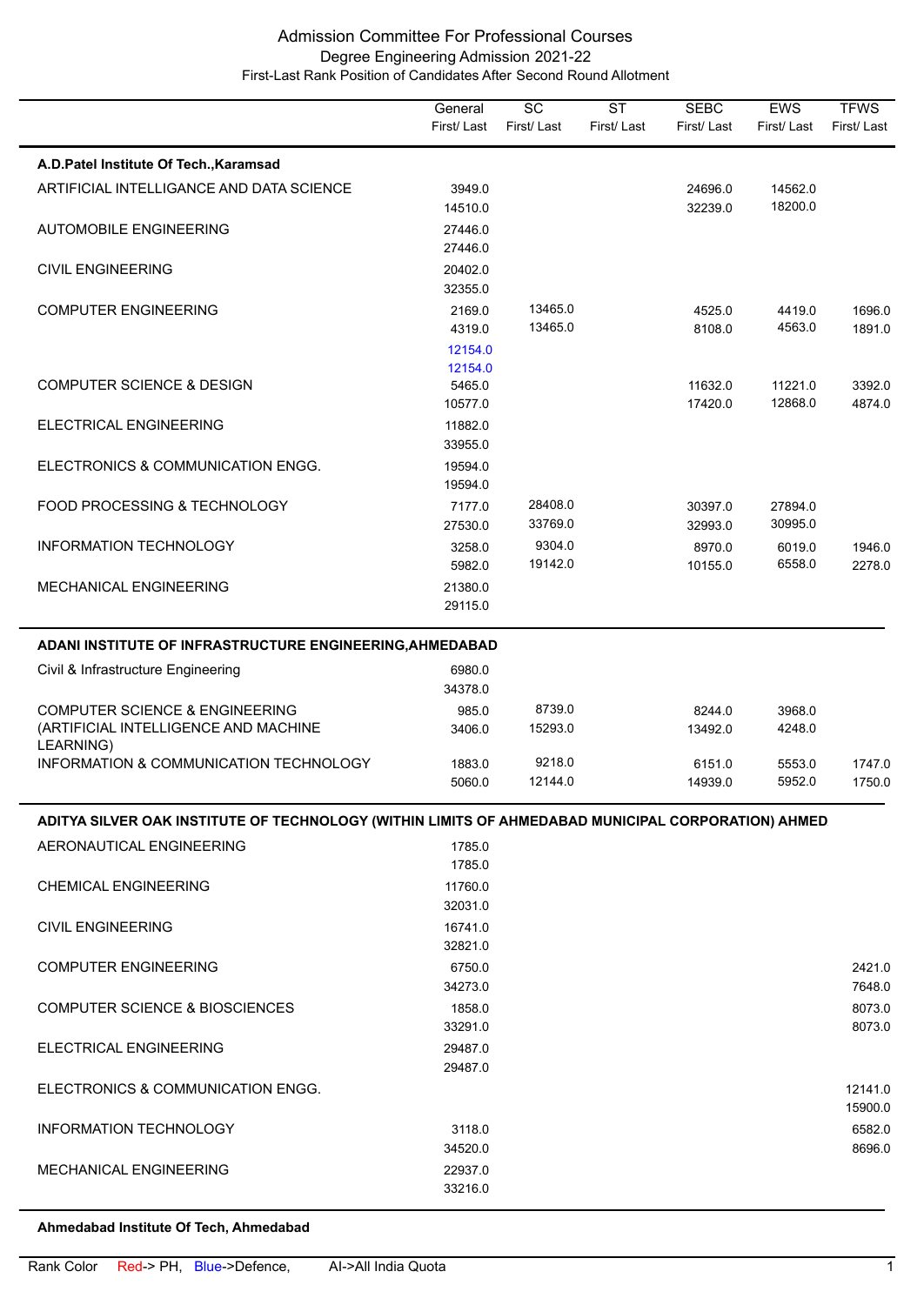|                                                                   | General<br>First/Last                   | SC<br>First/Last   | <b>ST</b><br>First/Last | <b>SEBC</b><br>First/Last | <b>EWS</b><br>First/Last | <b>TFWS</b><br>First/Last |
|-------------------------------------------------------------------|-----------------------------------------|--------------------|-------------------------|---------------------------|--------------------------|---------------------------|
| Ahmedabad Institute Of Tech, Ahmedabad                            |                                         |                    |                         |                           |                          |                           |
| <b>AUTOMOBILE ENGINEERING</b>                                     | 26162.0<br>26162.0                      |                    |                         |                           |                          |                           |
| <b>CIVIL ENGINEERING</b>                                          | 21843.0<br>31501.0                      |                    |                         |                           |                          |                           |
| <b>COMPUTER ENGINEERING</b>                                       | 1775.0<br>11021.0<br>23389.0<br>23389.0 | 17652.0<br>25754.0 | 30199.0<br>30199.0      | 12589.0<br>27691.0        | 11036.0<br>12792.0       | 2518.0<br>4161.0          |
| ELECTRICAL ENGINEERING                                            | 20158.0<br>32000.0                      |                    |                         |                           |                          |                           |
| ELECTRONICS & COMMUNICATION ENGG.                                 | 13595.0<br>18981.0                      |                    |                         |                           |                          |                           |
| <b>INFORMATION TECHNOLOGY</b>                                     | 436.0<br>13091.0<br>31083.0             | 16655.0<br>29307.0 |                         | 14243.0<br>28186.0        | 13130.0<br>13880.0       | 4636.0<br>5230.0          |
| <b>MECHANICAL ENGINEERING</b>                                     | 31083.0<br>10485.0<br>33143.0           |                    |                         |                           |                          |                           |
| Alpha College Of Engg. & Tech., Khatraj, Kalol                    |                                         |                    |                         |                           |                          |                           |
| <b>COMPUTER ENGINEERING</b>                                       | 13833.0<br>34028.0                      |                    |                         |                           |                          |                           |
| INFORMATION TECHNOLOGY                                            | 16880.0<br>26141.0                      |                    |                         |                           |                          |                           |
| Amiraj College Of Engg & Tech., Sanand, Ahmedabad                 |                                         |                    |                         |                           |                          |                           |
| <b>CIVIL ENGINEERING</b>                                          | 28919.0<br>28919.0                      |                    |                         |                           |                          |                           |
| <b>COMPUTER SCIENCE &amp; ENGG</b>                                | 16382.0<br>32954.0                      |                    |                         |                           |                          | 9903.0<br>10555.0         |
| ELECTRICAL ENGINEERING                                            | 23647.0<br>23647.0                      |                    |                         |                           |                          |                           |
| <b>MECHANICAL ENGINEERING</b>                                     | 19299.0<br>19299.0                      |                    |                         |                           |                          |                           |
| <b>APOLLO INSTITUTE OF ENGINEERING &amp; TECHNOLOGY AHMEDABAD</b> |                                         |                    |                         |                           |                          |                           |
| ARTIFICIAL INTELLIGANCE AND DATA SCIENCE                          | 23092.0<br>32858.0                      |                    |                         |                           |                          |                           |
| <b>COMPUTER ENGINEERING</b>                                       | 4770.0<br>24866.0                       | 25850.0<br>33249.0 |                         | 25390.0<br>28917.0        | 24937.0<br>29152.0       | 2346.0<br>3798.0          |
| INFORMATION TECHNOLOGY                                            | 12902.0<br>34131.0                      |                    |                         |                           |                          |                           |
| <b>MECHANICAL ENGINEERING</b>                                     | 24395.0<br>33480.0                      |                    |                         |                           |                          |                           |
| Asha M. Tarsadia Institute of Computer Science & Tech. Bardoli    |                                         |                    |                         |                           |                          |                           |
| COMPUTER ENGINEERING (SOFTWARE<br>ENGINEERING)                    | 9364.0<br>34157.0                       |                    |                         |                           |                          |                           |
| <b>COMPUTER SCIENCE &amp; ENGG</b>                                | 10662.0<br>34555.0                      |                    |                         |                           |                          |                           |
| Computer science & Engineering (Cloud Computing)                  | 24163.0<br>34384.0                      |                    |                         |                           |                          |                           |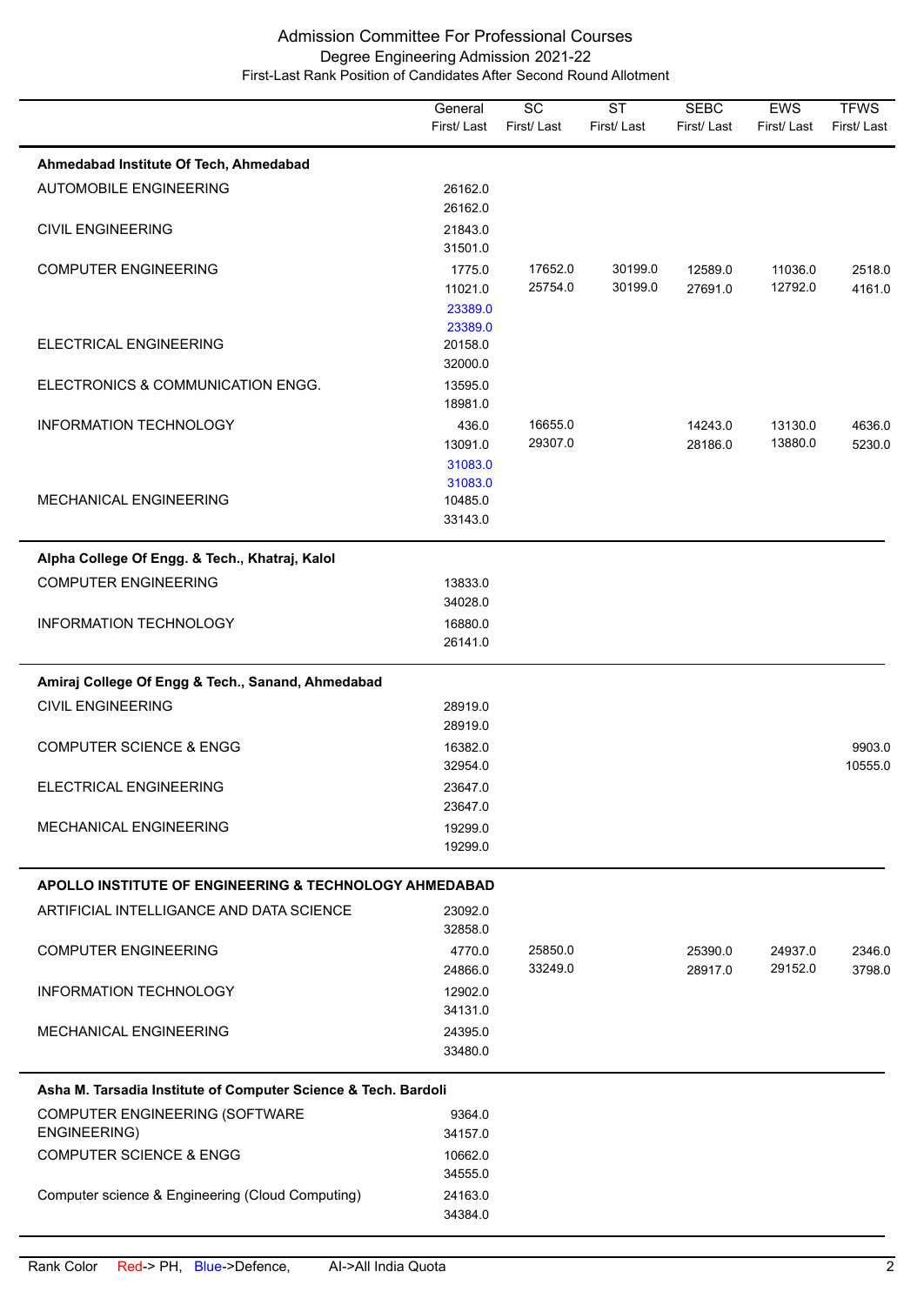|                                                                      | General<br>First/Last | $\overline{SC}$<br>First/Last | $\overline{\text{ST}}$<br>First/Last | <b>SEBC</b><br>First/Last | <b>EWS</b><br>First/Last | <b>TFWS</b><br>First/Last |
|----------------------------------------------------------------------|-----------------------|-------------------------------|--------------------------------------|---------------------------|--------------------------|---------------------------|
| Atmiya University, Faculty of Engineering and Technology, Rajkot     |                       |                               |                                      |                           |                          |                           |
| ARTIFICIAL INTELLIGANCE AND DATA SCIENCE                             | 16273.0<br>17211.0    |                               |                                      |                           |                          |                           |
| <b>AUTOMATION AND ROBOTICS</b>                                       | 26385.0<br>26385.0    |                               |                                      |                           |                          |                           |
| <b>COMPUTER ENGINEERING</b>                                          | 4908.0<br>26149.0     |                               |                                      | 29623.0<br>30395.0        | 26543.0<br>31616.0       | 5210.0<br>5456.0          |
| INFORMATION TECHNOLOGY                                               | 10517.0<br>33678.0    |                               |                                      |                           |                          |                           |
| MECHANICAL ENGINEERING                                               | 14740.0<br>28109.0    |                               |                                      |                           |                          |                           |
| B.H.Gardi College Of Engg. & Technology, Rajkot                      |                       |                               |                                      |                           |                          |                           |
| <b>CIVIL ENGINEERING</b>                                             | 14532.0<br>14532.0    |                               |                                      |                           |                          |                           |
| <b>COMPUTER ENGINEERING</b>                                          | 9122.0<br>25773.0     |                               |                                      |                           |                          |                           |
| <b>COMPUTER SCIENCE &amp; ENGG</b>                                   | 7521.0<br>32334.0     |                               |                                      |                           |                          |                           |
| <b>INFORMATION TECHNOLOGY</b>                                        | 11707.0<br>11707.0    |                               |                                      |                           |                          |                           |
| Balaji Engineering College, Jnd-Dhoraji Highway, Makhiyala, Junagadh |                       |                               |                                      |                           |                          |                           |
| <b>COMPUTER ENGINEERING</b>                                          | 19621.0<br>28988.0    |                               |                                      |                           |                          |                           |
| <b>Bhagwan Arihant Institute of Tech., Surat</b>                     |                       |                               |                                      |                           |                          |                           |
| AERONAUTICAL ENGINEERING                                             | 8578.0<br>21672.0     |                               |                                      |                           |                          |                           |
| <b>CHEMICAL ENGINEERING</b>                                          | 8917.0<br>30472.0     |                               |                                      |                           |                          |                           |
| <b>COMPUTER ENGINEERING</b>                                          | 8856.0<br>30291.0     |                               |                                      | 32416.0<br>32416.0        | 31206.0<br>32963.0       | 8181.0<br>8181.0          |
| <b>ENVIRONMENTAL ENGINEERING</b>                                     |                       |                               |                                      |                           |                          | 26803.0<br>26803.0        |
| <b>INFORMATION TECHNOLOGY</b>                                        | 11924.0<br>33802.0    |                               |                                      |                           |                          | 6521.0<br>6521.0          |
| Nano Technology                                                      | 6302.0<br>27512.0     |                               |                                      |                           |                          |                           |
| PHARMACEUTICAL ENGINEERING                                           |                       |                               |                                      |                           |                          | 29904.0<br>29904.0        |
| Robotics and Automation                                              | 32997.0<br>32997.0    |                               |                                      |                           |                          |                           |
| Bhagwan Mahavir College Of Engg. And Tech., Surat                    |                       |                               |                                      |                           |                          |                           |
| <b>CIVIL ENGINEERING</b>                                             | 28492.0<br>28492.0    |                               |                                      |                           |                          |                           |
| <b>COMPUTER ENGINEERING</b>                                          | 4980.0<br>20501.0     | 31246.0<br>31246.0            |                                      | 23749.0<br>33189.0        | 21020.0<br>24726.0       | 5223.0<br>5223.0          |
| <b>MECHANICAL ENGINEERING</b>                                        | 9680.0<br>28404.0     |                               |                                      |                           |                          |                           |

# **Birla Vishvakarma Maha Vidhyalaya(Gia), V.V.Nagar**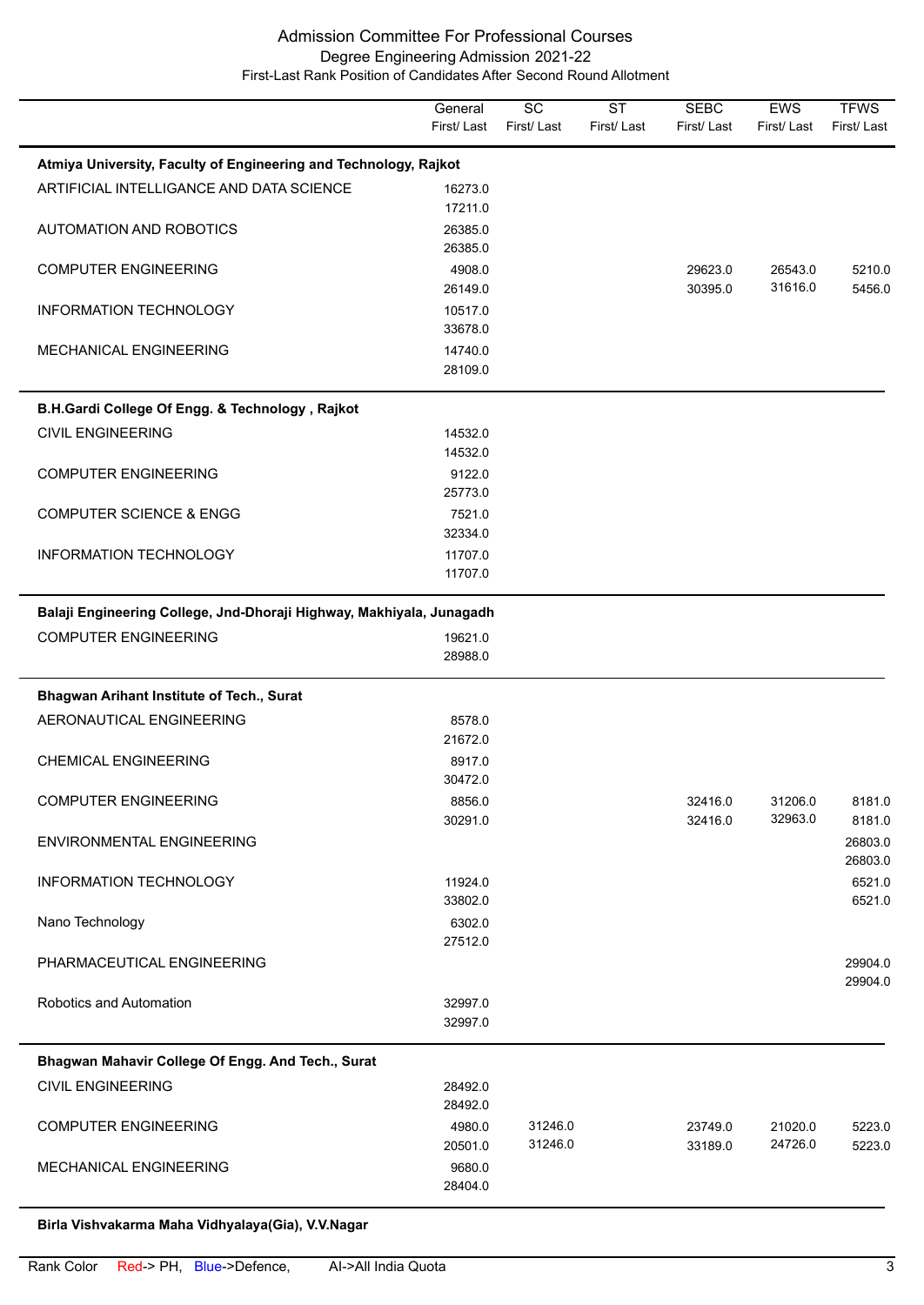|    |                                                                         | General<br>First/Last  | $\overline{SC}$<br>First/Last | $\overline{\text{ST}}$<br>First/Last | <b>SEBC</b><br>First/Last | EWS<br>First/Last      | <b>TFWS</b><br>First/Last |
|----|-------------------------------------------------------------------------|------------------------|-------------------------------|--------------------------------------|---------------------------|------------------------|---------------------------|
|    | Birla Vishvakarma Maha Vidhyalaya(Gia), V.V.Nagar                       |                        |                               |                                      |                           |                        |                           |
|    | <b>CIVIL ENGINEERING</b>                                                | 9898.0<br>13586.0      | 19085.0<br>22304.0            | 23482.0<br>25492.0                   | 13698.0<br>18405.0        | 14229.0<br>16241.0     | 7117.0<br>9150.0          |
| AI | <b>CIVIL ENGINEERING</b>                                                | 1002559.0<br>1003099.0 |                               | 1007764.0<br>1007764.0               | 1005061.0<br>1006223.0    | 1004738.0<br>1004738.0 |                           |
|    | <b>COMPUTER ENGINEERING</b>                                             | 383.0<br>720.0         |                               | 18850.0<br>23726.0                   | 1175.0<br>1552.0          | 721.0<br>752.0         | 519.0<br>520.0            |
|    | AI COMPUTER ENGINEERING                                                 | 1000001.0<br>1000031.0 |                               | 1006679.0<br>1006679.0               | 1000411.0<br>1000411.0    |                        |                           |
|    | ELECTRICAL ENGINEERING                                                  | 4591.0<br>9714.0       | 12735.0<br>20660.0            | 25234.0<br>29233.0                   | 12336.0<br>15516.0        | 9880.0<br>12249.0      |                           |
|    | AI ELECTRICAL ENGINEERING                                               | 1001008.0<br>1001008.0 | 1005321.0<br>1005321.0        |                                      | 1002231.0<br>1002231.0    | 1003658.0<br>1003658.0 |                           |
|    | <b>ELECTRONICS ENGINEERING</b>                                          | 829.0<br>11663.0       | 21811.0<br>31737.0            |                                      | 15956.0<br>27474.0        | 11825.0<br>12250.0     | 6757.0<br>9999.0          |
| AI | <b>ELECTRONICS ENGINEERING</b>                                          | 1000508.0<br>1000995.0 |                               |                                      | 1004694.0<br>1004694.0    | 1001892.0<br>1001892.0 | 1001546.0<br>1001546.0    |
|    | MECHANICAL ENGINEERING                                                  | 4129.0<br>7891.0       | 19420.0<br>22968.0            | 27455.0<br>32612.0                   | 9259.0<br>12084.0         | 8514.0<br>10464.0      |                           |
|    | AI MECHANICAL ENGINEERING                                               | 1000368.0<br>1001170.0 | 1004834.0<br>1004834.0        | 1012273.0<br>1012273.0               | 1002040.0<br>1002040.0    |                        |                           |
|    | PRODUCTION ENGINEERING                                                  | 16905.0<br>33697.0     |                               |                                      |                           |                        | 7605.0<br>7605.0          |
|    | AI PRODUCTION ENGINEERING                                               | 1003393.0<br>1003997.0 |                               |                                      |                           |                        |                           |
|    | Birla Vishvakarma Maha Vidhylaya(Sfi), V.V.Nagar                        |                        |                               |                                      |                           |                        |                           |
|    | ELECTRONICS & COMMUNICATION ENGG.                                       | 6091.0<br>15764.0      |                               |                                      |                           | 16887.0<br>17828.0     | 1805.0<br>4601.0          |
|    | <b>INFORMATION TECHNOLOGY</b>                                           | 962.0<br>1594.0        | 7448.0<br>7448.0              | 33834.0<br>34329.0                   | 1759.0<br>3053.0          | 1605.0<br>1758.0       |                           |
|    | MECHANICAL ENGINEERING                                                  | 9426.0<br>14980.0      |                               |                                      | 18641.0<br>30112.0        | 18908.0<br>20880.0     |                           |
|    | C. K. Pithawala College Of Engg. & Tech., Surat                         |                        |                               |                                      |                           |                        |                           |
|    | <b>CIVIL ENGINEERING</b>                                                | 21340.0<br>32010.0     |                               |                                      |                           |                        |                           |
|    | <b>COMPUTER ENGINEERING</b>                                             | 4828.0<br>9506.0       | 26788.0<br>29295.0            |                                      | 9718.0<br>16052.0         | 10032.0<br>10400.0     | 3987.0<br>3987.0          |
|    | ELECTRICAL ENGINEERING                                                  | 28593.0<br>33012.0     |                               |                                      |                           |                        |                           |
|    | ELECTRONICS & COMMUNICATION ENGG.                                       | 11002.0<br>29518.0     |                               |                                      |                           |                        |                           |
|    | MECHANICAL ENGINEERING                                                  | 20397.0<br>32351.0     |                               |                                      |                           |                        |                           |
|    | C.U.Shah College Of Engg.& Tech., Wadhvan                               |                        |                               |                                      |                           |                        |                           |
|    | <b>COMPUTER ENGINEERING</b>                                             | 10579.0<br>33931.0     |                               |                                      |                           |                        |                           |
|    | <b>Central Institute of Petrochemicals Engineering &amp; Technology</b> |                        |                               |                                      |                           |                        |                           |
|    | Manufacaturing Engineering                                              | 24806.0<br>24806.0     |                               |                                      |                           |                        |                           |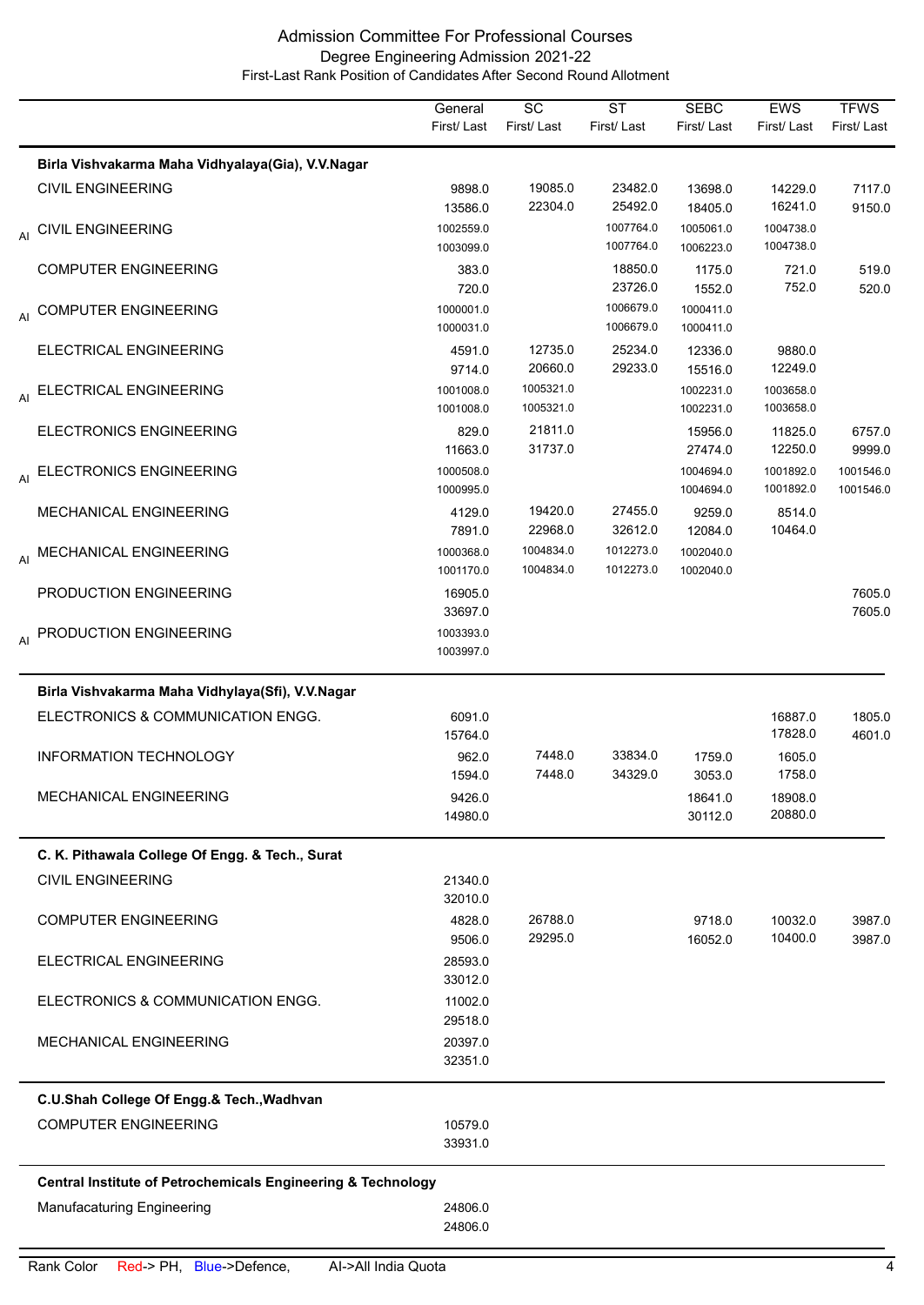|                                                                                     | General<br>First/Last      | $\overline{SC}$<br>First/Last | $\overline{\text{ST}}$<br>First/Last | <b>SEBC</b><br>First/Last | EWS<br>First/Last  | <b>TFWS</b><br>First/Last |
|-------------------------------------------------------------------------------------|----------------------------|-------------------------------|--------------------------------------|---------------------------|--------------------|---------------------------|
| Chandubhai S Patel Institute Of Technology, Changa                                  |                            |                               |                                      |                           |                    |                           |
| <b>CIVIL ENGINEERING</b>                                                            | 9720.0<br>33942.0          |                               |                                      |                           |                    |                           |
| <b>COMPUTER ENGINEERING</b>                                                         | 1659.0<br>2486.0<br>9757.0 | 8246.0<br>11267.0             |                                      | 3148.0<br>4695.0          | 2488.0<br>2540.0   | 813.0<br>1141.0           |
| <b>COMPUTER SCIENCE &amp; ENGG</b>                                                  | 9757.0<br>1153.0<br>2112.0 |                               | 28758.0<br>28758.0                   | 2314.0<br>4535.0          | 2181.0<br>2318.0   |                           |
| ELECTRICAL ENGINEERING                                                              | 10671.0<br>30096.0         |                               |                                      |                           |                    |                           |
| ELECTRONICS & COMMUNICATION ENGG.                                                   | 7578.0<br>32785.0          |                               |                                      |                           |                    |                           |
| INFORMATION TECHNOLOGY                                                              | 1795.0<br>3124.0           | 11490.0<br>11907.0            |                                      | 3309.0<br>7172.0          | 3134.0<br>3453.0   |                           |
| MECHANICAL ENGINEERING                                                              | 8294.0<br>33288.0          |                               |                                      |                           |                    |                           |
| Chhotubhai Gopalbhai Patel Institute Of Tech., Tarsadi, Bardoli                     |                            |                               |                                      |                           |                    |                           |
| ARTIFICIAL INTELLIGANCE AND DATA SCIENCE                                            | 26487.0<br>28426.0         |                               |                                      |                           |                    |                           |
| <b>CHEMICAL ENGINEERING</b>                                                         | 15356.0<br>31892.0         |                               |                                      |                           |                    |                           |
| <b>COMPUTER ENGINEERING</b>                                                         | 7202.0<br>34022.0          |                               |                                      |                           |                    | 4207.0<br>4207.0          |
| <b>CYBER SECURITY</b>                                                               | 22487.0<br>28135.0         |                               |                                      |                           |                    |                           |
| ELECTRONICS & COMMUNICATION ENGG.                                                   | 28139.0<br>34489.0         |                               |                                      |                           |                    |                           |
| INFORMATION & COMMUNICATION TECHNOLOGY                                              | 14945.0<br>28203.0         |                               |                                      |                           |                    |                           |
| <b>INFORMATION TECHNOLOGY</b>                                                       | 6408.0<br>34550.0          |                               |                                      |                           |                    | 4579.0<br>4579.0          |
| <b>MECHANICAL ENGINEERING</b>                                                       | 33375.0<br>33375.0         |                               |                                      |                           |                    |                           |
| D. A. Degree Engineering and Technology, Mahemdabad, Kheda                          |                            |                               |                                      |                           |                    |                           |
| MECHANICAL ENGINEERING                                                              | 34429.0<br>34429.0         |                               |                                      |                           |                    |                           |
| Darshan Institute Of Engg. & Tech., Rajkot-Morbi Highway, Hadala                    |                            |                               |                                      |                           |                    |                           |
| <b>CIVIL ENGINEERING</b>                                                            | 24559.0<br>32860.0         |                               |                                      |                           |                    |                           |
| <b>COMPUTER ENGINEERING</b>                                                         | 4866.0<br>14227.0          |                               |                                      | 16322.0<br>30648.0        | 14784.0<br>17943.0 |                           |
| ELECTRICAL ENGINEERING                                                              | 31070.0<br>31070.0         |                               |                                      |                           |                    |                           |
| MECHANICAL ENGINEERING                                                              | 22227.0<br>22227.0         |                               |                                      |                           |                    |                           |
| Department of Engineering and Computing, Institute of Advance Research, Gandhinagar |                            |                               |                                      |                           |                    |                           |
| <b>BIO-TECHNOLOGY</b>                                                               | 1034.0<br>5371.0           | 25395.0<br>25395.0            | 26100.0<br>26100.0                   | 5794.0<br>17341.0         | 8442.0<br>10420.0  |                           |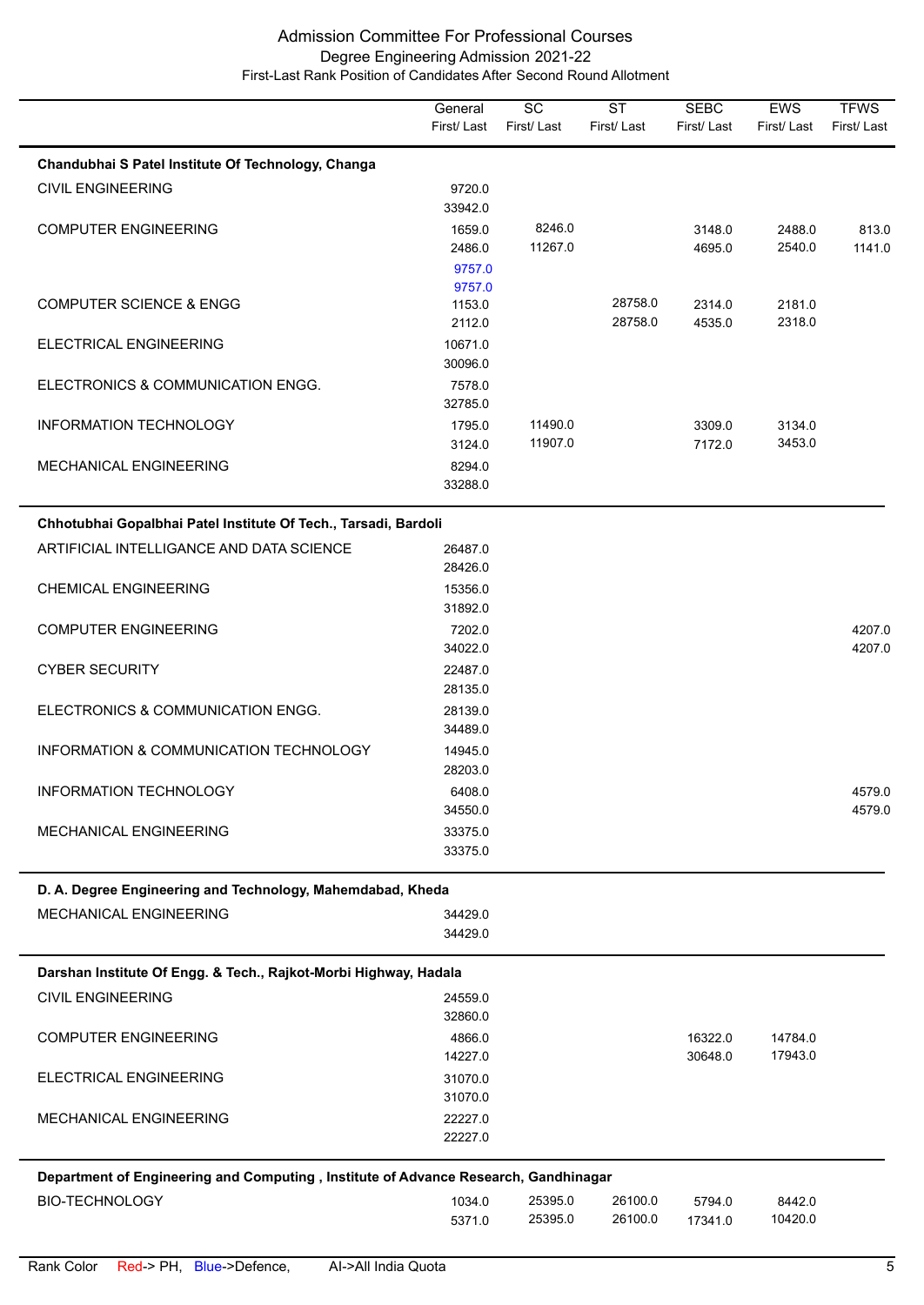|                                                                                     | General<br>First/Last                        | $\overline{SC}$<br>First/Last | $\overline{\text{ST}}$<br>First/Last | <b>SEBC</b><br>First/Last | <b>EWS</b><br>First/Last | <b>TFWS</b><br>First/Last |
|-------------------------------------------------------------------------------------|----------------------------------------------|-------------------------------|--------------------------------------|---------------------------|--------------------------|---------------------------|
| Department of Engineering and Computing, Institute of Advance Research, Gandhinagar |                                              |                               |                                      |                           |                          |                           |
| <b>CHEMICAL ENGINEERING</b>                                                         | 22842.0<br>28797.0                           |                               |                                      |                           |                          |                           |
| <b>COMPUTER ENGINEERING</b>                                                         | 4975.0<br>10096.0                            | 23930.0<br>23930.0            |                                      | 11032.0<br>28627.0        | 11112.0<br>13176.0       | 3427.0<br>3564.0          |
| ELECTRICAL & ELECTRONICS                                                            | 676.0<br>17221.0                             |                               |                                      |                           |                          |                           |
| INFORMATION & COMMUNICATION TECHNOLOGY                                              | 8046.0<br>14148.0                            | 16574.0<br>16574.0            |                                      | 24767.0<br>32421.0        | 15304.0<br>16264.0       |                           |
| INFORMATION TECHNOLOGY                                                              | 5291.0<br>10352.5                            | 25319.0<br>25319.0            |                                      | 13039.0<br>26040.0        | 12659.0<br>12659.0       |                           |
| <b>MECHANICAL ENGINEERING</b>                                                       | 23076.0<br>23076.0                           |                               |                                      |                           |                          |                           |
| Devang Patel Institute of Advance Technology And Research, Changa                   |                                              |                               |                                      |                           |                          |                           |
| <b>COMPUTER ENGINEERING</b>                                                         | 1910.0<br>3472.0                             | 12300.0<br>18723.0            |                                      | 4250.0<br>7677.0          | 3481.0<br>3589.0         |                           |
| <b>COMPUTER SCIENCE &amp; ENGG</b>                                                  | 1319.0<br>2968.0                             | 16182.0<br>16531.0            |                                      | 4955.0<br>7392.0          | 2972.0<br>3205.0         |                           |
| INFORMATION TECHNOLOGY                                                              | 2210.0<br>3640.0                             |                               |                                      | 7749.0<br>8457.0          | 3650.0<br>3792.0         | 1392.0<br>1392.0          |
| Dhirubhai Ambani Institute of Info. & Comm. Tech., Gandhinagar                      |                                              |                               |                                      |                           |                          |                           |
| Hons. in ICT with Minor in Computational Sciences<br>(CS)                           | 54.0<br>58.0                                 | 1550.0<br>1639.0              |                                      |                           | 102.0<br>112.0           |                           |
| INFORMATION & COMMUNICATION TECHNOLOGY                                              | 12.5<br>158.0                                | 1448.0<br>1636.0              | 6355.0<br>13555.0                    | 241.0<br>267.0            | 193.0<br>195.0           |                           |
| MATHEMATICS AND COMPUTING                                                           | 68.0<br>68.0                                 |                               | 4473.0<br>4473.0                     |                           | 124.0<br>124.0           |                           |
| Dr. Jivraj Mehta Institute Of Technology, Anand                                     |                                              |                               |                                      |                           |                          |                           |
| <b>COMPUTER ENGINEERING</b>                                                         | 9956.0<br>34572.0                            |                               |                                      |                           |                          |                           |
| INFORMATION TECHNOLOGY                                                              | 7646.0<br>31091.0                            |                               |                                      | 32251.0<br>34176.0        | 34360.0<br>34360.0       |                           |
| DR. S & S.S.Ghandhi Government Engineering College Surat                            |                                              |                               |                                      |                           |                          |                           |
| <b>CIVIL ENGINEERING</b>                                                            | 3016.0<br>13482.0                            | 26935.0<br>33693.0            | 16874.0<br>16874.0                   | 18288.0<br>22221.0        | 16822.0<br>18088.0       |                           |
| AI CIVIL ENGINEERING                                                                | 1002425.0<br>1002698.0                       |                               |                                      | 1007037.0<br>1007037.0    | 1003467.0<br>1003467.0   |                           |
| ELECTRICAL ENGINEERING                                                              | 9923.0<br>14105.0                            | 28443.0<br>31963.0            | 18591.0<br>18591.0                   | 19327.0<br>22336.0        | 15247.0<br>21613.0       | 8298.0<br>8298.0          |
| ELECTRICAL ENGINEERING<br>AI                                                        | 1000730.0<br>1000841.0                       |                               |                                      | 1004826.0<br>1004826.0    | 1004132.0<br>1004132.0   | 1002379.0<br>1002379.0    |
| ELECTRONICS & COMMUNICATION ENGG.                                                   | 3332.0<br>13666.0                            | 19104.0<br>19752.0            | 33205.0<br>33205.0                   | 16337.0<br>23654.0        | 14203.0<br>14289.0       |                           |
| AI ELECTRONICS & COMMUNICATION ENGG.                                                | 1000724.0<br>1000724.0                       |                               | 1014204.0<br>1014204.0               | 1003145.0<br>1003145.0    |                          |                           |
| ENVIRONMENTAL ENGINEERING                                                           | 1007069.0<br>1007069.0<br>11958.0<br>28520.0 |                               |                                      | 29866.0<br>34322.0        |                          |                           |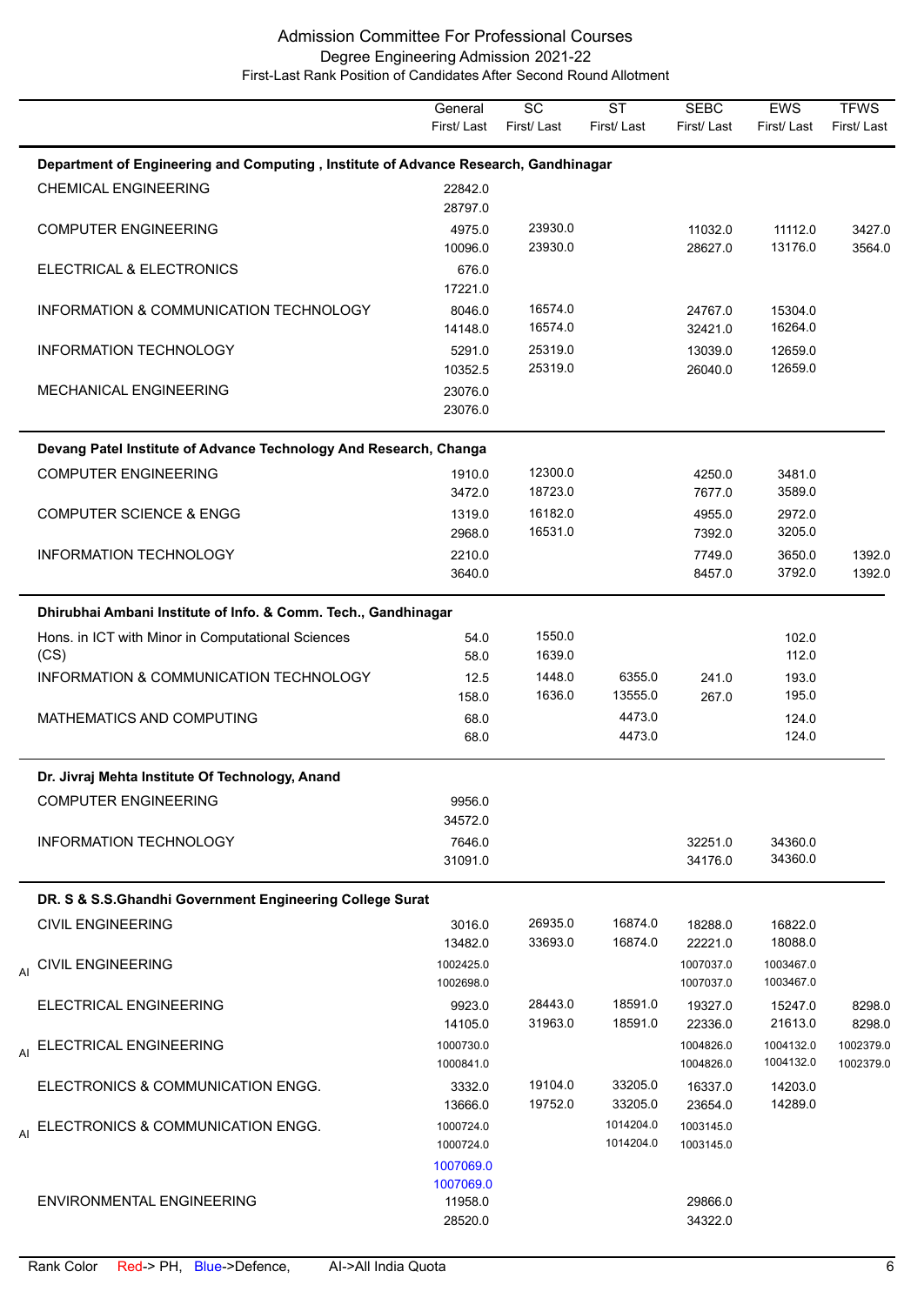|    |                                                          | General<br>First/Last               | SC<br>First/Last       | <b>ST</b><br>First/Last | <b>SEBC</b><br>First/Last | <b>EWS</b><br>First/Last | <b>TFWS</b><br>First/Last |
|----|----------------------------------------------------------|-------------------------------------|------------------------|-------------------------|---------------------------|--------------------------|---------------------------|
|    | DR. S & S.S.Ghandhi Government Engineering College Surat |                                     |                        |                         |                           |                          |                           |
|    | AI ENVIRONMENTAL ENGINEERING                             | 1001545.0<br>1002075.0              |                        |                         | 1007504.5<br>1007504.5    |                          |                           |
|    | MECHANICAL ENGINEERING                                   | 6350.0<br>9912.0                    | 33689.0<br>33689.0     | 16814.0<br>16814.0      | 15008.0<br>17251.0        | 11187.0<br>14419.0       | 2986.0<br>2986.0          |
|    | AI MECHANICAL ENGINEERING                                | 1001029.0<br>1001383.0              |                        | 1010987.0<br>1010987.0  | 1006091.0<br>1006091.0    |                          |                           |
|    | Dr. Subhahsh Technical Campus, Junagadh                  |                                     |                        |                         |                           |                          |                           |
|    | <b>CIVIL ENGINEERING</b>                                 | 19216.0<br>19216.0                  |                        |                         |                           |                          |                           |
|    | <b>COMPUTER SCIENCE &amp; ENGG</b>                       | 10443.0<br>20274.0                  |                        |                         |                           |                          |                           |
|    | <b>INFORMATION TECHNOLOGY</b>                            | 21947.0<br>21947.0                  |                        |                         |                           |                          |                           |
|    | Dr. V.R. Godhania College of Engg. & Tech., Porbandar    |                                     |                        |                         |                           |                          |                           |
|    | <b>CHEMICAL ENGINEERING</b>                              | 19937.0<br>34250.0                  |                        |                         |                           |                          |                           |
|    | <b>COMPUTER ENGINEERING</b>                              | 14716.0<br>14716.0                  |                        |                         |                           |                          |                           |
|    | Engginering College, Tuwa, Godhara                       |                                     |                        |                         |                           |                          |                           |
|    | <b>COMPUTER ENGINEERING</b>                              | 31434.0<br>31661.0                  |                        |                         |                           |                          |                           |
|    | ELECTRICAL ENGINEERING                                   | 28484.0<br>28484.0                  |                        |                         |                           |                          |                           |
|    | Faculty Of Technology & Engineering(MSU), Vadodara       |                                     |                        |                         |                           |                          |                           |
|    | <b>CHEMICAL ENGINEERING</b>                              | 756.0<br>756.0                      |                        |                         | 1124.0<br>5084.0          |                          |                           |
|    | AI CHEMICAL ENGINEERING                                  | 1000186.0<br>1000186.0              |                        |                         | 1001435.0<br>1001435.0    |                          |                           |
|    | <b>CIVIL ENGINEERING</b>                                 | 692.0<br>8269.0                     | 18956.0<br>18956.0     | 19957.0<br>21532.0      | 10047.0<br>13753.0        | 10203.0<br>14056.0       | 5696.0<br>5994.5          |
| AI | <b>CIVIL ENGINEERING</b>                                 | 1000734.0<br>1001239.0              |                        | 1007626.0<br>1007626.0  | 1003256.0<br>1003741.0    | 1004280.0<br>1004280.0   |                           |
|    | <b>COMPUTER SCIENCE &amp; ENGG</b>                       | 171.0<br>467.0                      |                        | 3584.0<br>10530.0       | 905.0<br>905.0            | 505.0<br>601.0           | 63.0<br>63.0              |
| AI | <b>COMPUTER SCIENCE &amp; ENGG</b>                       | 1000005.0<br>1000011.0              | 1000720.0<br>1000720.0 |                         | 1000145.0<br>1000145.0    |                          | 1000079.0<br>1000079.0    |
|    | ELECTRICAL ENGINEERING                                   | 4122.0<br>4593.0                    | 9741.0<br>14966.0      | 9845.0<br>23021.0       | 4910.0<br>8651.0          | 5532.0<br>6787.0         |                           |
|    | AI ELECTRICAL ENGINEERING                                | 1000314.0<br>1000314.0<br>1000819.0 |                        |                         | 1001731.0<br>1001731.0    | 1000868.0<br>1000868.0   |                           |
|    | <b>ELECTRONICS ENGINEERING</b>                           | 1000819.0<br>2725.0<br>3488.0       | 6086.0<br>6086.0       |                         |                           | 4329.0<br>5716.0         |                           |
| AI | <b>ELECTRONICS ENGINEERING</b>                           | 1000221.0<br>1000221.0              |                        | 1011954.0<br>1011954.0  |                           |                          |                           |
|    | MECHANICAL ENGINEERING                                   | 995.0<br>3614.0                     | 15826.0<br>15826.0     | 20075.0<br>20169.0      | 5126.0<br>8947.0          | 4370.0<br>6050.0         | 1545.0<br>1545.0          |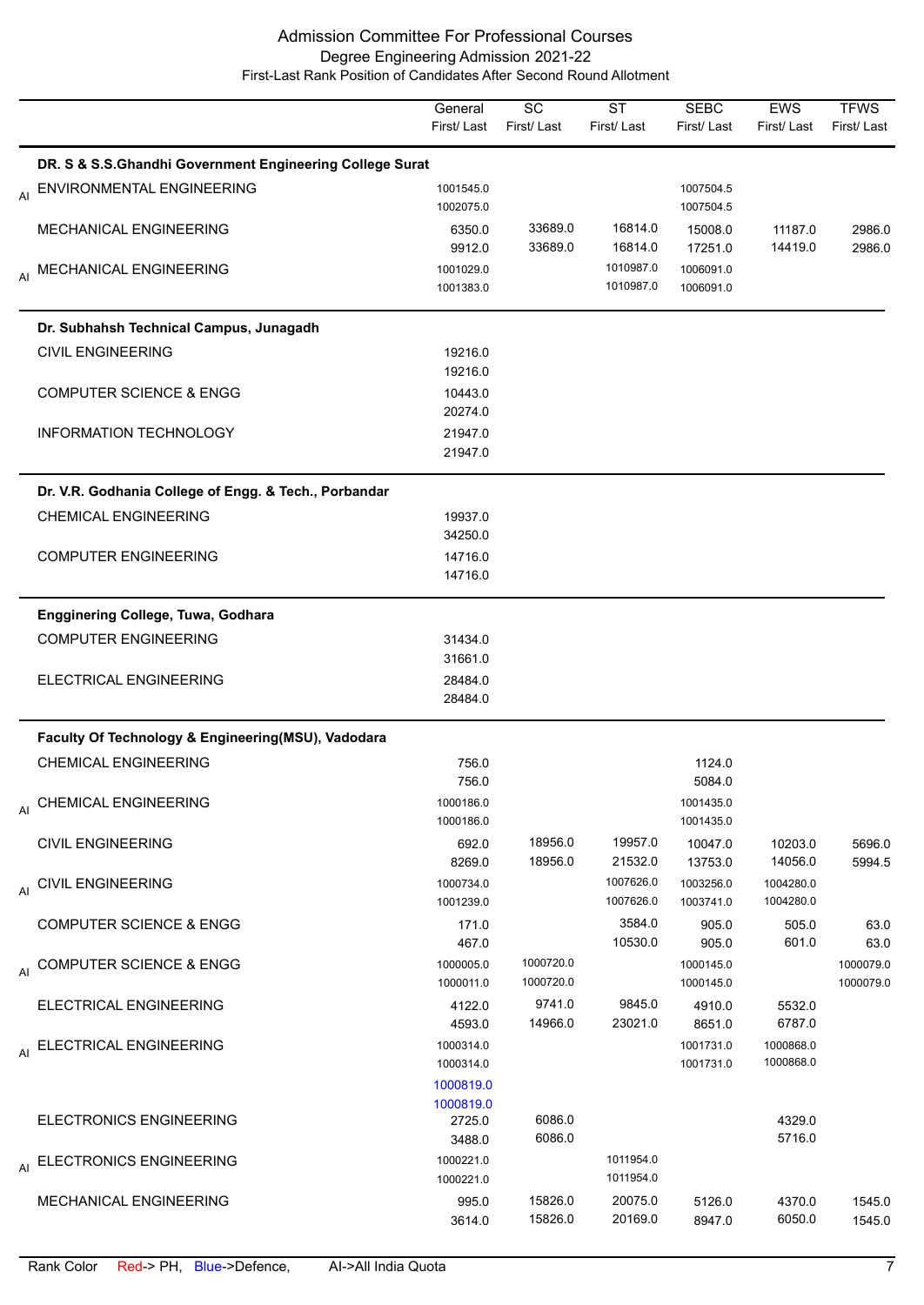|                                                    | General<br>First/Last  | SC<br>First/Last   | <b>ST</b><br>First/Last | <b>SEBC</b><br>First/Last | <b>EWS</b><br>First/Last | <b>TFWS</b><br>First/Last |
|----------------------------------------------------|------------------------|--------------------|-------------------------|---------------------------|--------------------------|---------------------------|
| Faculty Of Technology & Engineering(MSU), Vadodara |                        |                    |                         |                           |                          |                           |
| AI MECHANICAL ENGINEERING                          | 1000028.0<br>1000276.0 |                    |                         | 1001125.0<br>1001787.0    | 1001052.0<br>1001052.0   | 1000351.0<br>1000351.0    |
| METALLURGICAL AND MATERIALS ENGINEERING            | 6983.0<br>18373.0      |                    |                         | 21320.0<br>33785.0        | 20713.0<br>25106.0       | 12680.0<br>12680.0        |
| AI METALLURGICAL AND MATERIALS ENGINEERING         | 1002141.0<br>1002496.0 |                    |                         |                           |                          |                           |
| <b>TEXTILE ENGINEERING</b>                         | 4987.0<br>17786.0      | 20597.0<br>20597.0 |                         | 23505.0<br>32545.0        | 18139.0<br>21265.0       |                           |
| AI TEXTILE ENGINEERING                             | 1003747.0<br>1003812.0 |                    |                         |                           |                          |                           |
| <b>TEXTILE PROCESSING ENGG.</b>                    | 21628.0<br>32384.0     |                    |                         |                           |                          |                           |
| AI TEXTILE PROCESSING ENGG.                        | 1008074.0<br>1010996.0 |                    |                         |                           |                          |                           |
| <b>TEXTILE TECHNOLOGY</b>                          | 9196.0<br>33721.0      |                    |                         |                           |                          |                           |
| AI TEXTILE TECHNOLOGY                              | 1003454.0<br>1004868.0 |                    |                         |                           |                          |                           |
| <b>WATER MANAGEMENT</b>                            | 18018.0<br>34041.0     |                    |                         |                           |                          |                           |
| AI WATER MANAGEMENT                                | 1000451.0<br>1007522.0 |                    |                         |                           |                          |                           |

| Faculty Of Technology And Engineering(GIA), Dharmsinh Desai University, (DDU), Nadiad |           |           |           |           |           |           |
|---------------------------------------------------------------------------------------|-----------|-----------|-----------|-----------|-----------|-----------|
| <b>CHEMICAL ENGINEERING</b>                                                           | 783.0     |           | 22534.0   | 5110.0    |           |           |
|                                                                                       | 2779.0    |           | 31199.0   | 7348.0    |           |           |
| AI CHEMICAL ENGINEERING                                                               | 1000109.0 |           |           | 1000967.0 | 1002277.0 |           |
|                                                                                       | 1000109.0 |           |           | 1000967.0 | 1002277.0 |           |
| <b>CIVIL ENGINEERING</b>                                                              | 5575.0    | 18747.0   | 23829.0   | 14673.0   | 13063.0   | 8436.0    |
|                                                                                       | 12388.0   | 22381.0   | 23829.0   | 15692.0   | 14329.0   | 8436.0    |
| AI CIVIL ENGINEERING                                                                  | 1002896.0 |           | 1006255.0 | 1004644.0 |           |           |
|                                                                                       | 1003263.0 |           | 1006255.0 | 1004644.0 |           |           |
| <b>COMPUTER ENGINEERING</b>                                                           | 183.0     |           | 16013.0   | 309.0     | 277.0     | 159.0     |
|                                                                                       | 265.0     |           | 16161.0   | 309.0     | 277.0     | 159.0     |
| AI COMPUTER ENGINEERING                                                               |           |           | 1004703.0 | 1000112.0 |           |           |
|                                                                                       |           |           | 1004703.0 | 1000112.0 |           |           |
|                                                                                       | 1011267.0 |           |           |           |           |           |
|                                                                                       | 1011267.0 |           |           |           |           |           |
| ELECTRONICS & COMMUNICATION ENGG.                                                     | 1040.0    | 8958.0    |           | 3645.0    | 3588.5    |           |
|                                                                                       | 3403.0    | 13952.0   |           | 6830.0    | 4814.0    |           |
| AI ELECTRONICS & COMMUNICATION ENGG.                                                  | 1000103.0 | 1003089.0 |           |           |           | 1000311.0 |
|                                                                                       | 1000168.0 | 1003089.0 |           |           |           | 1000311.0 |
| INSTRUMENTATION & CONTROL ENGG.                                                       | 4358.0    |           |           | 14568.0   | 13017.0   |           |
|                                                                                       | 12611.0   |           |           | 24732.0   | 13937.0   |           |
| AI INSTRUMENTATION & CONTROL ENGG.                                                    | 1001275.0 | 1016127.0 |           | 1004729.0 |           |           |
|                                                                                       | 1001275.0 | 1016127.0 |           | 1004729.0 |           |           |
| Faculty Of Technology(Sfi), Dharmsinh Desai University, Nadiad                        |           |           |           |           |           |           |
| <b>CHEMICAL ENGINEERING</b>                                                           | 3780.0    |           |           | 8587.0    | 8282.0    |           |
|                                                                                       | 7992.0    |           |           | 16335.0   | 9315.0    |           |
| <b>COMPUTER ENGINEERING</b>                                                           | 455.0     |           | 31675.0   | 975.0     | 502.0     | 280.0     |
|                                                                                       | 496.0     |           | 31750.0   | 1198.0    | 595.0     | 289.0     |
|                                                                                       |           |           |           |           |           |           |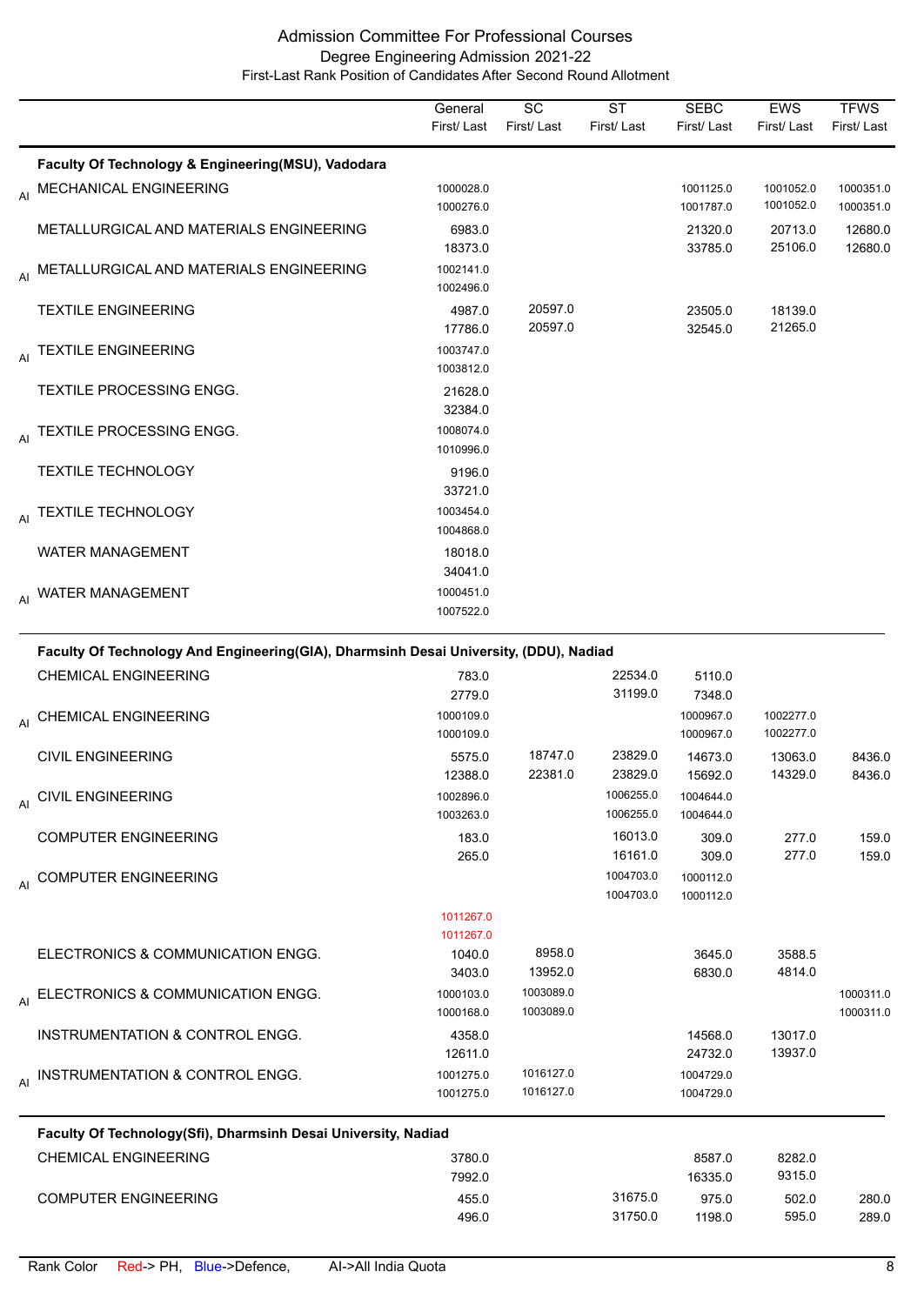|                                                                      | General<br>First/Last        | $\overline{SC}$<br>First/Last | $\overline{\text{ST}}$<br>First/Last | <b>SEBC</b><br>First/Last | <b>EWS</b><br>First/Last | <b>TFWS</b><br>First/Last |
|----------------------------------------------------------------------|------------------------------|-------------------------------|--------------------------------------|---------------------------|--------------------------|---------------------------|
| Faculty Of Technology(Sfi), Dharmsinh Desai University, Nadiad       |                              |                               |                                      |                           |                          |                           |
| ELECTRONICS & COMMUNICATION ENGG.                                    | 2653.0<br>6800.0             | 19399.0<br>20523.0            |                                      | 21958.0<br>31578.0        | 6997.0<br>8561.0         | 3733.0<br>3733.0          |
| INFORMATION TECHNOLOGY                                               | 617.0<br>1108.0              | 5668.0<br>6247.0              |                                      | 1338.0<br>2074.0          | 1113.0<br>1256.0         | 441.0<br>473.0            |
| INSTRUMENTATION & CONTROL ENGG.                                      | 3802.0<br>22955.0            |                               |                                      |                           |                          |                           |
| <b>MECHANICAL ENGINEERING</b>                                        | 4906.0<br>31679.0            |                               |                                      |                           |                          | 6703.0<br>6703.0          |
| G.H.Patel College Of Engg. & Tech., V. V. Nagar                      |                              |                               |                                      |                           |                          |                           |
| <b>CHEMICAL ENGINEERING</b>                                          | 4823.0<br>33206.0            |                               |                                      |                           |                          | 6535.0<br>6535.0          |
| <b>CIVIL ENGINEERING</b>                                             | 9175.0<br>32558.0            |                               |                                      |                           |                          |                           |
| <b>COMPUTER ENGINEERING</b>                                          | 1217.0<br>1769.0             | 9308.0<br>9308.0              | 25784.0<br>25784.0                   | 2123.0<br>2462.0          | 1969.0<br>2147.0         | 832.0<br>1151.0           |
| <b>COMPUTER SCIENCE &amp; DESIGN</b>                                 | 2668.0<br>5433.0             | 29474.0<br>29474.0            |                                      | 7358.0<br>12379.0         | 6033.0<br>6611.0         | 2654.0<br>2930.0          |
| <b>COMPUTER SCIENCE &amp; ENGINEERING</b>                            | 1963.0                       | 21187.0                       |                                      | 5385.0                    | 4888.0                   | 1415.0                    |
| (INTERNET OF THINGS)                                                 | 4688.0                       | 21187.0                       |                                      | 11877.0                   | 5571.0                   | 1415.0                    |
|                                                                      | 10483.0                      |                               |                                      |                           |                          |                           |
| ELECTRICAL ENGINEERING                                               | 10483.0<br>16593.0           |                               |                                      |                           |                          |                           |
| ELECTRONICS & COMMUNICATION ENGG.                                    | 30527.0<br>8571.0<br>33754.0 |                               |                                      |                           |                          |                           |
| INFORMATION TECHNOLOGY                                               | 1862.0<br>2412.0             | 12956.0<br>12956.0            |                                      | 3889.0<br>5076.0          | 2476.0<br>2697.0         | 1373.0<br>1373.0          |
| <b>MECHANICAL ENGINEERING</b>                                        | 13645.0<br>27126.0           |                               |                                      |                           |                          |                           |
| <b>MECHATRONICS</b>                                                  | 7214.0<br>29735.0            |                               |                                      |                           |                          | 12349.0<br>12349.0        |
|                                                                      |                              |                               |                                      |                           |                          |                           |
| Gandhinagar Institute Of Technology, Moti Bhoyan, Kalol, Gandhinagar |                              |                               |                                      |                           |                          |                           |
| <b>CIVIL ENGINEERING</b>                                             | 16467.0<br>23399.0           |                               |                                      |                           |                          |                           |
| <b>COMPUTER ENGINEERING</b>                                          | 3814.0<br>12693.0            | 14413.0<br>21900.0            |                                      | 13762.0<br>30145.0        | 12737.0<br>15105.0       | 3514.0<br>4068.0          |
|                                                                      | 31898.0                      |                               |                                      |                           |                          |                           |
|                                                                      | 31898.0                      |                               |                                      |                           |                          |                           |
| ELECTRICAL ENGINEERING                                               | 25771.0<br>32393.0           |                               |                                      |                           |                          |                           |
| ELECTRONICS & COMMUNICATION ENGG.                                    | 17988.0                      |                               |                                      |                           |                          | 11954.0                   |
|                                                                      | 30739.0                      |                               |                                      |                           |                          | 11954.0                   |
| INFORMATION TECHNOLOGY                                               | 6987.0<br>14321.0            | 24803.0<br>25687.0            |                                      | 17955.0<br>34331.0        | 14374.0<br>15427.0       | 4210.0<br>4210.0          |
| MECHANICAL ENGINEERING                                               | 15945.0<br>32676.0           |                               |                                      |                           |                          |                           |
| Ganpat University, Institute of Computer Tech., Kherva, Mehsana      |                              |                               |                                      |                           |                          |                           |
| Computer Science & Engineering (Big Data &<br>Analysis)              | 11118.0<br>25618.0           |                               |                                      |                           | 27949.0<br>32411.0       |                           |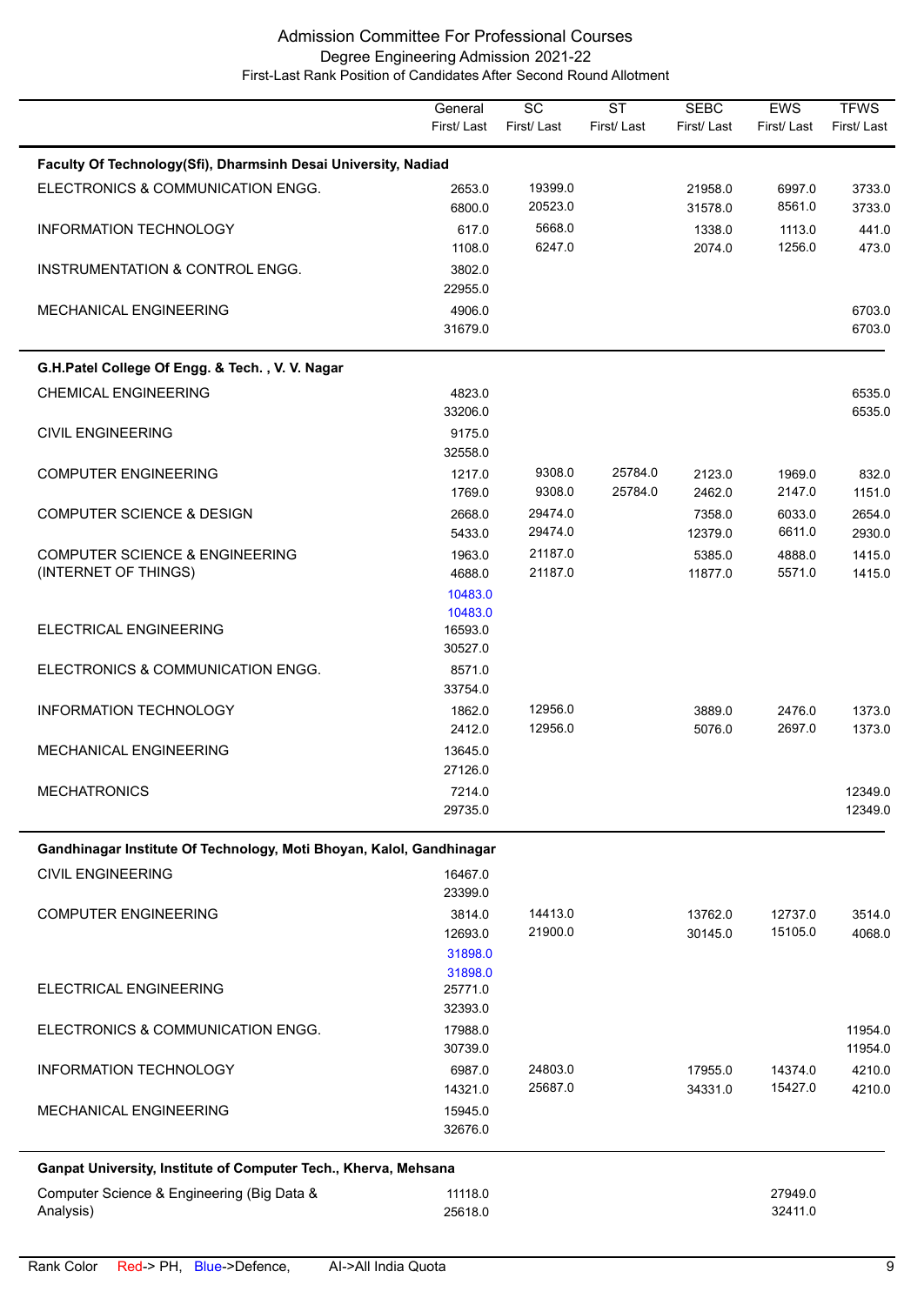|                                                                         | General<br>First/Last             | $\overline{SC}$<br>First/Last | $\overline{\text{ST}}$<br>First/Last | <b>SEBC</b><br>First/Last         | <b>EWS</b><br>First/Last | <b>TFWS</b><br>First/Last |
|-------------------------------------------------------------------------|-----------------------------------|-------------------------------|--------------------------------------|-----------------------------------|--------------------------|---------------------------|
| Ganpat University, Institute of Computer Tech., Kherva, Mehsana         |                                   |                               |                                      |                                   |                          |                           |
| Computer Science & Engineering (Cloud Based<br>Applications)            | 11981.0<br>33642.0                |                               |                                      |                                   |                          |                           |
| Computer Science & Engineering with Specialisation<br>in Cyber Security | 9088.0<br>33797.0                 |                               |                                      |                                   |                          | 10532.0<br>10603.0        |
| INFORMATION & COMMUNICATION TECHNOLOGY                                  | 7955.0<br>34324.0                 |                               |                                      |                                   |                          |                           |
| Ganpat University, U.V.Patel College of Engineering, Kherva, Mehsana    |                                   |                               |                                      |                                   |                          |                           |
| <b>AUTOMOBILE ENGINEERING</b>                                           | 21961.0<br>21961.0                |                               |                                      |                                   |                          |                           |
| <b>BIOMEDICAL ENGINEERING</b>                                           | 10587.0<br>16614.0                | 27431.0<br>27431.0            |                                      | 27656.0<br>27656.0                | 18483.0<br>19745.0       |                           |
| <b>CIVIL ENGINEERING</b>                                                | 16099.0<br>33546.0                |                               |                                      |                                   |                          |                           |
| <b>COMPUTER ENGINEERING</b>                                             | 1099.0<br>19884.0                 | 24933.0<br>30976.0            |                                      | 23918.0<br>32141.0                | 20513.0<br>22655.0       |                           |
| Computer Engineering (Artificial Intelligence)                          | 17453.0<br>32063.0                |                               |                                      |                                   |                          |                           |
| <b>COMPUTER SCIENCE &amp; BUSINESS SYSTEMS</b>                          | 7175.0<br>32632.0                 |                               |                                      |                                   |                          |                           |
| ELECTRICAL ENGINEERING                                                  | 31361.0<br>31361.0                |                               |                                      |                                   |                          |                           |
| INFORMATION TECHNOLOGY                                                  | 7041.0<br>19495.0                 | 32803.0<br>32803.0            |                                      | 24098.0<br>33414.0                | 19958.0<br>23671.0       | 3891.0<br>3891.0          |
| <b>MARINE ENGINEERING</b>                                               | 11925.0<br>30863.0                |                               |                                      |                                   |                          |                           |
| MECHANICAL ENGINEERING                                                  | 19920.0<br>32888.5                |                               |                                      |                                   |                          |                           |
| <b>MECHATRONICS</b>                                                     | 26744.0<br>26744.0                |                               |                                      |                                   |                          |                           |
| Petrochemical Engg.                                                     | 31067.0<br>31067.0                |                               |                                      |                                   |                          |                           |
| GIDC Degree Engineering College, Abrama, Navsari                        |                                   |                               |                                      |                                   |                          |                           |
| <b>AUTOMOBILE ENGINEERING</b>                                           | 23544.0<br>23544.0                |                               |                                      |                                   |                          |                           |
| <b>CIVIL ENGINEERING</b>                                                | 17928.0<br>34337.0                |                               |                                      |                                   |                          |                           |
| <b>COMPUTER ENGINEERING</b>                                             | 3376.0<br>13796.0                 |                               |                                      | 15550.0<br>17705.0                | 17106.0<br>18562.0       |                           |
| ELECTRICAL ENGINEERING                                                  | 28539.0<br>34235.0                |                               |                                      |                                   |                          |                           |
| MECHANICAL ENGINEERING                                                  | 16581.0<br>34424.0                |                               |                                      |                                   |                          |                           |
| Government Engineering College, Bharuch                                 |                                   |                               |                                      |                                   |                          |                           |
| <b>CHEMICAL ENGINEERING</b>                                             | 5629.0                            | 18435.0                       |                                      | 11393.0                           | 11245.0                  | 972.0                     |
| <b>CHEMICAL ENGINEERING</b><br>AI                                       | 10593.0<br>1001363.0<br>1002734.0 | 25836.0                       | 1012590.0<br>1012590.0               | 13597.0<br>1003682.0<br>1003682.0 | 12916.0                  | 972.0                     |
| <b>CIVIL ENGINEERING</b>                                                | 14944.0<br>26159.0                |                               | 26732.0<br>29667.0                   | 29799.0<br>34117.0                | 31302.0<br>31302.0       | 17649.0<br>18724.0        |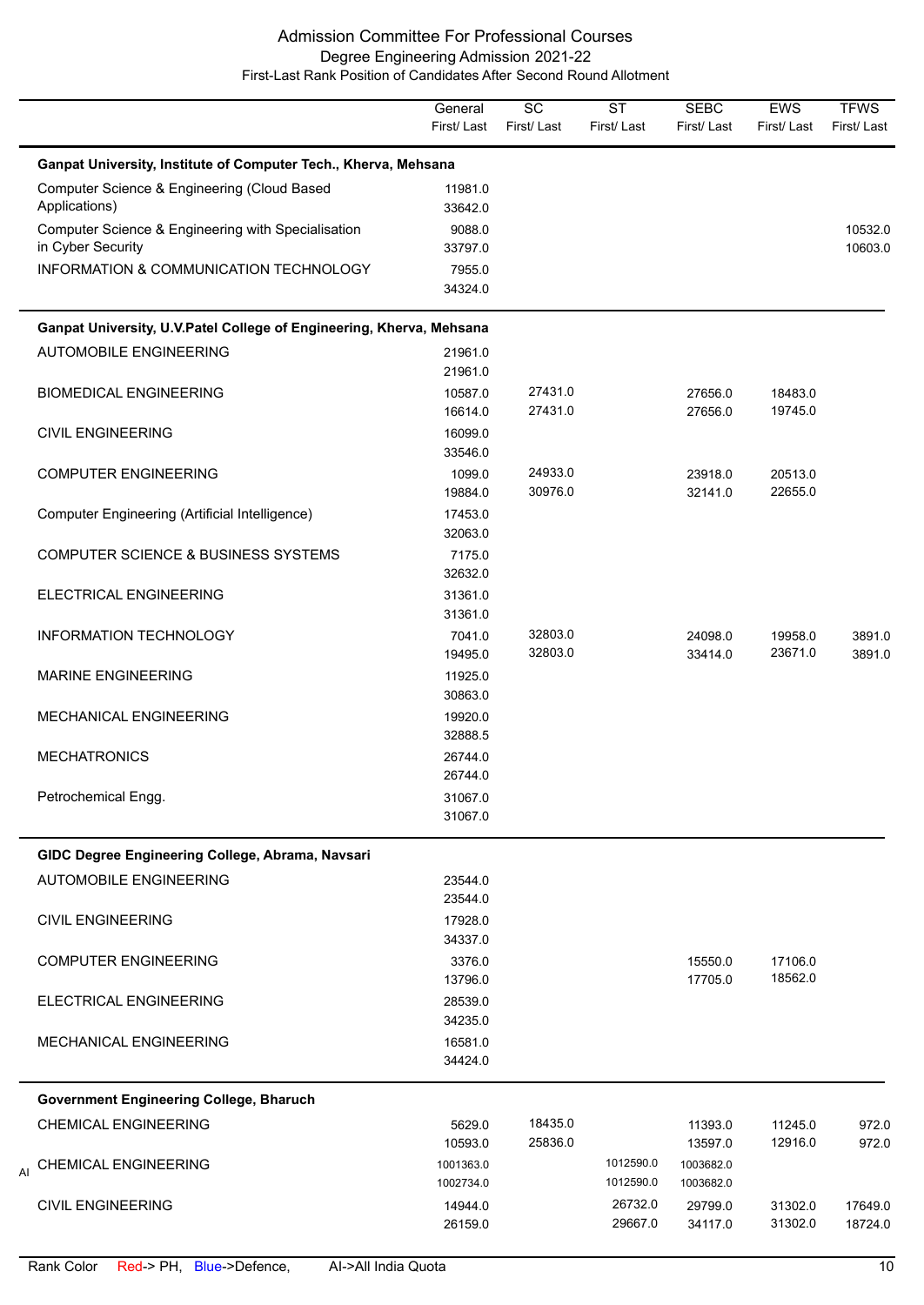|                                                | General<br>First/Last               | SC<br>First/Last       | <b>ST</b><br>First/Last | <b>SEBC</b><br>First/Last | EWS<br>First/Last      | <b>TFWS</b><br>First/Last |
|------------------------------------------------|-------------------------------------|------------------------|-------------------------|---------------------------|------------------------|---------------------------|
| <b>Government Engineering College, Bharuch</b> |                                     |                        |                         |                           |                        |                           |
| AI CIVIL ENGINEERING                           | 1005706.0<br>1005706.0              | 1022267.0<br>1022267.0 | 1012310.0<br>1012310.0  | 1008352.0<br>1008352.0    |                        | 1005463.0<br>1005463.0    |
| ELECTRICAL ENGINEERING                         | 11559.0<br>27101.0                  | 29385.0<br>29385.0     | 27716.0<br>34399.0      | 27279.0<br>34390.0        | 28533.0<br>28926.0     | 12862.0<br>13828.0        |
| AI ELECTRICAL ENGINEERING                      | 1002111.0<br>1003508.0              | 1005794.0<br>1005794.0 | 1006504.0<br>1006504.0  | 1005741.0<br>1009716.0    | 1023050.0<br>1023050.0 |                           |
| ELECTRONICS & COMMUNICATION ENGG.              | 14580.0<br>34316.0                  |                        |                         |                           |                        |                           |
| AI ELECTRONICS & COMMUNICATION ENGG.           | 1002764.0<br>1004531.0              |                        |                         |                           | 1025114.0<br>1025114.0 |                           |
| MECHANICAL ENGINEERING                         | 10248.0<br>25159.0                  | 33381.0<br>33381.0     | 31620.0<br>34463.0      | 25438.0<br>34583.0        |                        | 14410.0<br>15393.0        |
| AI MECHANICAL ENGINEERING                      | 1001173.0<br>1004286.0              |                        | 1018318.0<br>1018318.0  | 1010851.0<br>1014801.0    | 1010615.0<br>1010615.0 |                           |
| Government Engineering College, Bhavnagar      |                                     |                        |                         |                           |                        |                           |
| <b>CIVIL ENGINEERING</b>                       | 11940.0<br>18711.0                  |                        | 27039.0<br>33846.0      | 20673.0<br>24086.0        | 23529.0<br>27666.0     | 6430.0<br>6430.0          |
| AI CIVIL ENGINEERING                           | 1007026.0<br>1007026.0<br>1012024.0 |                        | 1008025.0<br>1008025.0  | 1007905.0<br>1007905.0    |                        | 1003437.0<br>1003437.0    |
| <b>COMPUTER ENGINEERING</b>                    | 1012024.0<br>737.0<br>3674.0        | 9017.0<br>9017.0       | 26002.0<br>28870.0      | 3924.0<br>6570.0          | 4052.0<br>4287.0       | 2257.0<br>2257.0          |
| AI COMPUTER ENGINEERING                        | 1000731.0<br>1000820.0              |                        | 1016817.0<br>1016817.0  | 1000917.0<br>1000917.0    |                        |                           |
| ELECTRONICS & COMMUNICATION ENGG.              | 6157.0<br>27643.0                   | 33527.0<br>33527.0     |                         | 29367.0<br>31788.0        | 30488.0<br>31634.0     |                           |
| AI ELECTRONICS & COMMUNICATION ENGG.           | 1001194.0<br>1001194.0              | 1009200.0<br>1009200.0 |                         | 1014988.0<br>1014988.0    | 1025344.0<br>1025344.0 |                           |
| <b>INFORMATION TECHNOLOGY</b>                  | 2502.0<br>4818.0                    | 5333.0<br>14542.0      | 32060.0<br>32060.0      | 5626.0<br>6877.0          | 5103.0<br>5120.0       | 3096.0<br>3899.0          |
| AI INFORMATION TECHNOLOGY                      | 1000977.0<br>1001259.0              |                        |                         | 1001923.0<br>1001923.0    | 1001312.0<br>1001312.0 |                           |
| MECHANICAL ENGINEERING                         | 11297.0<br>34231.0                  |                        |                         |                           |                        | 13773.0<br>14593.0        |
| AI MECHANICAL ENGINEERING                      | 1005808.0<br>1009588.0              |                        |                         |                           |                        |                           |
| <b>Government Engineering College, Bhuj</b>    |                                     |                        |                         |                           |                        |                           |
| <b>CHEMICAL ENGINEERING</b>                    | 11810.0<br>22121.0                  |                        |                         | 24360.0<br>27118.0        | 22593.0<br>25604.0     | 11840.0<br>11840.0        |
| AI CHEMICAL ENGINEERING                        | 1004722.0<br>1004722.0              | 1017082.0<br>1017082.0 |                         | 1005566.0<br>1005566.0    | 1007619.0<br>1007619.0 |                           |
| <b>CIVIL ENGINEERING</b>                       | 14197.0<br>32643.0                  |                        |                         |                           |                        |                           |
| AI CIVIL ENGINEERING                           | 1006105.0<br>1008501.0              |                        |                         |                           |                        |                           |
| ELECTRICAL ENGINEERING                         | 16288.0<br>31796.0                  |                        |                         |                           |                        |                           |
| AI ELECTRICAL ENGINEERING                      | 1002902.0<br>1009751.0              |                        |                         |                           |                        |                           |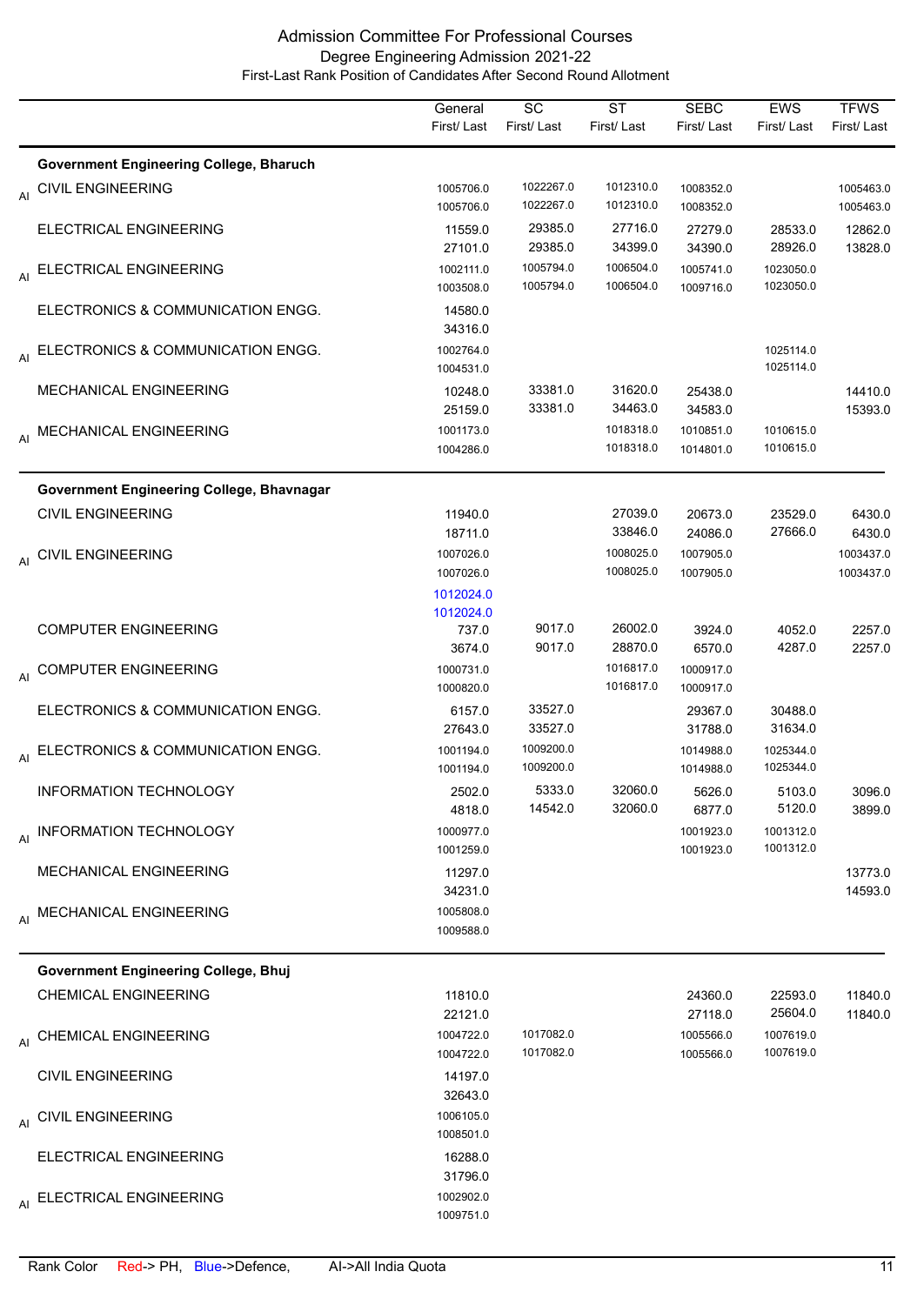|    |                                               | General<br>First/Last  | $\overline{SC}$<br>First/Last | $\overline{\text{ST}}$<br>First/Last | <b>SEBC</b><br>First/Last | <b>EWS</b><br>First/Last | <b>TFWS</b><br>First/Last |
|----|-----------------------------------------------|------------------------|-------------------------------|--------------------------------------|---------------------------|--------------------------|---------------------------|
|    | <b>Government Engineering College, Bhuj</b>   |                        |                               |                                      |                           |                          |                           |
|    | ENVIRONMENTAL ENGINEERING                     | 15868.0<br>30789.0     |                               |                                      |                           |                          |                           |
| AI | ENVIRONMENTAL ENGINEERING                     | 1002395.0<br>1002395.0 |                               |                                      | 1023304.0<br>1023304.0    |                          |                           |
|    | MECHANICAL ENGINEERING                        | 7536.0<br>34016.0      |                               |                                      |                           |                          |                           |
|    | AI MECHANICAL ENGINEERING                     | 1006579.0<br>1010977.0 |                               |                                      | 1013332.0<br>1013332.0    |                          |                           |
|    | <b>MINING ENGINEERING</b>                     | 30636.0<br>32881.0     |                               |                                      |                           |                          |                           |
|    | AI MINING ENGINEERING                         | 1017636.0<br>1018496.0 |                               |                                      |                           |                          |                           |
|    | <b>Government Engineering College, Dahod</b>  |                        |                               |                                      |                           |                          |                           |
|    | <b>CIVIL ENGINEERING</b>                      | 17166.0<br>34000.0     |                               |                                      |                           |                          |                           |
|    | AI CIVIL ENGINEERING                          | 1007345.0<br>1013702.0 |                               |                                      |                           |                          |                           |
|    | <b>COMPUTER ENGINEERING</b>                   | 6231.0<br>11003.0      | 25605.0<br>25833.0            | 26724.0<br>34354.0                   | 11235.0<br>15504.0        | 11819.0<br>12771.0       | 7103.0<br>9003.0          |
|    | AI COMPUTER ENGINEERING                       | 1000424.0<br>1000424.0 | 1006206.0<br>1006206.0        |                                      | 1004350.0<br>1004350.0    | 1000910.0<br>1000910.0   | 1003151.0<br>1003151.0    |
|    | ELECTRICAL ENGINEERING                        | 18229.0<br>34526.0     |                               |                                      |                           |                          |                           |
| AI | ELECTRICAL ENGINEERING                        | 1010527.0<br>1012744.0 |                               |                                      |                           |                          |                           |
|    | ELECTRONICS & COMMUNICATION ENGG.             | 14394.0<br>28169.0     |                               |                                      |                           |                          |                           |
|    | AI ELECTRONICS & COMMUNICATION ENGG.          | 1005587.0<br>1005824.0 |                               |                                      |                           |                          |                           |
|    | <b>MECHANICAL ENGINEERING</b>                 | 28328.0<br>34435.0     |                               |                                      |                           |                          |                           |
|    | AI MECHANICAL ENGINEERING                     | 1010698.0<br>1013649.0 |                               |                                      |                           |                          |                           |
|    | Government Engineering College, Godhra        |                        |                               |                                      |                           |                          |                           |
|    | <b>CIVIL ENGINEERING</b>                      | 17075.0<br>33932.0     |                               |                                      |                           |                          |                           |
|    | AI CIVIL ENGINEERING                          | 1005387.0<br>1010124.0 |                               |                                      |                           |                          |                           |
|    | ELECTRICAL ENGINEERING                        | 9331.0<br>30726.0      |                               |                                      |                           |                          |                           |
|    | AI ELECTRICAL ENGINEERING                     | 1007251.0<br>1011613.0 |                               |                                      |                           |                          |                           |
|    | MECHANICAL ENGINEERING                        | 16140.0<br>34545.0     |                               |                                      |                           |                          |                           |
|    | AI MECHANICAL ENGINEERING                     | 1007790.0<br>1012601.0 |                               |                                      |                           |                          |                           |
|    | <b>Government Engineering College, Modasa</b> |                        |                               |                                      |                           |                          |                           |
|    | <b>AUTOMOBILE ENGINEERING</b>                 | 22834.0<br>34492.0     |                               |                                      |                           |                          |                           |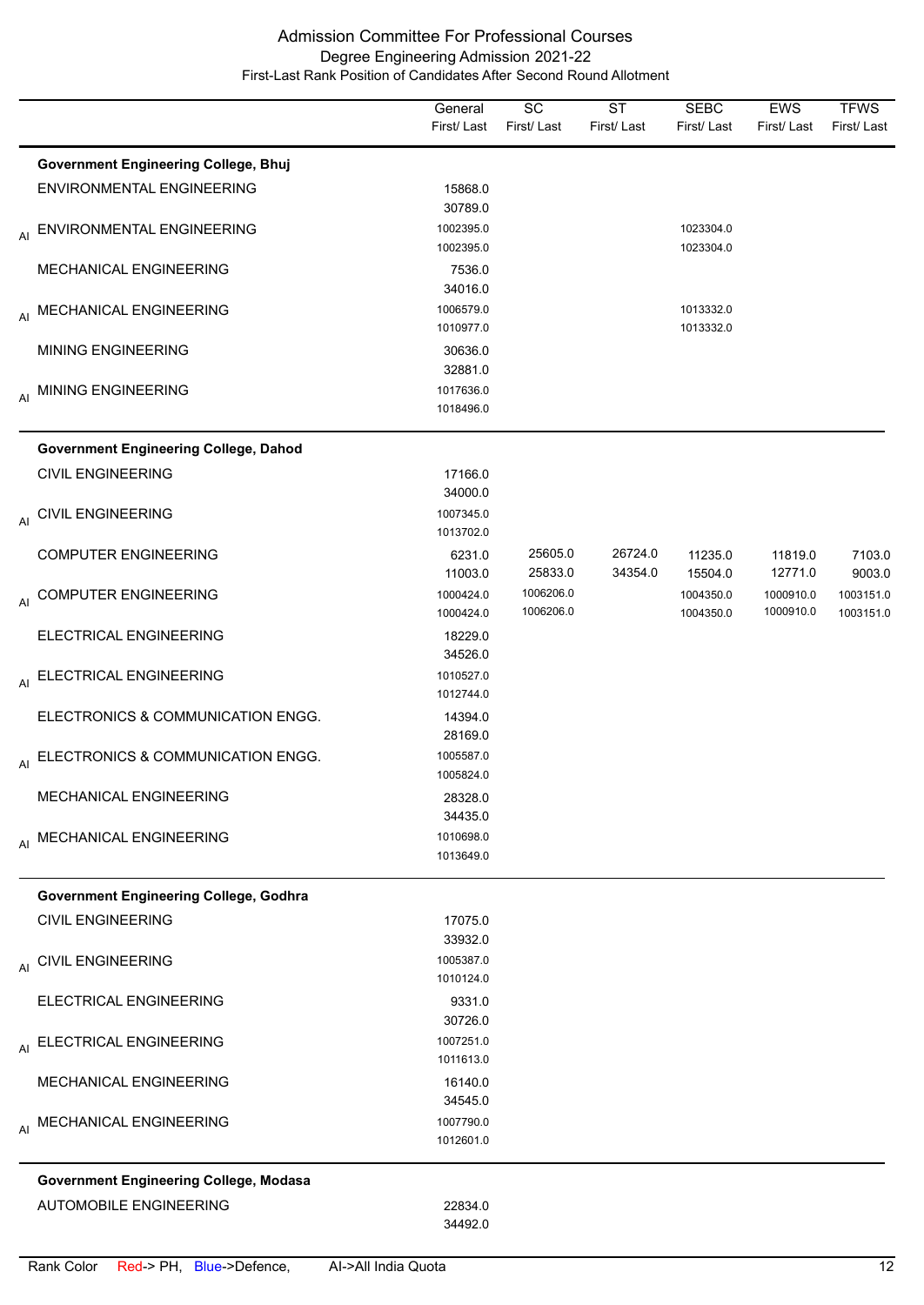|    |                                                                            | General<br>First/Last  | <b>SC</b><br>First/Last | <b>ST</b><br>First/Last | <b>SEBC</b><br>First/Last | <b>EWS</b><br>First/Last | <b>TFWS</b><br>First/Last |
|----|----------------------------------------------------------------------------|------------------------|-------------------------|-------------------------|---------------------------|--------------------------|---------------------------|
|    |                                                                            |                        |                         |                         |                           |                          |                           |
|    | <b>Government Engineering College, Modasa</b><br>AI AUTOMOBILE ENGINEERING | 1008411.0              |                         |                         | 1020488.0                 |                          |                           |
|    |                                                                            | 1010123.0              |                         |                         | 1020488.0                 |                          |                           |
|    | <b>CIVIL ENGINEERING</b>                                                   | 13688.0                |                         |                         |                           |                          |                           |
|    |                                                                            | 34282.0                |                         |                         |                           |                          |                           |
| AI | <b>CIVIL ENGINEERING</b>                                                   | 1004107.0<br>1008608.0 |                         |                         |                           | 1016503.0<br>1016503.0   |                           |
|    | <b>COMPUTER ENGINEERING</b>                                                | 3981.0                 | 9725.0                  | 25772.0                 | 10402.0                   | 10136.0                  | 2823.0                    |
|    |                                                                            | 9595.0                 | 24325.0                 | 33707.0                 | 13743.0                   | 11254.0                  | 5100.0                    |
|    | AI COMPUTER ENGINEERING                                                    | 1001099.0              | 1003756.0               | 1010782.0               | 1004285.0                 |                          |                           |
|    |                                                                            | 1001178.0              | 1003756.0               | 1010782.0               | 1004777.0                 |                          |                           |
|    | ELECTRICAL ENGINEERING                                                     | 17535.0<br>33440.0     |                         |                         |                           |                          |                           |
|    | AI ELECTRICAL ENGINEERING                                                  | 1006090.0              | 1023062.0               |                         |                           |                          |                           |
|    |                                                                            | 1010465.0              | 1023062.0               |                         |                           |                          |                           |
|    | ELECTRONICS & COMMUNICATION ENGG.                                          | 13712.0                |                         |                         | 28663.0                   | 25627.0                  | 8002.0                    |
|    |                                                                            | 23640.0                |                         |                         | 30943.0                   | 25627.0                  | 8002.0                    |
| AI | ELECTRONICS & COMMUNICATION ENGG.                                          | 1004013.0              |                         |                         | 1009677.0                 |                          |                           |
|    | <b>INFORMATION TECHNOLOGY</b>                                              | 1004013.0<br>5338.0    | 19961.0                 | 31395.0                 | 1009677.0<br>11052.0      | 11040.0                  | 5604.0                    |
|    |                                                                            | 10975.0                | 30116.0                 | 31472.0                 | 14601.0                   | 11966.0                  | 5859.0                    |
| AI | INFORMATION TECHNOLOGY                                                     | 1001697.0              |                         | 1011598.0               | 1003902.0                 | 1002477.0                | 1002422.0                 |
|    |                                                                            | 1001977.0              |                         | 1011598.0               | 1004448.0                 | 1002477.0                | 1002422.0                 |
|    | <b>MECHANICAL ENGINEERING</b>                                              | 13377.0                |                         |                         |                           |                          |                           |
|    |                                                                            | 34145.0<br>1005799.0   |                         |                         |                           |                          |                           |
|    | AI MECHANICAL ENGINEERING                                                  | 1012016.0              |                         |                         |                           |                          |                           |
|    |                                                                            |                        |                         |                         |                           |                          |                           |
|    | Government Engineering College, Palanpur                                   |                        |                         |                         |                           |                          |                           |
|    | <b>CIVIL ENGINEERING</b>                                                   | 9021.0<br>26017.0      | 27201.0<br>27201.0      |                         | 26520.0<br>32217.0        | 29499.0<br>33319.0       | 11680.0<br>11680.0        |
|    | <b>CIVIL ENGINEERING</b>                                                   | 1003654.0              |                         | 1013674.0               | 1014155.0                 |                          |                           |
| AI |                                                                            | 1003654.0              |                         | 1013674.0               | 1014155.0                 |                          |                           |
|    | ELECTRICAL ENGINEERING                                                     | 11936.0                |                         |                         |                           |                          | 13275.0                   |
|    |                                                                            | 34297.0                |                         |                         |                           |                          | 13275.0                   |
|    | AI ELECTRICAL ENGINEERING                                                  | 1003507.0<br>1007827.0 |                         |                         |                           |                          |                           |
|    | <b>MECHANICAL ENGINEERING</b>                                              | 12926.0                |                         |                         |                           |                          |                           |
|    |                                                                            | 33637.0                |                         |                         |                           |                          |                           |
|    | AI MECHANICAL ENGINEERING                                                  | 1006853.0              |                         |                         |                           |                          |                           |
|    |                                                                            | 1011617.0              |                         |                         |                           |                          |                           |
|    | AI MINING ENGINEERING                                                      | 1015674.0<br>1019153.0 |                         |                         |                           |                          |                           |
|    |                                                                            |                        |                         |                         |                           |                          |                           |
|    | Government Engineering College, Patan                                      |                        |                         |                         |                           |                          |                           |
|    | <b>CIVIL ENGINEERING</b>                                                   | 13593.0                | 29357.0                 | 29207.0                 | 24855.0                   | 27927.0                  |                           |
|    |                                                                            | 24567.0                | 31776.0                 | 29207.0                 | 32493.0                   | 29093.0                  |                           |
|    | AI CIVIL ENGINEERING                                                       | 1006674.0<br>1007385.0 |                         | 1018663.0<br>1018663.0  | 1013454.0<br>1013454.0    |                          | 1006519.0<br>1006519.0    |
|    | <b>COMPUTER SCIENCE &amp; ENGG</b>                                         | 3320.0                 | 16162.0                 | 24844.0                 | 9346.0                    | 9281.0                   | 5150.0                    |
|    |                                                                            | 9280.0                 | 27709.0                 | 24844.0                 | 14103.0                   | 11407.0                  | 5150.0                    |
|    | AI COMPUTER SCIENCE & ENGG                                                 | 1000573.0              | 1005805.0               | 1008136.0               | 1000867.0                 | 1000879.0                |                           |
|    |                                                                            | 1000765.0              | 1005805.0               | 1008136.0               | 1004002.0                 | 1000879.0                |                           |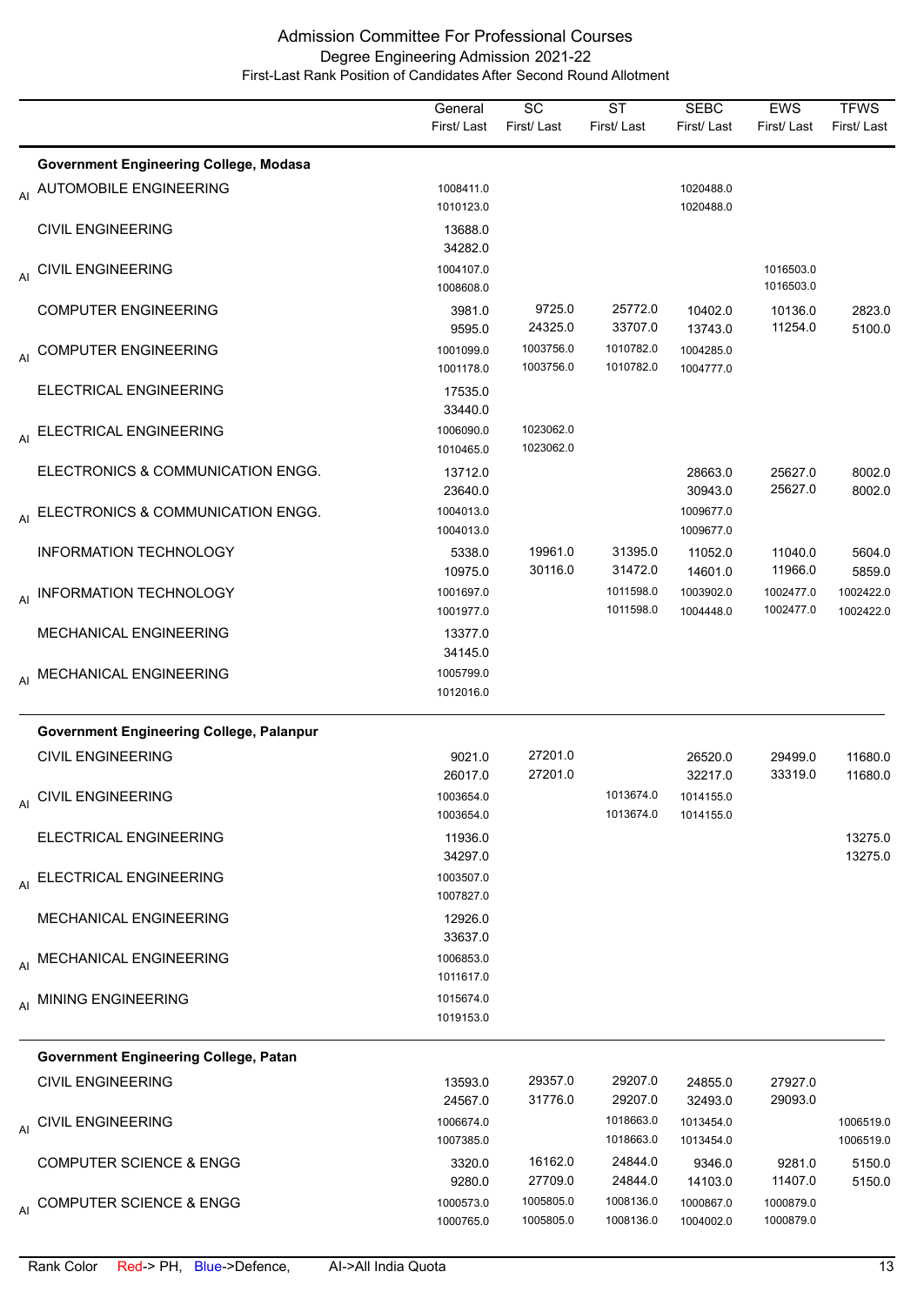|    |                                                       | General<br>First/Last  | SC<br>First/Last   | <b>ST</b><br>First/Last | <b>SEBC</b><br>First/Last | <b>EWS</b><br>First/Last | <b>TFWS</b><br>First/Last |
|----|-------------------------------------------------------|------------------------|--------------------|-------------------------|---------------------------|--------------------------|---------------------------|
|    | <b>Government Engineering College, Patan</b>          |                        |                    |                         |                           |                          |                           |
|    | <b>ELECTRICAL ENGINEERING</b>                         | 15001.0<br>34546.0     |                    |                         |                           |                          |                           |
| AI | ELECTRICAL ENGINEERING                                | 1004449.0<br>1009282.0 |                    |                         |                           |                          |                           |
|    | ELECTRONICS & COMMUNICATION ENGG.                     | 14772.0<br>31782.0     |                    |                         |                           |                          |                           |
|    | AI ELECTRONICS & COMMUNICATION ENGG.                  | 1005086.0<br>1006463.0 |                    |                         |                           |                          |                           |
|    | <b>MECHANICAL ENGINEERING</b>                         | 12855.0<br>33522.0     |                    |                         |                           |                          |                           |
|    | AI MECHANICAL ENGINEERING                             | 1002369.0<br>1009687.0 |                    |                         |                           |                          |                           |
|    | <b>Government Engineering College, Rajkot</b>         |                        |                    |                         |                           |                          |                           |
|    | <b>AUTOMOBILE ENGINEERING</b>                         | 15373.0<br>33757.0     |                    |                         |                           |                          |                           |
|    | AI AUTOMOBILE ENGINEERING                             | 1003512.0<br>1010238.0 |                    |                         |                           |                          |                           |
|    | <b>CIVIL ENGINEERING</b>                              | 10689.0<br>18806.0     | 19275.0<br>24862.0 | 26185.0<br>31646.0      | 19804.0<br>22908.0        | 20504.0<br>25731.0       |                           |
|    | AI CIVIL ENGINEERING                                  | 1002202.0<br>1005705.0 |                    | 1011944.0<br>1011944.0  | 1006893.0<br>1006893.0    |                          |                           |
|    | <b>COMPUTER ENGINEERING</b>                           | 3166.0<br>5163.0       | 8714.0<br>15481.0  | 34535.0<br>34535.0      | 5316.0<br>7290.0          | 5246.0<br>5819.0         | 1648.0<br>2756.0          |
| AI | <b>COMPUTER ENGINEERING</b>                           | 1000486.0<br>1000596.0 |                    | 1015416.0<br>1015416.0  | 1001290.0<br>1001676.0    | 1000922.0<br>1000922.0   |                           |
|    | ELECTRICAL ENGINEERING                                | 14388.0<br>19190.0     |                    |                         | 21808.0<br>24902.0        | 26954.0<br>32426.0       | 9513.0<br>9513.0          |
|    | AI ELECTRICAL ENGINEERING                             | 1005755.0<br>1005814.0 |                    | 1015044.0<br>1015044.0  | 1010667.0<br>1010667.0    |                          |                           |
|    | ELECTRONICS & COMMUNICATION ENGG.                     | 12075.0<br>34377.0     |                    |                         |                           |                          | 11512.0<br>11512.0        |
|    | AI ELECTRONICS & COMMUNICATION ENGG.                  | 1002386.0<br>1004977.0 |                    |                         |                           |                          |                           |
|    | INSTRUMENTATION & CONTROL ENGG.                       | 19887.0<br>34280.0     |                    |                         |                           |                          |                           |
|    | AI INSTRUMENTATION & CONTROL ENGG.                    | 1013821.0<br>1014464.0 |                    |                         |                           |                          |                           |
|    | <b>MECHANICAL ENGINEERING</b>                         | 8454.0<br>18511.0      | 23592.0<br>33974.0 |                         | 18593.0<br>26012.0        | 22414.0<br>32170.0       | 10004.0<br>10004.0        |
|    | AI MECHANICAL ENGINEERING                             | 1003542.0<br>1004589.0 |                    |                         | 1006401.0<br>1006401.0    |                          | 1003376.0<br>1003376.0    |
|    |                                                       | 1011813.0<br>1011813.0 |                    |                         |                           |                          |                           |
|    | Government Engineering College, Sector 28 Gandhinagar |                        |                    |                         |                           |                          |                           |
|    | <b>BIOMEDICAL ENGINEERING</b>                         | 4703.0<br>9100.0       | 16520.0<br>21747.0 | 34476.0<br>34507.0      | 15589.0<br>30050.0        | 9205.0<br>13798.0        |                           |
|    | AI BIOMEDICAL ENGINEERING                             | 1002964.0<br>1004305.0 |                    |                         | 1009621.0<br>1009642.0    | 1005631.0<br>1005631.0   |                           |
|    | <b>COMPUTER ENGINEERING</b>                           | 1221.0<br>1924.0       | 6196.0<br>8047.0   | 11643.0<br>29616.0      | 2248.0<br>2561.0          | 1987.0<br>2082.0         | 1399.0<br>1521.0          |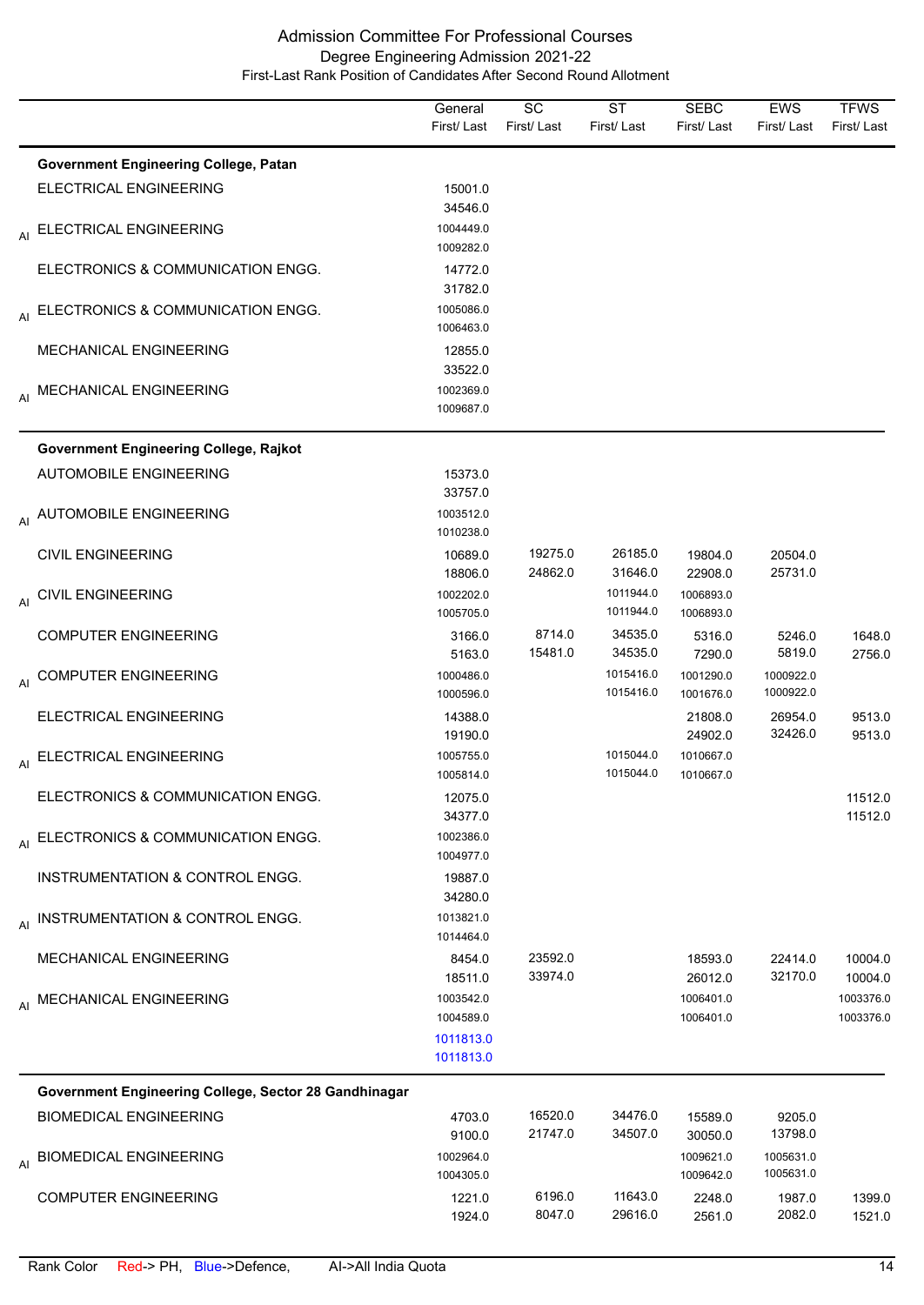|    |                                                                  | General<br>First/Last                       | $\overline{SC}$<br>First/Last | $\overline{\text{ST}}$<br>First/Last | <b>SEBC</b><br>First/Last | <b>EWS</b><br>First/Last | <b>TFWS</b><br>First/Last |
|----|------------------------------------------------------------------|---------------------------------------------|-------------------------------|--------------------------------------|---------------------------|--------------------------|---------------------------|
|    | Government Engineering College, Sector 28 Gandhinagar            |                                             |                               |                                      |                           |                          |                           |
| AI | <b>COMPUTER ENGINEERING</b>                                      | 1000138.0<br>1000228.0                      |                               | 1007165.0<br>1007165.0               | 1000740.0<br>1000754.0    | 1000271.0<br>1000271.0   | 1000125.0<br>1000125.0    |
|    | ELECTRONICS & COMMUNICATION ENGG.                                | 1001768.0<br>1001768.0<br>3711.0<br>13114.0 | 13496.0<br>30673.0            |                                      | 14215.0<br>20684.0        | 13526.0<br>15108.0       | 4730.0<br>8772.0          |
| AI | ELECTRONICS & COMMUNICATION ENGG.                                | 1001064.0<br>1001648.0                      | 1005342.0<br>1005342.0        | 1014741.0<br>1014741.0               | 1004278.0<br>1004279.0    |                          |                           |
|    | <b>INFORMATION TECHNOLOGY</b>                                    | 2003.0<br>2261.0                            | 6881.0<br>8314.0              | 29753.0<br>31216.0                   | 2493.0<br>2749.0          | 2273.0<br>2320.0         | 1612.0<br>1936.0          |
| AI | INFORMATION TECHNOLOGY                                           | 1000252.0<br>1000252.0                      | 1001712.0<br>1001712.0        | 1010443.0<br>1010443.0               | 1000555.0<br>1000555.0    |                          |                           |
|    | INSTRUMENTATION & CONTROL ENGG.                                  | 17011.0<br>34534.0                          |                               |                                      |                           |                          |                           |
|    | AI INSTRUMENTATION & CONTROL ENGG.                               | 1002405.0<br>1007061.0                      |                               |                                      |                           |                          |                           |
|    | METALLURGY                                                       | 19565.0<br>31612.0                          |                               |                                      |                           |                          |                           |
|    | AI METALLURGY                                                    | 1006486.0<br>1010391.0                      |                               |                                      |                           |                          |                           |
|    | <b>Government Engineering College, Valsad</b>                    |                                             |                               |                                      |                           |                          |                           |
|    | <b>CHEMICAL ENGINEERING</b>                                      | 6287.0<br>16671.0                           | 22357.0<br>30916.0            | 32877.0<br>32877.0                   | 19108.0<br>23643.0        | 17170.0<br>22233.0       |                           |
|    | AI CHEMICAL ENGINEERING                                          | 1004415.0<br>1004691.0                      | 1010806.0<br>1010806.0        | 1007652.0<br>1007652.0               | 1007017.0<br>1007215.0    |                          |                           |
|    | <b>CIVIL ENGINEERING</b>                                         | 17139.0<br>23948.0                          | 24023.0<br>24023.0            | 25204.0<br>27451.0                   | 24780.0<br>30491.0        | 25363.0<br>25812.0       |                           |
|    | AI CIVIL ENGINEERING                                             | 1006067.0<br>1007555.0                      |                               |                                      | 1009193.0<br>1009193.0    | 1009402.0<br>1009402.0   |                           |
|    | ELECTRICAL ENGINEERING                                           | 17613.0<br>23276.0                          |                               | 26643.0<br>29690.0                   | 23651.0<br>26650.0        |                          | 14088.0<br>14088.0        |
| AI | ELECTRICAL ENGINEERING                                           | 1004382.0<br>1004382.0                      |                               | 1008529.0<br>1008529.0               | 1008017.0<br>1008017.0    |                          |                           |
|    | <b>ENVIRONMENTAL ENGINEERING</b>                                 | 16347.0<br>34313.0                          |                               |                                      |                           |                          |                           |
|    | AI ENVIRONMENTAL ENGINEERING                                     | 1003401.0<br>1009161.0                      |                               |                                      |                           |                          |                           |
|    | MECHANICAL ENGINEERING                                           | 11439.0<br>26892.0                          | 31549.0<br>31549.0            | 27704.0<br>27854.0                   | 27466.0<br>31402.0        |                          | 14217.0<br>14217.0        |
|    | AI MECHANICAL ENGINEERING                                        | 1003967.0<br>1007331.0                      | 1010431.5<br>1010431.5        | 1010274.0<br>1010274.0               | 1011243.0<br>1013069.0    | 1008772.0<br>1008772.0   | 1004506.0<br>1004506.0    |
|    | Grow More Faculty of Engineering, Berna, Himmatnagar             |                                             |                               |                                      |                           |                          |                           |
|    | <b>COMPUTER ENGINEERING</b>                                      | 17212.0<br>34527.0                          |                               |                                      |                           |                          |                           |
|    | <b>INFORMATION TECHNOLOGY</b>                                    | 21878.0<br>27490.0                          |                               |                                      |                           |                          |                           |
|    | Gujarat Power Engg. And Res. Inst. (Gperi) (Ppp), Mevad, Mehsana |                                             |                               |                                      |                           |                          |                           |
|    | <b>COMPUTER ENGINEERING</b>                                      | 5337.0<br>34398.0                           |                               |                                      |                           |                          |                           |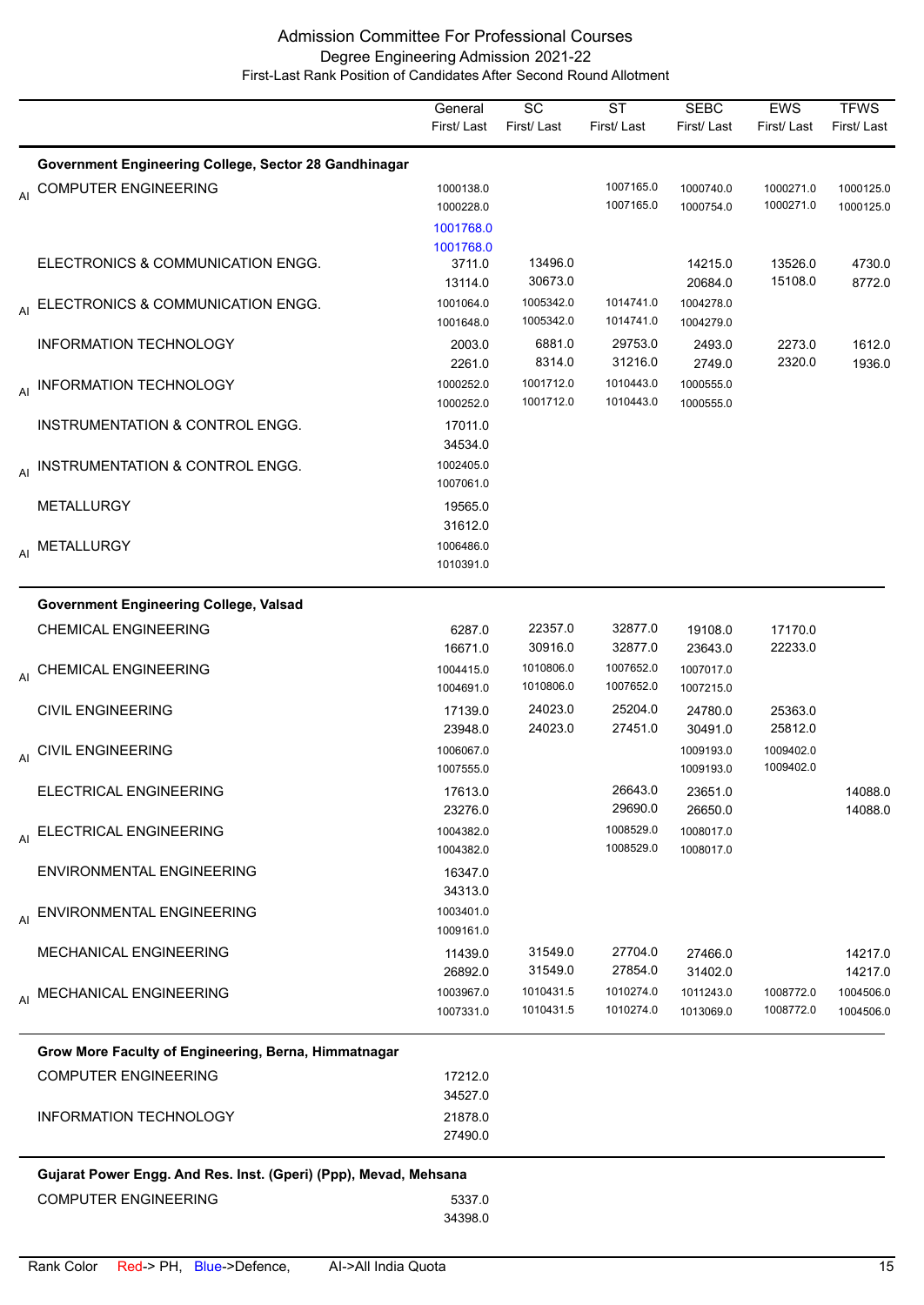|                                                                                      | General<br>First/Last | SC<br>First/Last | <b>ST</b><br>First/Last | <b>SEBC</b><br>First/Last | EWS<br>First/Last | <b>TFWS</b><br>First/Last |
|--------------------------------------------------------------------------------------|-----------------------|------------------|-------------------------|---------------------------|-------------------|---------------------------|
| Gujarat Power Engg. And Res. Inst. (Gperi) (Ppp), Mevad, Mehsana                     |                       |                  |                         |                           |                   |                           |
| ELECTRICAL ENGINEERING                                                               | 25997.0               |                  |                         |                           |                   |                           |
| <b>MECHANICAL ENGINEERING</b>                                                        | 33226.0<br>30662.0    |                  |                         |                           |                   |                           |
|                                                                                      | 33097.0               |                  |                         |                           |                   |                           |
| <b>GYANMANJARI INSTITUTE OF TECHNOLOGY Bhavnagar</b>                                 |                       |                  |                         |                           |                   |                           |
| <b>COMPUTER ENGINEERING</b>                                                          | 5053.0                |                  |                         | 20745.0                   | 20395.0           |                           |
|                                                                                      | 19985.0               |                  |                         | 29801.0                   | 26791.0           |                           |
| INFORMATION TECHNOLOGY                                                               | 12220.0               |                  |                         | 26538.0                   | 25690.0           | 7653.0                    |
|                                                                                      | 23985.0               |                  |                         | 29490.0                   | 25690.0           | 7653.0                    |
| MECHANICAL ENGINEERING                                                               | 27309.0<br>27309.0    |                  |                         |                           |                   |                           |
|                                                                                      |                       |                  |                         |                           |                   |                           |
| Hansaba College Of Engieering And Technology, Siddhpur                               |                       |                  |                         |                           |                   |                           |
| <b>COMPUTER ENGINEERING</b>                                                          | 29567.0<br>32657.0    |                  |                         |                           |                   |                           |
|                                                                                      |                       |                  |                         |                           |                   |                           |
| Hasmukh Goswami College Of Engg, Vahelal                                             |                       |                  |                         |                           |                   |                           |
| <b>COMPUTER ENGINEERING</b>                                                          | 8533.0                |                  |                         |                           |                   |                           |
|                                                                                      | 29245.0               |                  |                         |                           |                   |                           |
| <b>INFORMATION TECHNOLOGY</b>                                                        | 14635.0<br>25558.0    |                  |                         |                           |                   |                           |
| Hjd Institute Of Technical Education And Reserch, Kera                               |                       |                  |                         |                           |                   |                           |
| <b>COMPUTER SCIENCE &amp; ENGG</b>                                                   | 20035.0               |                  |                         |                           |                   |                           |
|                                                                                      | 34040.0               |                  |                         |                           |                   |                           |
| Indus Institute Of Tech. & Engg., Racharda, Ahmedabad                                |                       |                  |                         |                           |                   |                           |
| <b>CIVIL ENGINEERING</b>                                                             | 31257.0               |                  |                         |                           |                   |                           |
|                                                                                      | 31257.0               |                  |                         |                           |                   |                           |
| <b>COMPUTER ENGINEERING</b>                                                          | 4029.0                | 20588.0          |                         | 14429.0                   | 10318.0           | 2746.0                    |
|                                                                                      | 10290.0               | 25570.0          |                         | 25165.0                   | 11561.0           | 2746.0                    |
| <b>COMPUTER SCIENCE &amp; ENGG</b>                                                   | 3107.0                | 20179.0          |                         | 15251.0                   | 10923.0           |                           |
|                                                                                      | 10702.0<br>22163.0    | 28249.0          |                         | 24225.0                   | 13065.0           |                           |
|                                                                                      | 22163.0               |                  |                         |                           |                   |                           |
| ELECTRICAL ENGINEERING                                                               | 17382.0               |                  |                         |                           |                   | 14334.0                   |
|                                                                                      | 17382.0               |                  |                         |                           |                   | 14334.0                   |
| ELECTRONICS & COMMUNICATION ENGG.                                                    | 14499.0<br>17790.5    |                  |                         |                           |                   |                           |
| INFORMATION TECHNOLOGY                                                               | 5460.0                |                  |                         | 19295.0                   | 11541.0           |                           |
|                                                                                      | 11494.0               |                  |                         | 29765.0                   | 11870.0           |                           |
| MECHANICAL ENGINEERING                                                               | 13096.0               |                  |                         |                           |                   |                           |
|                                                                                      | 27603.0               |                  |                         |                           |                   |                           |
| Institute of Infrastructure, Technology, Research and Management (IITRAM), Ahmedabad |                       |                  |                         |                           |                   |                           |
| <b>CIVIL ENGINEERING</b>                                                             | 15548.0               |                  |                         |                           |                   |                           |
|                                                                                      | 34455.0               |                  |                         |                           |                   |                           |
| ELECTRICAL ENGINEERING                                                               | 3374.0                |                  |                         |                           |                   |                           |
|                                                                                      | 31269.0               |                  |                         |                           |                   |                           |

MECHANICAL ENGINEERING 12294.0 31751.0 31751.0

27604.0 31751.0 28410.0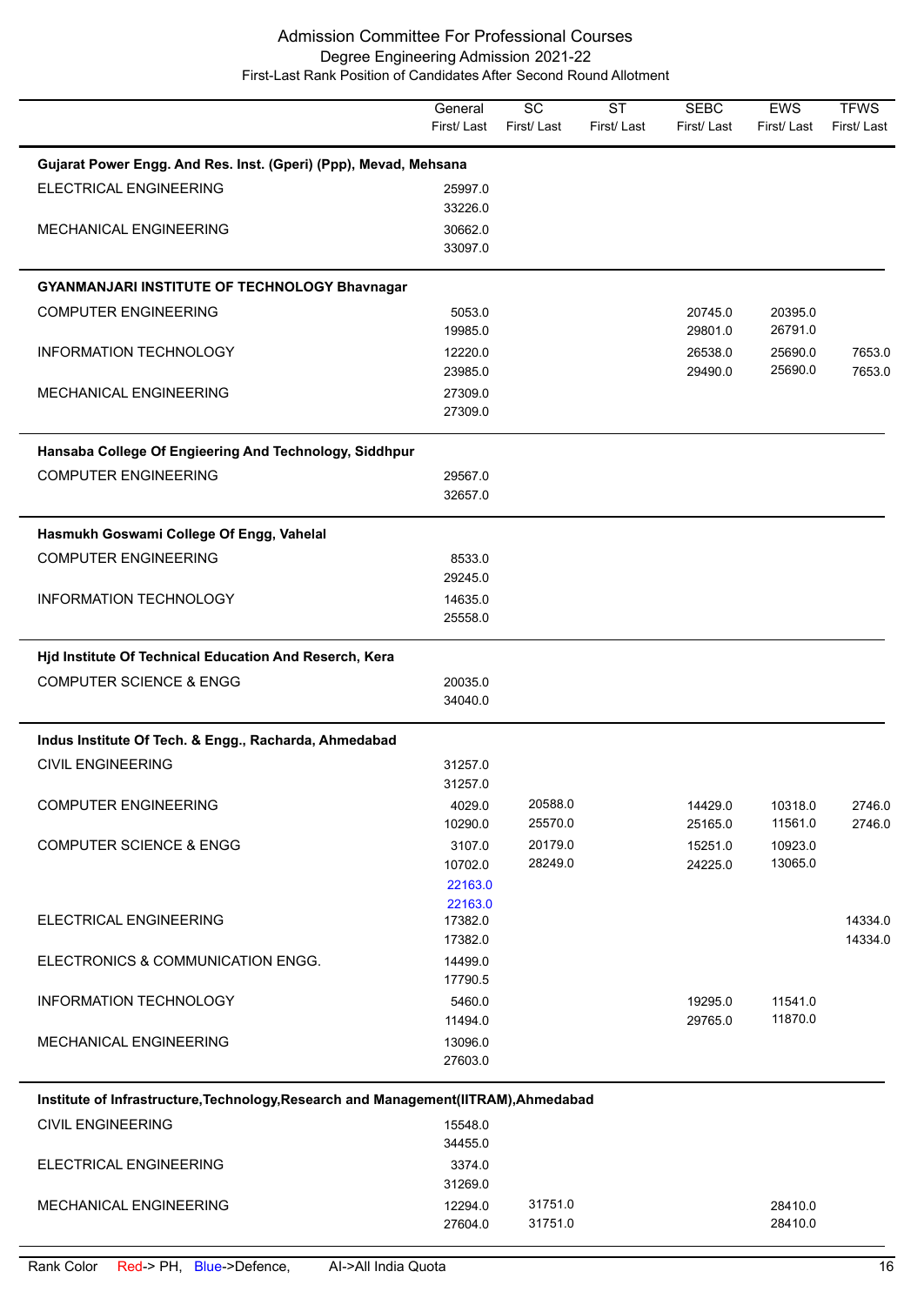|                                                                              | General            | $\overline{SC}$    | $\overline{\text{ST}}$ | <b>SEBC</b><br>First/Last | <b>EWS</b>         | <b>TFWS</b> |
|------------------------------------------------------------------------------|--------------------|--------------------|------------------------|---------------------------|--------------------|-------------|
|                                                                              | First/Last         | First/Last         | First/Last             |                           | First/Last         | First/Last  |
| Institute Of Technology, Nirma University Of Science & Technology, Ahmedabad |                    |                    |                        |                           |                    |             |
| <b>CHEMICAL ENGINEERING</b>                                                  | 2444.0             |                    |                        | 4064.0                    | 4362.0<br>4923.0   |             |
| <b>CIVIL ENGINEERING</b>                                                     | 4061.0<br>2767.0   | 17538.0            | 23468.0                | 13304.0<br>13380.0        | 10124.0            | 3556.0      |
|                                                                              | 9296.0             | 21723.0            | 30764.0                | 23305.0                   | 14643.0            | 3556.0      |
| <b>COMPUTER SCIENCE &amp; ENGG</b>                                           | 145.0              |                    | 4707.0                 | 377.0                     | 378.0              | 157.0       |
|                                                                              | 325.0              |                    | 27032.0                | 967.0                     | 419.0              | 167.0       |
| ELECTRICAL ENGINEERING                                                       | 1640.0             |                    |                        | 8199.0                    | 7503.0             |             |
|                                                                              | 6913.0             |                    |                        | 20448.0                   | 12124.0            |             |
| ELECTRONICS & COMMUNICATION ENGG.                                            | 329.0              | 7163.0             |                        | 4119.0                    | 2048.0             | 853.0       |
|                                                                              | 1907.0             | 7163.0             |                        | 6834.0                    | 2551.0             | 853.0       |
| ELECTRONICS & INSTRUMENTATION<br><b>ENGINEERING</b>                          | 2587.0<br>7484.0   | 14933.0<br>14933.0 |                        | 14021.0<br>32047.0        | 8791.0<br>10992.0  |             |
| MECHANICAL ENGINEERING                                                       | 3413.0             | 12399.0            |                        | 8125.0                    | 6193.0             | 633.0       |
|                                                                              | 4622.0             | 13877.0            |                        | 12709.0                   | 6641.0             | 633.0       |
|                                                                              | 7740.0             |                    |                        |                           |                    |             |
|                                                                              | 7740.0             |                    |                        |                           |                    |             |
| Ipcowala Institute Of Engineering And Technology Dharmaj                     |                    |                    |                        |                           |                    |             |
| <b>COMPUTER ENGINEERING</b>                                                  | 11005.0            |                    |                        |                           |                    |             |
|                                                                              | 33863.0            |                    |                        |                           |                    |             |
| ITM (SLS) Baroda University (Formerly Known as ITM Universe), Vadodara       |                    |                    |                        |                           |                    |             |
|                                                                              |                    |                    |                        |                           |                    |             |
| <b>CHEMICAL ENGINEERING</b>                                                  | 22168.0<br>22624.0 |                    |                        |                           |                    |             |
| <b>COMPUTER SCIENCE &amp; ENGG</b>                                           | 7342.0             | 33791.0            |                        | 29429.0                   | 28969.0            |             |
|                                                                              | 28625.0            | 33791.0            |                        | 29429.0                   | 33391.0            |             |
| <b>COMPUTER SCIENCE &amp; ENGINEERING</b>                                    | 13514.0            |                    |                        |                           |                    |             |
| (ARTIFICIAL INTELLIGENCE)                                                    | 29199.0            |                    |                        |                           |                    |             |
| COMPUTER SCIENCE & ENGINEERING (DATA                                         | 12258.0            |                    |                        |                           |                    |             |
| SCIENCE)                                                                     | 33040.0            |                    |                        |                           |                    |             |
| Computer Science & Engineering with Specialisation                           | 17315.0            |                    |                        |                           |                    |             |
| in Cyber Security                                                            | 32717.0            |                    |                        |                           |                    |             |
| <b>INFORMATION TECHNOLOGY</b>                                                | 9058.0<br>21267.0  | 27940.0<br>27940.0 |                        | 21757.0<br>29406.0        | 25140.0<br>32034.0 |             |
| <b>MECHATRONICS</b>                                                          | 18885.0            |                    |                        |                           |                    |             |
|                                                                              | 18885.0            |                    |                        |                           |                    |             |
|                                                                              |                    |                    |                        |                           |                    |             |
| ITM Vocational University, Waghodia, Dist: Vadodara                          |                    |                    |                        |                           |                    |             |
| Computer Engineering (Cloud Tech. & Information<br>Security)                 | 18929.0<br>34533.0 |                    |                        |                           |                    |             |
| <b>COMPUTER ENGINEERING (Data Science)</b>                                   | 9421.0             |                    |                        |                           |                    |             |
|                                                                              | 34141.0            |                    |                        |                           |                    |             |
| Mechatronics (Industrial Automation and Robotics)                            | 13237.0            |                    |                        |                           |                    |             |
|                                                                              | 24905.0            |                    |                        |                           |                    |             |
| K.J. Institute Of Engg. And Tech., Savali                                    |                    |                    |                        |                           |                    |             |
|                                                                              |                    |                    |                        |                           |                    |             |
| <b>CIVIL ENGINEERING</b>                                                     | 31329.0<br>31329.0 |                    |                        |                           |                    |             |
| <b>COMPUTER ENGINEERING</b>                                                  | 10411.0            |                    |                        |                           |                    |             |
|                                                                              | 32967.0            |                    |                        |                           |                    |             |
| INFORMATION TECHNOLOGY                                                       | 17353.0            |                    |                        |                           |                    |             |
|                                                                              | 34407.0            |                    |                        |                           |                    |             |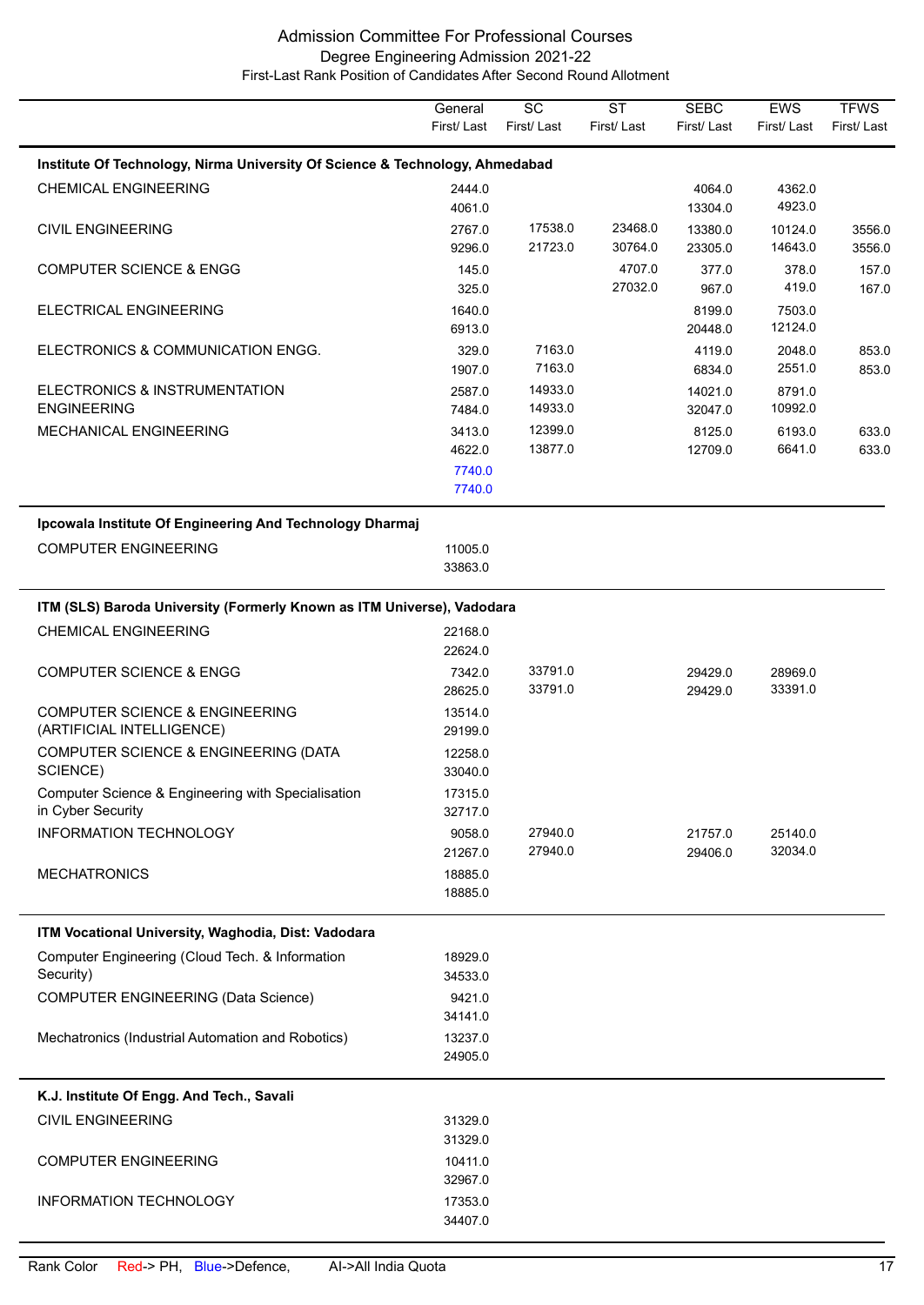|                                                                                                                      | General<br>First/Last  | SC<br>First/Last   | <b>ST</b><br>First/Last | <b>SEBC</b><br>First/Last | <b>EWS</b><br>First/Last | <b>TFWS</b><br>First/Last |
|----------------------------------------------------------------------------------------------------------------------|------------------------|--------------------|-------------------------|---------------------------|--------------------------|---------------------------|
| Kalol Institute Of Tech. & Research Center, Kalol                                                                    |                        |                    |                         |                           |                          |                           |
| <b>COMPUTER ENGINEERING</b>                                                                                          | 17918.0                |                    |                         |                           |                          |                           |
|                                                                                                                      | 28089.0                |                    |                         |                           |                          |                           |
| INFORMATION TECHNOLOGY                                                                                               | 24380.0<br>24380.0     |                    |                         |                           |                          |                           |
|                                                                                                                      |                        |                    |                         |                           |                          |                           |
| Knowledge Institute of Technology and Engineering, Bakrol, Anand                                                     |                        |                    |                         |                           |                          |                           |
| <b>COMPUTER ENGINEERING</b>                                                                                          | 8551.0<br>33278.0      |                    |                         |                           |                          |                           |
| <b>INFORMATION TECHNOLOGY</b>                                                                                        | 10412.0                |                    |                         |                           |                          |                           |
|                                                                                                                      | 33444.0                |                    |                         |                           |                          |                           |
| MECHANICAL ENGINEERING                                                                                               | 30518.0                |                    |                         |                           |                          |                           |
|                                                                                                                      | 30518.0                |                    |                         |                           |                          |                           |
| Krishna School of Emerging Technology & Applied Research (Formerly Known as Babaria Institute Of Technology), Varnai |                        |                    |                         |                           |                          |                           |
| <b>CIVIL ENGINEERING</b>                                                                                             | 18193.0                |                    |                         |                           |                          |                           |
|                                                                                                                      | 18193.0                |                    |                         |                           |                          |                           |
| <b>COMPUTER SCIENCE &amp; ENGG</b>                                                                                   | 5613.0                 | 16782.0            |                         | 14792.0                   | 16308.0                  |                           |
|                                                                                                                      | 13451.0                | 26911.0            |                         | 33400.0                   | 21330.0                  |                           |
| INFORMATION TECHNOLOGY                                                                                               | 7452.0                 |                    |                         | 18746.0                   | 23315.0                  | 2600.0                    |
|                                                                                                                      | 17400.0                |                    |                         | 32157.0                   | 24351.0                  | 3678.0                    |
| MECHANICAL ENGINEERING                                                                                               | 28569.0<br>34477.0     |                    |                         |                           |                          |                           |
|                                                                                                                      |                        |                    |                         |                           |                          |                           |
| L.D.College Of Engineering, Ahmedabad                                                                                |                        |                    |                         |                           |                          |                           |
| <b>AUTOMOBILE ENGINEERING</b>                                                                                        | 7384.0<br>13200.0      | 24809.0<br>27955.0 |                         | 15501.0<br>21279.0        | 14368.0<br>16093.0       | 6767.0<br>6767.0          |
| <sub>AI</sub> AUTOMOBILE ENGINEERING                                                                                 | 1001209.0              |                    | 1004933.0               | 1005859.0                 |                          | 1002501.0                 |
|                                                                                                                      | 1001665.0              |                    | 1004933.0               | 1005859.0                 |                          | 1002501.0                 |
| <b>BIOMEDICAL ENGINEERING</b>                                                                                        | 407.0                  | 9981.0             | 16616.0                 | 5763.0                    | 4198.0                   | 321.0                     |
|                                                                                                                      | 3446.0                 | 10816.0            | 33706.0                 | 14305.0                   | 4835.0                   | 321.0                     |
| <b>BIOMEDICAL ENGINEERING</b><br>AI                                                                                  | 1001512.0              | 1007623.0          |                         | 1009458.0                 |                          |                           |
|                                                                                                                      | 1001716.0              | 1007623.0          |                         | 1009458.0                 |                          |                           |
| <b>CHEMICAL ENGINEERING</b>                                                                                          | 703.0                  | 9613.0             | 13554.0                 | 4318.0                    | 3863.0                   | 2378.0                    |
|                                                                                                                      | 3784.0                 | 9613.0             | 30042.0                 | 6021.0                    | 4687.0                   | 2388.0                    |
| AI CHEMICAL ENGINEERING                                                                                              | 1000232.0<br>1000556.0 |                    | 1005015.0<br>1005015.0  | 1001856.0<br>1001856.0    |                          |                           |
| <b>CIVIL ENGINEERING</b>                                                                                             | 3045.0                 | 13692.0            | 13977.0                 | 6774.0                    | 8196.0                   | 3445.0                    |
|                                                                                                                      | 5887.0                 | 15202.0            | 14333.0                 | 9161.0                    | 8640.0                   | 3445.0                    |
| AI CIVIL ENGINEERING                                                                                                 | 1000287.0              | 1002683.0          | 1004882.0               | 1002793.0                 | 1001974.0                |                           |
|                                                                                                                      | 1000593.0              | 1002683.0          | 1004882.0               | 1003214.0                 | 1001974.0                |                           |
| <b>COMPUTER ENGINEERING</b>                                                                                          | 253.0                  |                    | 13129.0                 | 626.0                     | 605.0                    |                           |
|                                                                                                                      | 545.0                  |                    | 15728.0                 | 1080.0                    | 643.0                    |                           |
| <b>COMPUTER ENGINEERING</b><br>AI                                                                                    | 1000010.0              |                    | 1001199.0               | 1000131.0                 | 1000123.0                |                           |
|                                                                                                                      | 1000022.0              |                    | 1001199.0               | 1000131.0                 | 1000123.0                |                           |
|                                                                                                                      |                        |                    |                         | 1005927.0                 |                          |                           |
| ELECTRICAL ENGINEERING                                                                                               | 4101.0                 | 7082.0             | 13575.0                 | 1005927.0<br>5775.0       | 5182.0                   |                           |
|                                                                                                                      | 5174.0                 | 8676.0             | 13575.0                 | 8757.0                    | 7189.0                   |                           |
| AI ELECTRICAL ENGINEERING                                                                                            | 1000498.0              |                    | 1005269.0               | 1000907.0                 | 1001415.0                |                           |
|                                                                                                                      | 1000631.0              |                    | 1005269.0               | 1001285.0                 | 1001415.0                |                           |
| ELECTRONICS & COMMUNICATION ENGG.                                                                                    | 1271.0                 | 9047.0             | 28805.0                 | 3596.0                    | 4357.0                   |                           |
|                                                                                                                      | 3348.0                 | 12179.0            | 31723.0                 | 5397.0                    | 4409.0                   |                           |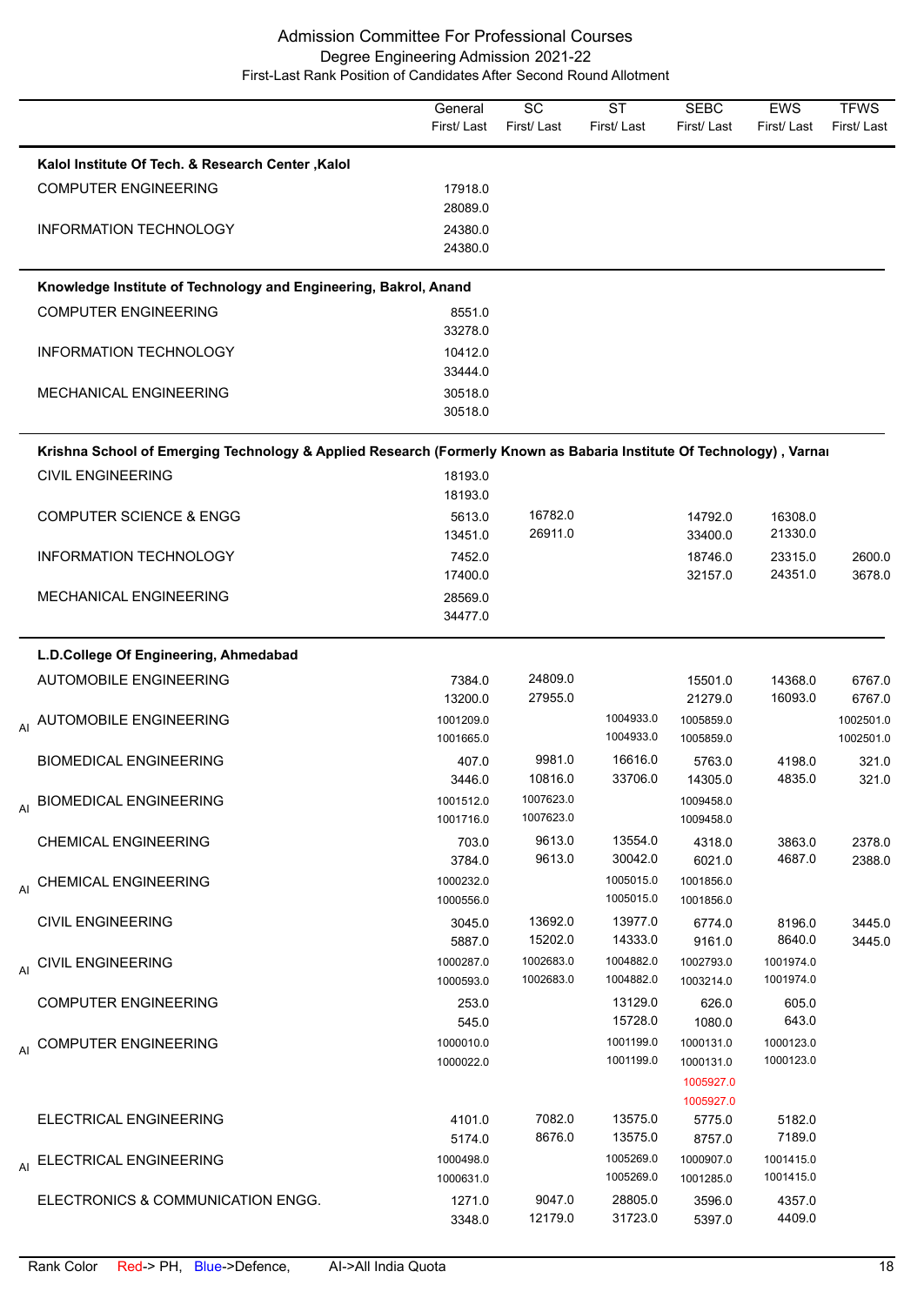|                                                      | General<br>First/Last         | SC<br>First/Last       | $\overline{\text{ST}}$<br>First/Last | <b>SEBC</b><br>First/Last | <b>EWS</b><br>First/Last | <b>TFWS</b><br>First/Last |
|------------------------------------------------------|-------------------------------|------------------------|--------------------------------------|---------------------------|--------------------------|---------------------------|
| L.D.College Of Engineering, Ahmedabad                |                               |                        |                                      |                           |                          |                           |
| AI ELECTRONICS & COMMUNICATION ENGG.                 | 1000137.0<br>1000212.0        |                        | 1010212.0<br>1010212.0               | 1000897.0<br>1001083.0    | 1000334.0<br>1000334.0   |                           |
| ENVIRONMENTAL ENGINEERING                            | 6081.0<br>13299.0             | 22521.0<br>26781.0     |                                      | 16393.0<br>25973.0        | 13650.0<br>16923.0       |                           |
| AI ENVIRONMENTAL ENGINEERING                         | 1000896.0<br>1001113.0        |                        | 1015366.0<br>1015366.0               | 1003707.0<br>1003707.0    |                          |                           |
| <b>INFORMATION TECHNOLOGY</b>                        | 597.0<br>855.0                | 4901.0<br>5322.0       | 20004.0<br>20056.0                   | 1408.0<br>1553.0          | 868.0<br>923.0           | 230.0<br>314.0            |
| AI INFORMATION TECHNOLOGY                            | 1000043.0<br>1000057.0        |                        | 1002632.0<br>1002632.0               | 1000134.0<br>1000204.0    | 1000189.0<br>1000189.0   |                           |
| INSTRUMENTATION & CONTROL ENGG.                      | 6448.0<br>9732.0              | 19180.0<br>19180.0     |                                      | 12148.0<br>13407.0        | 12241.0<br>13834.0       | 6387.0<br>6387.0          |
| AI INSTRUMENTATION & CONTROL ENGG.                   | 1000407.0<br>1000638.0        |                        | 1020268.0<br>1020268.0               | 1004154.0<br>1004154.0    |                          | 1004084.0<br>1004084.0    |
| MECHANICAL ENGINEERING                               | 1666.0<br>4039.0              | 9639.0<br>9639.0       | 8330.0<br>20625.0                    | 5267.0<br>8354.0          | 4875.0<br>6270.0         |                           |
| AI MECHANICAL ENGINEERING                            | 1000248.0<br>1000526.0        | 1003406.0<br>1003406.0 | 1003277.0<br>1003277.0               | 1000755.0<br>1000782.0    | 1000873.0<br>1000873.0   |                           |
| Plastic Technology                                   | 12695.0<br>30142.0            |                        |                                      |                           | 32076.0<br>32076.0       | 16752.0<br>16752.0        |
| Al Plastic Technology                                | 1006440.0<br>1006440.0        |                        |                                      | 1017515.0<br>1017515.0    |                          |                           |
| <b>RUBBER TECHNOLOGY</b>                             | 7037.0<br>21668.0             |                        |                                      | 25504.0<br>32610.0        | 29643.0<br>31218.0       | 8579.0<br>8579.0          |
| AI RUBBER TECHNOLOGY                                 | 1004852.0<br>1004852.0        | 1020717.0<br>1020717.0 |                                      |                           |                          |                           |
| <b>TEXTILE TECHNOLOGY</b>                            | 4160.0<br>33439.0             |                        |                                      |                           |                          |                           |
| AI TEXTILE TECHNOLOGY                                | 1002099.0<br>1005874.0        | 1022100.0<br>1022100.0 |                                      |                           | 1023716.0<br>1023716.0   | 1008091.0<br>1008091.0    |
| L.D.R.P. Institute Of Tech. & Research., Gandhinagar |                               |                        |                                      |                           |                          |                           |
| <b>AUTOMOBILE ENGINEERING</b>                        | 23704.0<br>32691.0            |                        |                                      |                           |                          |                           |
| <b>CIVIL ENGINEERING</b>                             | 9638.0<br>33013.0             |                        |                                      |                           |                          |                           |
| <b>COMPUTER ENGINEERING</b>                          | 3854.0<br>9049.0<br>21751.0   | 10628.0<br>21046.0     |                                      | 9889.0<br>20607.0         | 9080.0<br>10463.0        | 2547.0<br>2547.0          |
| ELECTRICAL ENGINEERING                               | 26193.0<br>20825.0<br>21300.0 |                        |                                      |                           |                          |                           |
| ELECTRONICS & COMMUNICATION ENGG.                    | 16462.0<br>30109.0            |                        |                                      |                           |                          |                           |
| <b>INFORMATION TECHNOLOGY</b>                        | 4359.0<br>10667.0             | 13341.0<br>20792.0     |                                      | 11080.0<br>22794.0        | 10678.0<br>11236.0       | 3123.0<br>3123.0          |
| MECHANICAL ENGINEERING                               | 12099.0<br>33664.0            |                        |                                      |                           |                          |                           |
| L.E.College, Morbi                                   |                               |                        |                                      |                           |                          |                           |
| <b>CHEMICAL ENGINEERING</b>                          | 7897.0<br>19094.0             |                        |                                      | 20485.0<br>25272.0        | 19225.0<br>23782.0       | 7456.0<br>7456.0          |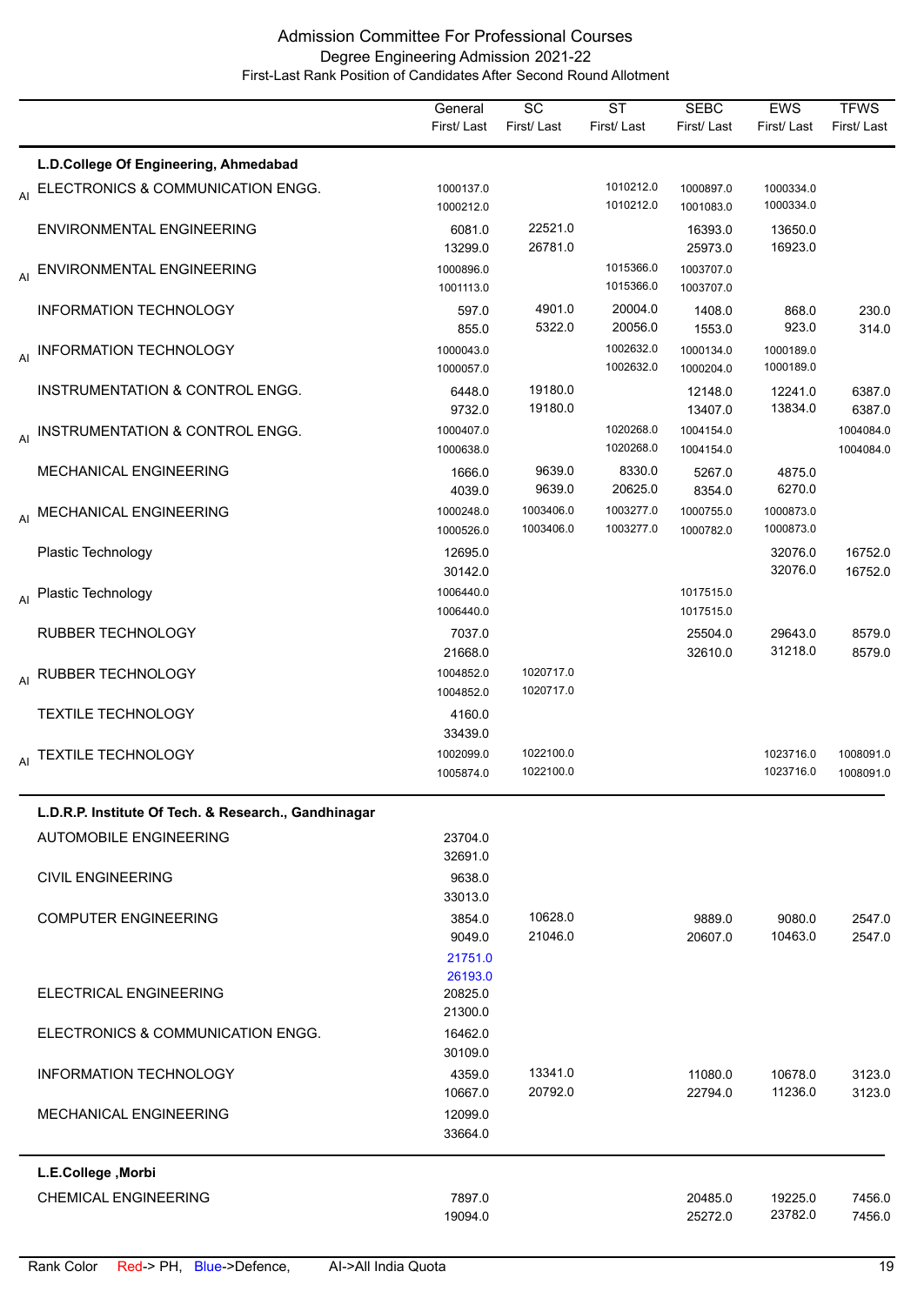|    |                                                            | General<br>First/Last                  | SC<br>First/Last       | <b>ST</b><br>First/Last | <b>SEBC</b><br>First/Last | <b>EWS</b><br>First/Last | <b>TFWS</b><br>First/Last |
|----|------------------------------------------------------------|----------------------------------------|------------------------|-------------------------|---------------------------|--------------------------|---------------------------|
|    | L.E.College, Morbi                                         |                                        |                        |                         |                           |                          |                           |
| AI | <b>CHEMICAL ENGINEERING</b>                                | 1003060.0<br>1005093.0                 |                        |                         | 1006296.0<br>1006296.0    |                          |                           |
|    | <b>CIVIL ENGINEERING</b>                                   | 19081.0<br>34365.0                     |                        |                         |                           |                          |                           |
|    | AI CIVIL ENGINEERING                                       | 1005359.0<br>1013831.0                 | 1026199.0<br>1026199.0 |                         | 1022975.0<br>1022975.0    |                          |                           |
|    | ELECTRICAL ENGINEERING                                     | 12061.0<br>34323.0                     |                        |                         |                           |                          |                           |
| AI | ELECTRICAL ENGINEERING                                     | 1009814.0<br>1014415.0                 |                        |                         |                           | 1016506.0<br>1016506.0   |                           |
| AI | <b>INDUSTRIAL ENGINEERING</b>                              | 1015894.0<br>1018025.0                 |                        |                         |                           |                          |                           |
|    | <b>INFORMATION TECHNOLOGY</b>                              | 5962.0<br>7772.0                       |                        | 29027.0<br>29027.0      | 8378.0<br>9863.0          | 7779.0<br>9068.0         | 4541.0<br>4541.0          |
| AI | <b>INFORMATION TECHNOLOGY</b>                              | 1000635.0<br>1000635.0                 |                        |                         | 1003872.0<br>1003872.0    |                          | 1002600.0<br>1002600.0    |
|    | <b>MECHANICAL ENGINEERING</b>                              | 15502.0<br>32981.0                     |                        |                         |                           |                          | 12092.0<br>18468.0        |
|    | AI MECHANICAL ENGINEERING                                  | 1005598.0<br>1007307.0                 | 1014854.0<br>1014854.0 |                         | 1013530.0<br>1013530.0    |                          |                           |
| AI | POWER ELECTRONICS                                          | 1022310.0<br>1024485.0                 |                        |                         |                           |                          |                           |
|    | PRODUCTION ENGINEERING                                     | 32741.5<br>32741.5                     |                        |                         |                           |                          |                           |
|    | AI PRODUCTION ENGINEERING                                  | 1018089.0<br>1019585.0                 |                        |                         |                           |                          |                           |
|    | L.J. Institute Of Engg And Tech., Ahmedabad                |                                        |                        |                         |                           |                          |                           |
|    | ARTIFICIAL INTELLIGANCE AND DATA SCIENCE                   | 7288.0<br>11324.0                      | 24063.0<br>24063.0     |                         | 21481.0<br>27542.0        | 11607.0<br>14574.0       |                           |
|    | ARTIFICIAL INTELLIGENCE(AI) AND MACHINE<br><b>LEARNING</b> | 8603.0<br>12289.0                      | 18862.0<br>18862.0     |                         | 15713.0<br>26359.0        | 13693.0<br>15748.0       | 3762.0<br>3762.0          |
|    | <b>AUTOMOBILE ENGINEERING</b>                              | 20456.0<br>28595.0                     |                        |                         |                           |                          |                           |
|    | <b>CHEMICAL ENGINEERING</b>                                | 15543.0<br>33533.0                     |                        |                         |                           |                          | 12057.0<br>12057.0        |
|    | <b>CIVIL ENGINEERING</b>                                   | 6532.0<br>33698.0                      |                        |                         |                           |                          |                           |
|    | <b>COMPUTER ENGINEERING</b>                                | 2463.0<br>4815.0<br>16498.0            | 8005.0<br>13965.0      |                         | 5108.0<br>8841.0          | 4821.0<br>5551.0         | 1129.0<br>1932.0          |
|    | <b>COMPUTER SCIENCE &amp; DESIGN</b>                       | 16498.0<br>6784.0<br>12527.0           |                        |                         | 14520.0<br>19931.0        | 13557.0<br>15125.0       |                           |
|    | <b>COMPUTER SCIENCE &amp; ENGG</b>                         | 2174.0<br>6215.0<br>10920.0            | 12663.0<br>17390.0     |                         | 8779.0<br>12184.0         | 6243.0<br>6936.0         | 2309.0<br>2497.0          |
|    | ELECTRONICS & COMMUNICATION ENGG.                          | 10920.0<br>10907.0<br>32674.0          |                        |                         |                           |                          | 9397.0<br>10346.0         |
|    | INFORMATION TECHNOLOGY                                     | 2344.0<br>7030.0<br>22904.0<br>22904.0 | 10099.0<br>15168.0     |                         | 8388.0<br>11539.0         | 7088.0<br>7362.0         | 1948.0<br>1948.0          |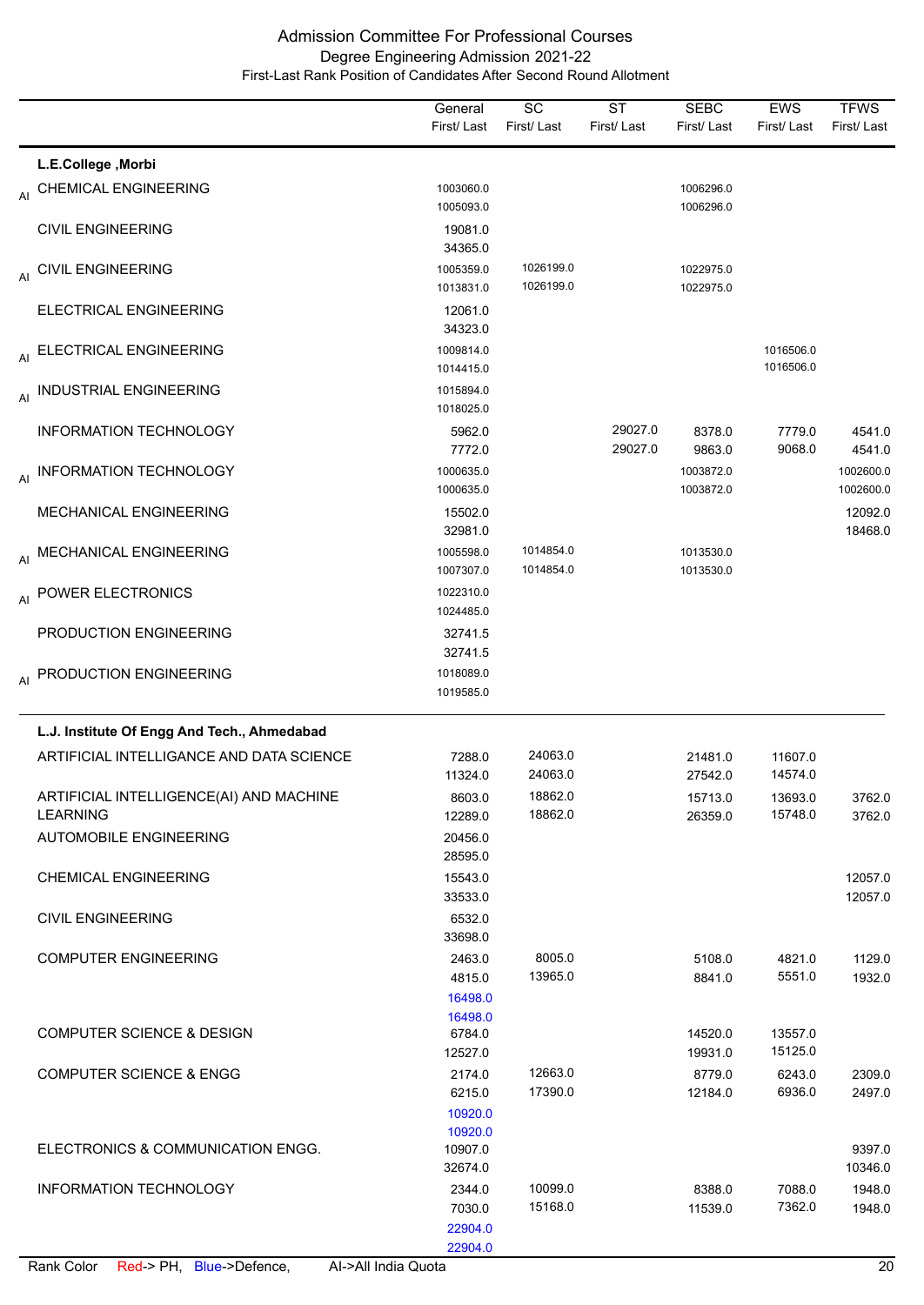|                                                                          | General<br>First/Last | $\overline{SC}$<br>First/Last | $\overline{\text{ST}}$<br>First/Last | <b>SEBC</b><br>First/Last | EWS<br>First/Last | <b>TFWS</b><br>First/Last |
|--------------------------------------------------------------------------|-----------------------|-------------------------------|--------------------------------------|---------------------------|-------------------|---------------------------|
| L.J. Institute Of Engg And Tech., Ahmedabad                              |                       |                               |                                      |                           |                   |                           |
| MECHANICAL ENGINEERING                                                   | 7139.0                |                               |                                      |                           | 34207.0           |                           |
|                                                                          | 33122.0               |                               |                                      |                           | 34207.0           |                           |
| ROBOTICS & ARTIFICIAL INTELLIGENCE                                       | 12342.0               | 32450.0                       |                                      | 26429.0                   | 22662.0           | 3934.0                    |
|                                                                          | 21858.0               | 32450.0                       |                                      | 26603.0                   | 25932.0           | 4281.0                    |
| Laljibhai Chaturbhai Institute Of Tech., Bhandu, Mahesana                |                       |                               |                                      |                           |                   |                           |
| <b>COMPUTER SCIENCE &amp; ENGG</b>                                       | 8277.0                |                               |                                      |                           |                   |                           |
|                                                                          | 18240.0               |                               |                                      |                           |                   |                           |
| Laxmi Institute Of Technology, Sarigam, Valsad                           |                       |                               |                                      |                           |                   |                           |
| <b>AUTOMOBILE ENGINEERING</b>                                            | 31547.0               |                               |                                      |                           |                   |                           |
|                                                                          | 34197.0               |                               |                                      |                           |                   |                           |
| <b>CIVIL ENGINEERING</b>                                                 | 34558.0               |                               |                                      |                           |                   |                           |
|                                                                          | 34558.0               |                               |                                      |                           |                   |                           |
| <b>COMPUTER SCIENCE &amp; ENGG</b>                                       | 11205.0               |                               |                                      |                           |                   |                           |
|                                                                          | 34304.0               |                               |                                      |                           |                   |                           |
| ELECTRICAL ENGINEERING                                                   | 33297.0               |                               |                                      |                           |                   |                           |
|                                                                          | 34191.0               |                               |                                      |                           |                   |                           |
| INFORMATION TECHNOLOGY                                                   | 583.0                 |                               |                                      |                           |                   |                           |
|                                                                          | 33945.0               |                               |                                      |                           |                   |                           |
| MECHANICAL ENGINEERING                                                   | 33090.0               |                               |                                      |                           |                   |                           |
|                                                                          | 34422.0               |                               |                                      |                           |                   |                           |
| Madhuben & Bhanubhai Patel Institute of Technology, New V.V.Nagar        |                       |                               |                                      |                           |                   |                           |
| <b>COMPUTER ENGINEERING</b>                                              | 5637.0                | 17105.0                       |                                      | 15745.0                   | 15325.0           | 4761.0                    |
|                                                                          | 15257.0               | 17285.0                       |                                      | 28462.0                   | 18025.0           | 4761.0                    |
| INFORMATION TECHNOLOGY                                                   | 7315.0                |                               |                                      | 17582.0                   | 16739.0           | 5875.0                    |
|                                                                          | 16544.0               |                               |                                      | 26502.0                   | 19283.0           | 5875.0                    |
| Mahatma Gandhi Inst. Of Technical Edu. And Research Center, Navasari     |                       |                               |                                      |                           |                   |                           |
| <b>CIVIL ENGINEERING</b>                                                 | 28416.0               |                               |                                      |                           |                   |                           |
|                                                                          | 28416.0               |                               |                                      |                           |                   |                           |
| <b>COMPUTER ENGINEERING</b>                                              | 15862.0               |                               |                                      |                           |                   |                           |
|                                                                          | 34469.0               |                               |                                      |                           |                   |                           |
| ELECTRICAL ENGINEERING                                                   | 19883.0               |                               |                                      |                           |                   |                           |
|                                                                          | 33856.0               |                               |                                      |                           |                   |                           |
| MECHANICAL ENGINEERING                                                   | 31599.0               |                               |                                      |                           |                   |                           |
|                                                                          | 31599.0               |                               |                                      |                           |                   |                           |
| Mahavir Swami College Of Engineering & Technology, Bharthana-Vesu, Surat |                       |                               |                                      |                           |                   |                           |
| <b>CIVIL ENGINEERING</b>                                                 | 33221.0               |                               |                                      |                           |                   |                           |
|                                                                          | 33221.0               |                               |                                      |                           |                   |                           |
| <b>COMPUTER ENGINEERING</b>                                              | 12017.0               |                               |                                      |                           |                   |                           |
|                                                                          | 33662.0               |                               |                                      |                           |                   |                           |
| Marwadi Edu. Foundation Group Of Institutions, Faculty Of Engg., Rajkot  |                       |                               |                                      |                           |                   |                           |
| <b>CIVIL ENGINEERING</b>                                                 | 32161.0               |                               |                                      |                           |                   |                           |
|                                                                          | 32161.0               |                               |                                      |                           |                   |                           |
| <b>COMPUTER ENGINEERING</b>                                              | 5467.0                |                               |                                      |                           |                   |                           |
|                                                                          | 33585.0               |                               |                                      |                           |                   |                           |
| <b>INFORMATION TECHNOLOGY</b>                                            | 3676.0                |                               |                                      |                           |                   | 2755.0                    |
|                                                                          | 33848.0               |                               |                                      |                           |                   | 2755.0                    |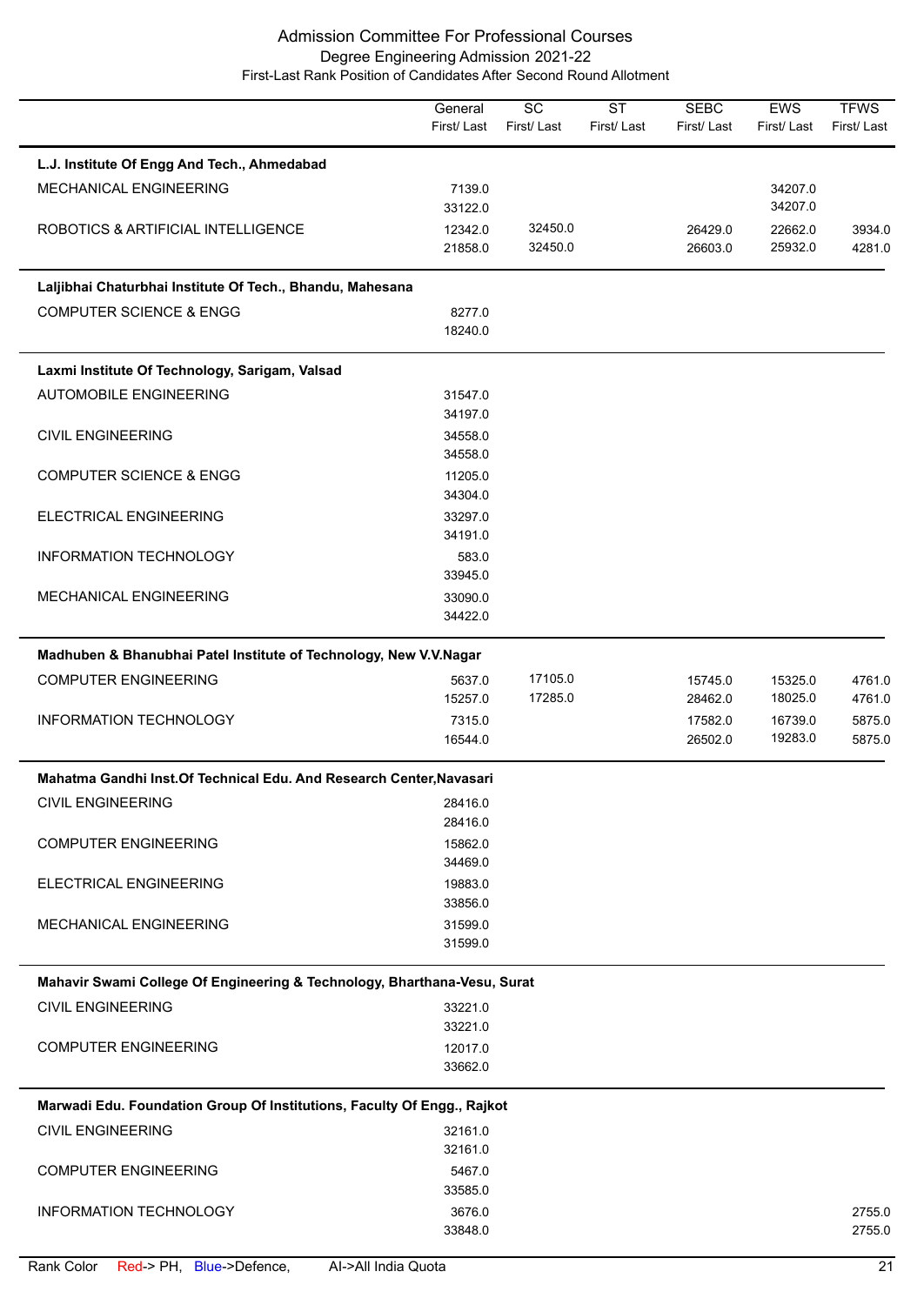**TFWS** First/ Last EWS First/ Last SEBC First/ Last **ST** First/ Last **SC** First/ Last **General** First/ Last **Marwadi Edu. Foundation Group Of Institutions, Faculty Of Engg., Rajkot** 30148.0 9935.0 MECHANICAL ENGINEERING 8935.0 **Marwadi Edu. Foundation Group Of Institutions, Faculty Of Tech., Rajkot** 17903.0 CHEMICAL ENGINEERING 17903.0 33467.0 5251.0 COMPUTER ENGINEERING 1234.0 32526.0 Computer Engineering (Artificial Intelligence) 14829.0 22824.0 ELECTRICAL ENGINEERING 22824.0 32190.0 INFORMATION & COMMUNICATION TECHNOLOGY 4407.0 32038.0 INFORMATION TECHNOLOGY 5307.0 **Merchant Engg. College, Basna. Visnagar** 28380.0 CIVIL ENGINEERING 28380.0 29660.0 COMPUTER ENGINEERING 27383.0 **Narnarayan Shastri Institute of Technology, Jetalpur, Ahmedabad** 32268.0 COMPUTER SCIENCE & ENGG 22243.0 **Neotech Institute of Technology, Virod, Vadodara** 32472.0 COMPUTER ENGINEERING 15874.0 34096.0 ELECTRICAL ENGINEERING 32768.0 **New L. J. Institute Of Engineering And Technology, Ahmedabad** 6068.0 17545.0 12677.0 7020.0 3044.0 COMPUTER SCIENCE & ENGG 2535.0 17545.0 11693.0 6220.0 3044.0 13778.0 28584.0 30410.0 15996.0 COMPUTER SCIENCE & ENGINEERING (ARTIFICIAL INTELLIGENCE AND MACHINE LEARNING) 4840.0 27932.0 20275.0 13991.0 8585.0 14166.0 13165.0 9149.0 INFORMATION TECHNOLOGY 1998.0 14166.0 10143.0 8628.0 **Noble Engineering College, Junagadh** 23635.0 CIVIL ENGINEERING 23635.0 21835.0 COMPUTER SCIENCE & ENGG 17056.0 14173.0 INFORMATION TECHNOLOGY 14173.0

# **Om Engineering College Junagadh**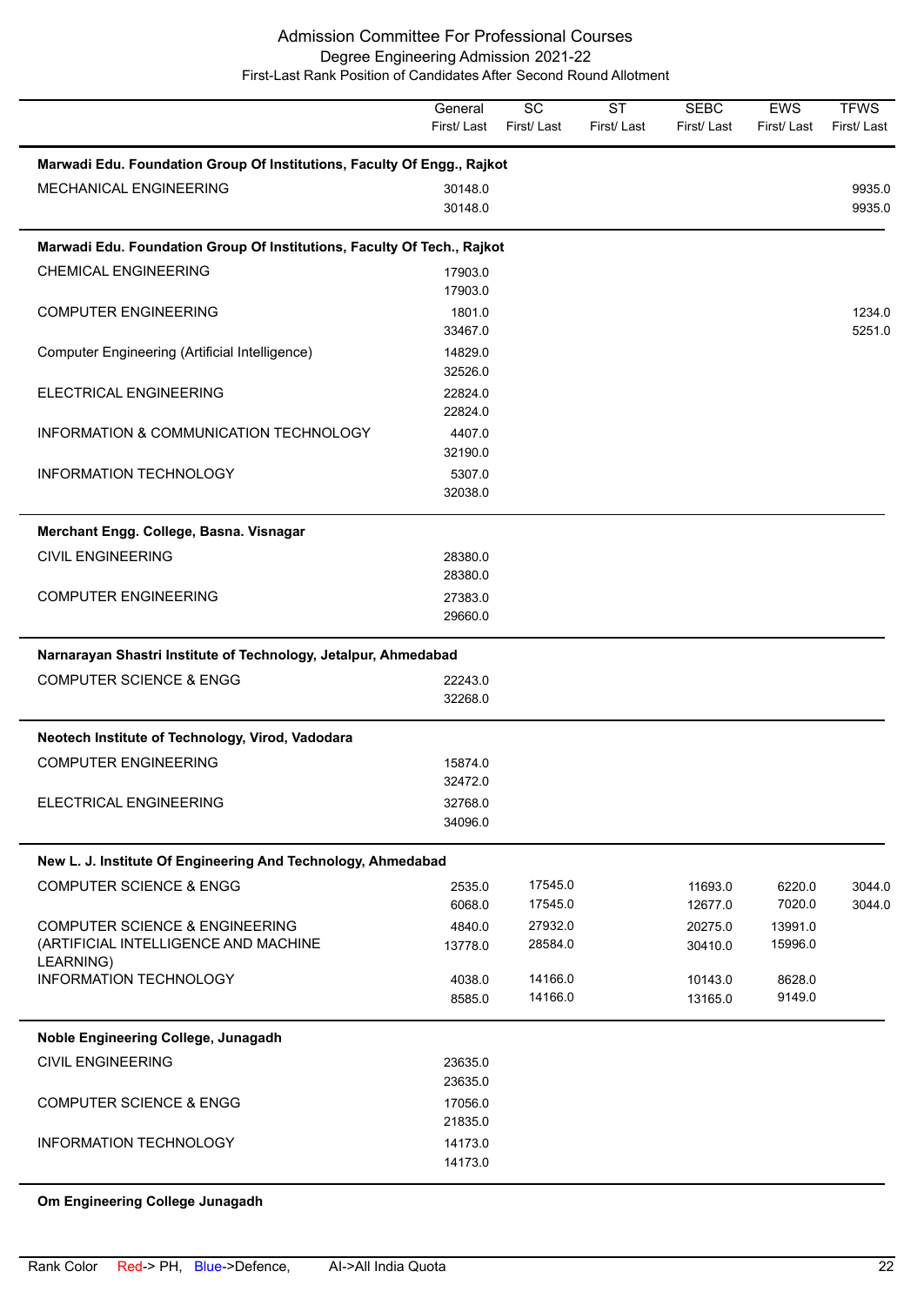|                                                                    | General<br>First/Last | $\overline{SC}$<br>First/Last | $\overline{\text{ST}}$<br>First/Last | <b>SEBC</b><br>First/Last | <b>EWS</b><br>First/Last | <b>TFWS</b><br>First/Last |
|--------------------------------------------------------------------|-----------------------|-------------------------------|--------------------------------------|---------------------------|--------------------------|---------------------------|
| Om Engineering College Junagadh                                    |                       |                               |                                      |                           |                          |                           |
| <b>COMPUTER ENGINEERING</b>                                        | 32030.0<br>32030.0    |                               |                                      |                           |                          |                           |
| P.P. Savani School of Engineering, P.P. Savani University, Kosamba |                       |                               |                                      |                           |                          |                           |
| <b>CHEMICAL ENGINEERING</b>                                        | 21019.0               |                               |                                      |                           |                          |                           |
|                                                                    | 34144.0               |                               |                                      |                           |                          |                           |
| <b>COMPUTER ENGINEERING</b>                                        | 7523.0                |                               |                                      | 20195.0                   | 18892.0<br>20608.0       | 5529.0                    |
| COMPUTER ENGINEERING (MACHINE LEARNING                             | 18554.0<br>5722.0     |                               |                                      | 34529.0                   |                          | 5529.0                    |
| & ARTIFICIAL INTELLIGENCE)                                         | 33681.0               |                               |                                      |                           |                          |                           |
| <b>COMPUTER SCIENCE &amp; ENGG</b>                                 | 6609.0                |                               |                                      | 19640.0                   | 19050.0                  | 6534.0                    |
|                                                                    | 18859.0               |                               |                                      | 19640.0                   | 23423.0                  | 6534.0                    |
| <b>INFORMATION TECHNOLOGY</b>                                      | 8278.0                |                               |                                      |                           | 24277.0                  | 4629.0                    |
|                                                                    | 23185.0               |                               |                                      |                           | 29584.0                  | 7017.0                    |
| <b>INFORMATION TECHNOLOGY &amp; ENGINEERING</b>                    | 13124.0               |                               |                                      |                           |                          | 6745.0                    |
|                                                                    | 33437.0               |                               |                                      |                           |                          | 6745.0                    |
| PHARMACEUTICAL ENGINEERING                                         | 24077.0               |                               |                                      |                           |                          |                           |
|                                                                    | 24077.0               |                               |                                      |                           |                          |                           |
| Pacific School Of Engineering, Surat                               |                       |                               |                                      |                           |                          |                           |
| <b>CHEMICAL ENGINEERING</b>                                        | 19990.0               |                               |                                      |                           |                          |                           |
|                                                                    | 19990.0               |                               |                                      |                           |                          |                           |
| <b>COMPUTER ENGINEERING</b>                                        | 8214.0                |                               |                                      | 25017.0                   | 25686.0                  | 7847.0                    |
|                                                                    | 24874.0               |                               |                                      | 25017.0                   | 33404.0                  | 7847.0                    |
| ELECTRICAL ENGINEERING                                             | 30478.0<br>30478.0    |                               |                                      |                           |                          |                           |
| Pandit Deendayal Energy University , Gandhinagar                   |                       |                               |                                      |                           |                          |                           |
| <b>AUTOMOBILE ENGINEERING</b>                                      | 8599.0                |                               |                                      |                           |                          |                           |
|                                                                    | 33491.0               |                               |                                      |                           |                          |                           |
| <b>CHEMICAL ENGINEERING</b>                                        | 5933.0                | 14736.0                       |                                      | 15622.0                   | 14012.0                  | 3642.0                    |
|                                                                    | 13831.0               | 19730.0                       |                                      | 33933.0                   | 16383.0                  | 3768.0                    |
| <b>CIVIL ENGINEERING</b>                                           | 10223.0               | 31861.0                       |                                      | 29197.0                   | 28958.0                  |                           |
|                                                                    | 28822.0               | 34563.0                       |                                      | 34439.0                   | 28958.0                  |                           |
| <b>COMPUTER ENGINEERING</b>                                        | 391.0                 | 4111.0                        | 27498.0                              | 1970.0                    | 1767.0                   | 322.0                     |
|                                                                    | 1665.0                | 6768.0                        | 27498.0                              | 4463.0                    | 2179.0                   | 648.0                     |
|                                                                    | 4771.0<br>5009.0      |                               |                                      |                           |                          |                           |
| ELECTRICAL ENGINEERING                                             | 3655.0                | 24215.0                       |                                      |                           | 21883.0                  | 5607.0                    |
|                                                                    | 19544.0               | 24215.0                       |                                      |                           | 27638.0                  | 5607.0                    |
| ELECTRONICS & COMMUNICATION ENGG.                                  | 3111.0                |                               |                                      | 13996.0                   | 4934.0                   | 3263.0                    |
|                                                                    | 4399.0                |                               |                                      | 15977.0                   | 6054.0                   | 3263.0                    |
| INFORMATION & COMMUNICATION TECHNOLOGY                             | 396.0                 | 7031.0                        |                                      | 3364.0                    | 2212.0                   |                           |
|                                                                    | 2194.0                | 7277.0                        |                                      | 5956.0                    | 2511.0                   |                           |
|                                                                    | 3173.0                |                               |                                      |                           |                          |                           |
| MECHANICAL ENGINEERING                                             | 3173.0<br>1001.0      | 16032.0                       |                                      | 13393.0                   | 12749.0                  |                           |
|                                                                    | 12083.0               | 16032.0                       |                                      | 33441.0                   | 15921.0                  |                           |
| Petrochemical Engg.                                                | 11991.0               | 21191.0                       |                                      |                           | 23774.0                  | 3648.0                    |
|                                                                    | 19545.0               | 33960.0                       |                                      |                           | 26311.0                  | 3648.0                    |
| PETROLEUM ENGINEERING                                              | 7229.0                | 14224.0                       |                                      | 20072.0                   | 15306.0                  | 1884.0                    |
|                                                                    | 13795.0               | 20533.0                       |                                      | 23485.0                   | 19998.0                  | 3104.0                    |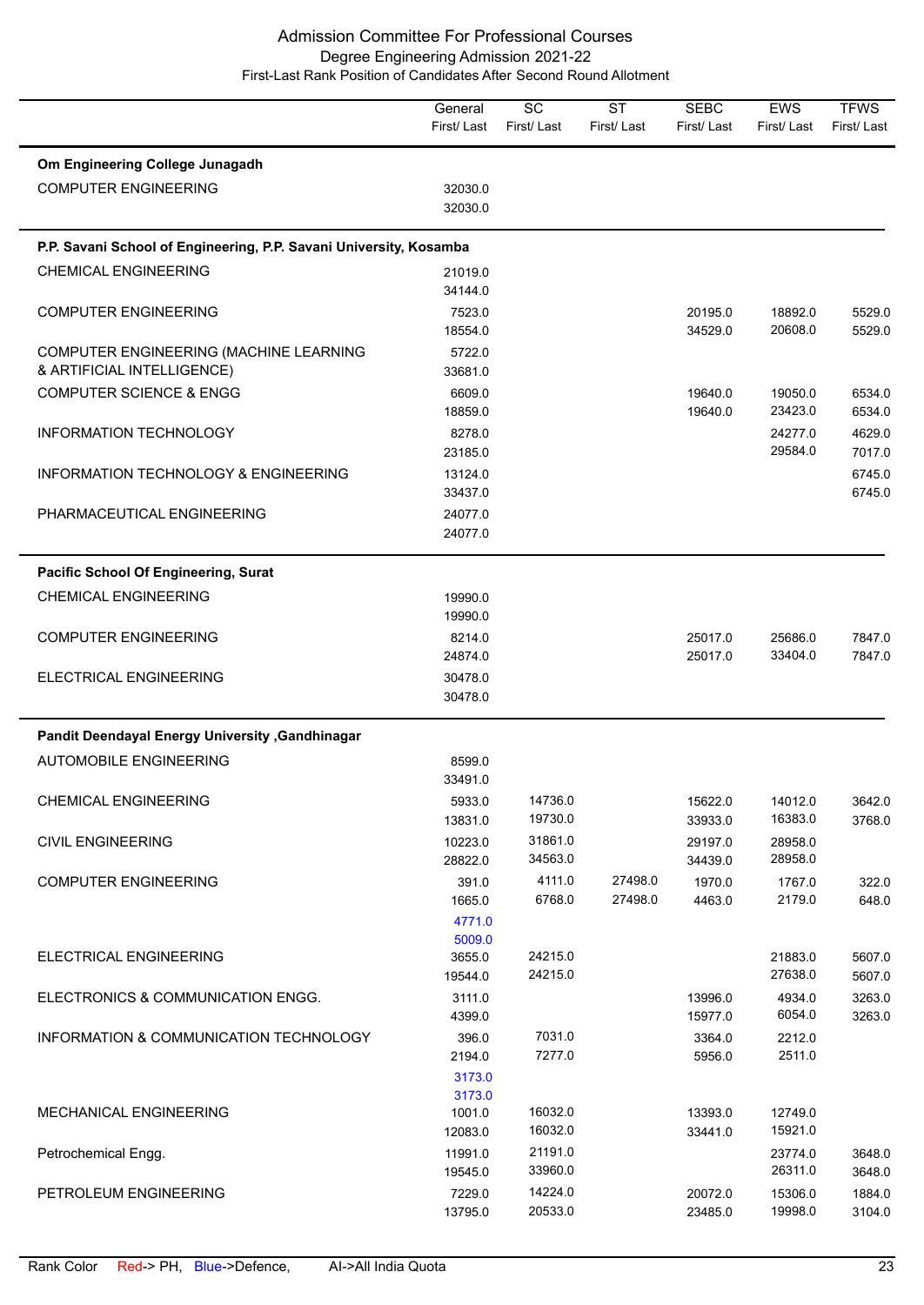|                                                                                                                                                                     | General<br>First/Last        | SC<br>First/Last   | <b>ST</b><br>First/Last | <b>SEBC</b><br>First/Last | <b>EWS</b><br>First/Last | <b>TFWS</b><br>First/Last |
|---------------------------------------------------------------------------------------------------------------------------------------------------------------------|------------------------------|--------------------|-------------------------|---------------------------|--------------------------|---------------------------|
| Pandit Deendayal Energy University, Gandhinagar                                                                                                                     |                              |                    |                         |                           |                          |                           |
|                                                                                                                                                                     | 23835.0<br>23835.0           |                    |                         |                           |                          |                           |
| Parul Institute of Engineering & Technology, Waghodia, Vadodara                                                                                                     |                              |                    |                         |                           |                          |                           |
| AERONAUTICAL ENGINEERING                                                                                                                                            | 15376.0<br>21023.0           |                    |                         |                           |                          | 5890.0<br>9537.0          |
| <b>CIVIL ENGINEERING</b>                                                                                                                                            | 23307.0<br>30219.0           |                    |                         |                           |                          |                           |
| <b>COMPUTER ENGINEERING</b>                                                                                                                                         | 2450.0<br>13217.0            | 27950.0<br>30379.0 | 25280.0<br>25280.0      | 13751.0<br>32559.0        | 13273.0<br>14715.0       | 474.0<br>474.0            |
| COMPUTER ENGINEERING (SOFTWARE<br>ENGINEERING)                                                                                                                      | 10746.0<br>27313.0           |                    |                         |                           |                          |                           |
| <b>COMPUTER SCIENCE &amp; ENGG</b>                                                                                                                                  | 4144.0<br>15407.0            | 25382.0<br>26619.0 | 28237.0<br>28237.0      | 15424.0<br>31789.0        | 15566.0<br>19435.0       | 2679.0<br>4254.0          |
| <b>COMPUTER SCIENCE &amp; ENGINEERING</b><br>(ARTIFICIAL INTELLIGENCE AND MACHINE<br>LEARNING)                                                                      | 9127.0<br>33058.0            |                    |                         |                           |                          | 8015.0<br>11517.0         |
| <b>COMPUTER SCIENCE &amp; ENGINEERING</b><br>(ARTIFICIAL INTELLIGENCE)                                                                                              | 6345.0<br>32444.0            |                    |                         |                           |                          | 4492.0<br>8723.0          |
| Computer Science & Engineering (Big Data &<br>Analysis)                                                                                                             | 25991.0<br>29301.0           |                    |                         |                           |                          |                           |
| COMPUTER SCIENCE & ENGINEERING (BLOCK<br>CHAIN TECHNOLOGY)                                                                                                          | 7385.0<br>23169.0            |                    |                         |                           |                          | 8359.0<br>8359.0          |
| Computer science & Engineering (Cloud Computing)                                                                                                                    | 3566.0<br>29688.0            |                    |                         |                           |                          | 10374.0<br>10374.0        |
| COMPUTER SCIENCE & ENGINEERING (DATA<br>SCIENCE)                                                                                                                    | 17869.0<br>29957.0           |                    |                         |                           |                          |                           |
| <b>COMPUTER SCIENCE &amp; ENGINEERING</b><br>(INTERNET OF THINGS & CYBER SECURITY<br>INCLUDING BLOCK CHAIN TECHNOLOGY)<br><b>COMPUTER SCIENCE &amp; ENGINEERING</b> | 5883.0<br>22601.0<br>20364.0 |                    |                         |                           |                          | 9469.0<br>13157.0         |
| (INTERNET OF THINGS)                                                                                                                                                | 20364.0                      |                    |                         |                           |                          |                           |
| <b>COMPUTER SCIENCE &amp; ENGINEERING</b><br>(NETWORKS)                                                                                                             |                              |                    |                         |                           |                          | 13931.0<br>15754.0        |
| Computer Science & Engineering with Specialisation<br>in Cyber Security                                                                                             | 10243.0<br>33493.0           |                    |                         |                           |                          |                           |
| COMPUTER SCIENCE & TECHNOLOGY                                                                                                                                       | 7603.0<br>31809.0            |                    |                         |                           |                          | 7074.0<br>8913.0          |
| ELECTRICAL ENGINEERING                                                                                                                                              | 21413.0<br>21956.0           |                    |                         |                           |                          | 16928.0<br>16928.0        |
| <b>INFORMATION TECHNOLOGY</b>                                                                                                                                       | 3627.0<br>17860.0            | 27993.0<br>28646.0 |                         | 18475.0<br>27450.0        | 18744.0<br>22345.0       | 2792.0<br>6080.0          |
| INFORMATION TECHNOLOGY (ARTIFICIAL<br>INTELLIGENCE)                                                                                                                 | 16176.0<br>16176.0           |                    |                         |                           |                          | 9191.0<br>9967.0          |
| INFORMATION TECHNOLOGY (CYBER SECURITY)                                                                                                                             | 28907.0<br>28907.0           |                    |                         |                           |                          |                           |
| <b>MECHANICAL ENGINEERING</b>                                                                                                                                       | 13956.0<br>34364.0           |                    |                         |                           |                          | 11654.0<br>17145.0        |
| Parul Institute of Technology, Waghodia, Vadodara                                                                                                                   |                              |                    |                         |                           |                          |                           |
| <b>Agriculture Engineering</b>                                                                                                                                      | 13098.0                      |                    |                         |                           |                          |                           |
| <b>AUTOMOBILE ENGINEERING</b>                                                                                                                                       | 34211.0<br>20337.0           |                    |                         |                           |                          | 29627.0                   |

 $\overline{a}$ 

31202.0 29627.0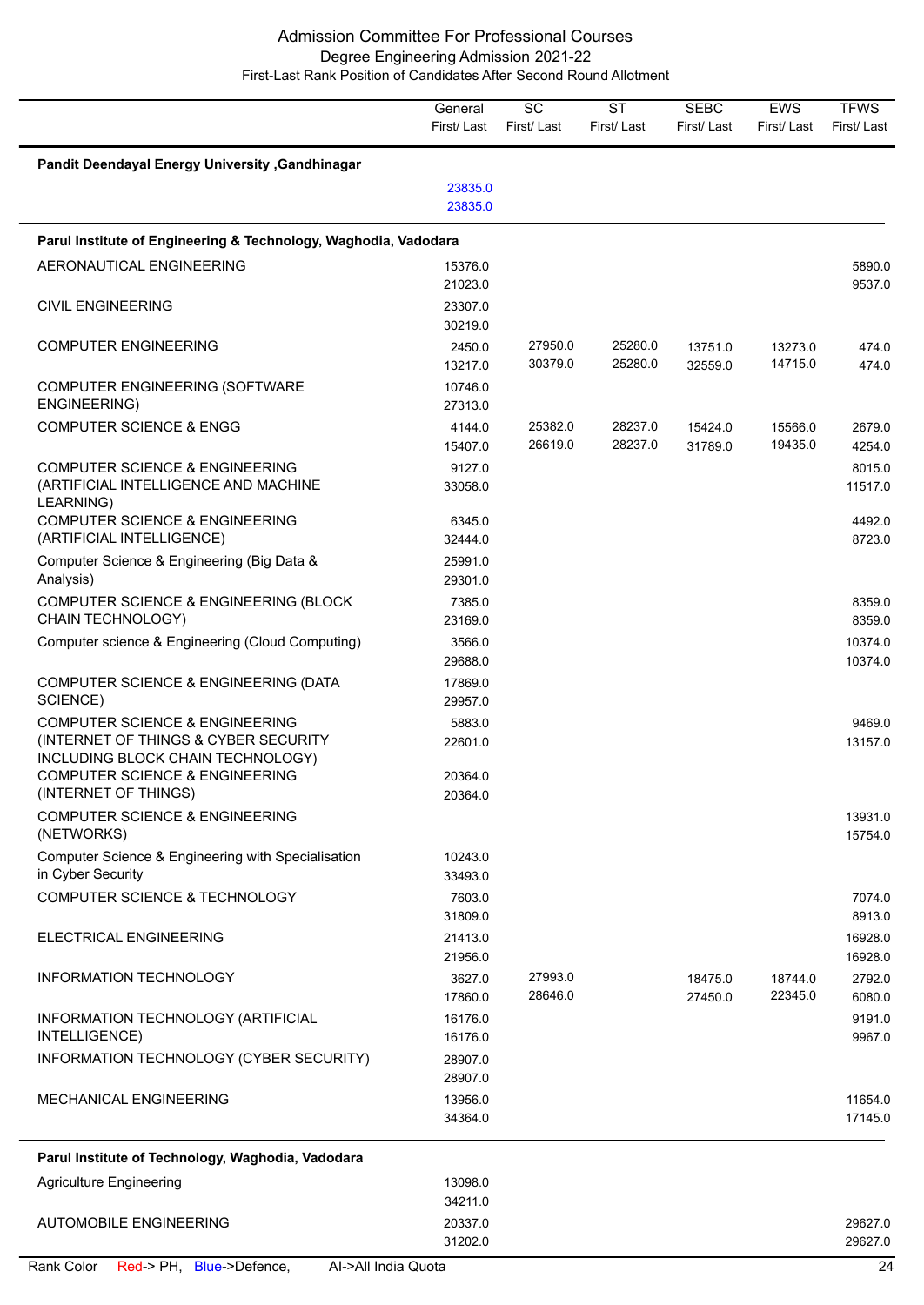|                                                                                                                                                                     | General<br>First/Last         | $\overline{SC}$<br>First/Last | <b>ST</b><br>First/Last | <b>SEBC</b><br>First/Last | EWS<br>First/Last  | <b>TFWS</b><br>First/Last |
|---------------------------------------------------------------------------------------------------------------------------------------------------------------------|-------------------------------|-------------------------------|-------------------------|---------------------------|--------------------|---------------------------|
| Parul Institute of Technology, Waghodia, Vadodara                                                                                                                   |                               |                               |                         |                           |                    |                           |
| <b>BIOMEDICAL ENGINEERING</b>                                                                                                                                       | 4007.0<br>14098.0             | 22203.0<br>22203.0            |                         |                           | 14894.0<br>16351.0 |                           |
| <b>BIO-TECHNOLOGY</b>                                                                                                                                               | 960.0<br>7383.0               | 26342.0<br>26342.0            |                         | 21285.0<br>21285.0        | 10445.0<br>10445.0 | 7096.0<br>7096.0          |
| <b>CHEMICAL ENGINEERING</b>                                                                                                                                         | 7068.0<br>33196.0             |                               |                         |                           |                    |                           |
| <b>COMPUTER ENGINEERING</b>                                                                                                                                         | 11894.0<br>19045.0            | 29282.0<br>29282.0            |                         | 28437.0<br>32842.0        | 20521.0<br>22421.0 | 3906.0<br>4583.0          |
| COMPUTER ENGINEERING (SOFTWARE<br>ENGINEERING)                                                                                                                      | 12912.0<br>33366.0            |                               |                         |                           |                    | 9708.0<br>9708.0          |
| <b>COMPUTER SCIENCE &amp; ENGG</b>                                                                                                                                  | 7281.0<br>21978.0             | 28392.0<br>28725.0            |                         |                           | 24334.0<br>30717.0 | 3541.0<br>3541.0          |
| <b>COMPUTER SCIENCE &amp; ENGINEERING</b><br>(ARTIFICIAL INTELLIGENCE AND MACHINE<br>LEARNING)                                                                      | 14293.0<br>22723.0            |                               |                         |                           |                    | 11669.0<br>11669.0        |
| <b>COMPUTER SCIENCE &amp; ENGINEERING</b><br>(ARTIFICIAL INTELLIGENCE)                                                                                              | 6879.0<br>27785.0             |                               |                         |                           |                    |                           |
| COMPUTER SCIENCE & ENGINEERING (BLOCK<br>CHAIN TECHNOLOGY)                                                                                                          |                               |                               |                         |                           |                    | 15582.0<br>16259.0        |
| Computer science & Engineering (Cloud Computing)                                                                                                                    | 26598.0<br>26598.0            |                               |                         |                           |                    |                           |
| COMPUTER SCIENCE & ENGINEERING (DATA<br>SCIENCE)                                                                                                                    |                               |                               |                         |                           |                    | 14083.0<br>15193.0        |
| <b>COMPUTER SCIENCE &amp; ENGINEERING</b><br>(INTERNET OF THINGS & CYBER SECURITY<br>INCLUDING BLOCK CHAIN TECHNOLOGY)<br><b>COMPUTER SCIENCE &amp; ENGINEERING</b> | 9838.0<br>31475.0<br>31563.0  |                               |                         |                           |                    | 15901.0<br>15901.0        |
| (INTERNET OF THINGS)<br><b>COMPUTER SCIENCE &amp; ENGINEERING</b>                                                                                                   | 31563.0<br>24388.0            |                               |                         |                           |                    | 15904.0                   |
| (NETWORKS)<br>Computer Science & Engineering with Specialisation<br>in Cyber Security                                                                               | 24388.0<br>13520.0<br>30132.0 |                               |                         |                           |                    | 15904.0                   |
| COMPUTER SCIENCE & TECHNOLOGY                                                                                                                                       | 6059.0<br>32688.0             |                               |                         |                           |                    |                           |
| COMPUTER TECHNOLOGY                                                                                                                                                 |                               |                               |                         |                           |                    | 12046.0<br>14717.0        |
| Dairy Technology                                                                                                                                                    | 1105.0<br>33979.0             |                               |                         |                           |                    | 7560.0<br>7560.0          |
| ENVIRONMENTAL ENGINEERING                                                                                                                                           | 30243.0<br>30243.0            |                               |                         |                           |                    | 21971.0<br>21971.0        |
| Food Technology                                                                                                                                                     | 5851.0<br>33266.0             |                               |                         |                           |                    |                           |
| PETROLEUM ENGINEERING                                                                                                                                               | 32461.0<br>32520.0            |                               |                         |                           |                    |                           |
| Robotics and Automation                                                                                                                                             | 6377.0<br>30037.0             |                               |                         |                           |                    |                           |
| Prime Institute of Engineering and Technology, Jalalpore, Navsari                                                                                                   |                               |                               |                         |                           |                    |                           |
| <b>CHEMICAL ENGINEERING</b>                                                                                                                                         | 31561.0<br>31561.0            |                               |                         |                           |                    |                           |
| <b>COMPUTER ENGINEERING</b>                                                                                                                                         | 10393.0<br>33780.0            |                               |                         |                           |                    |                           |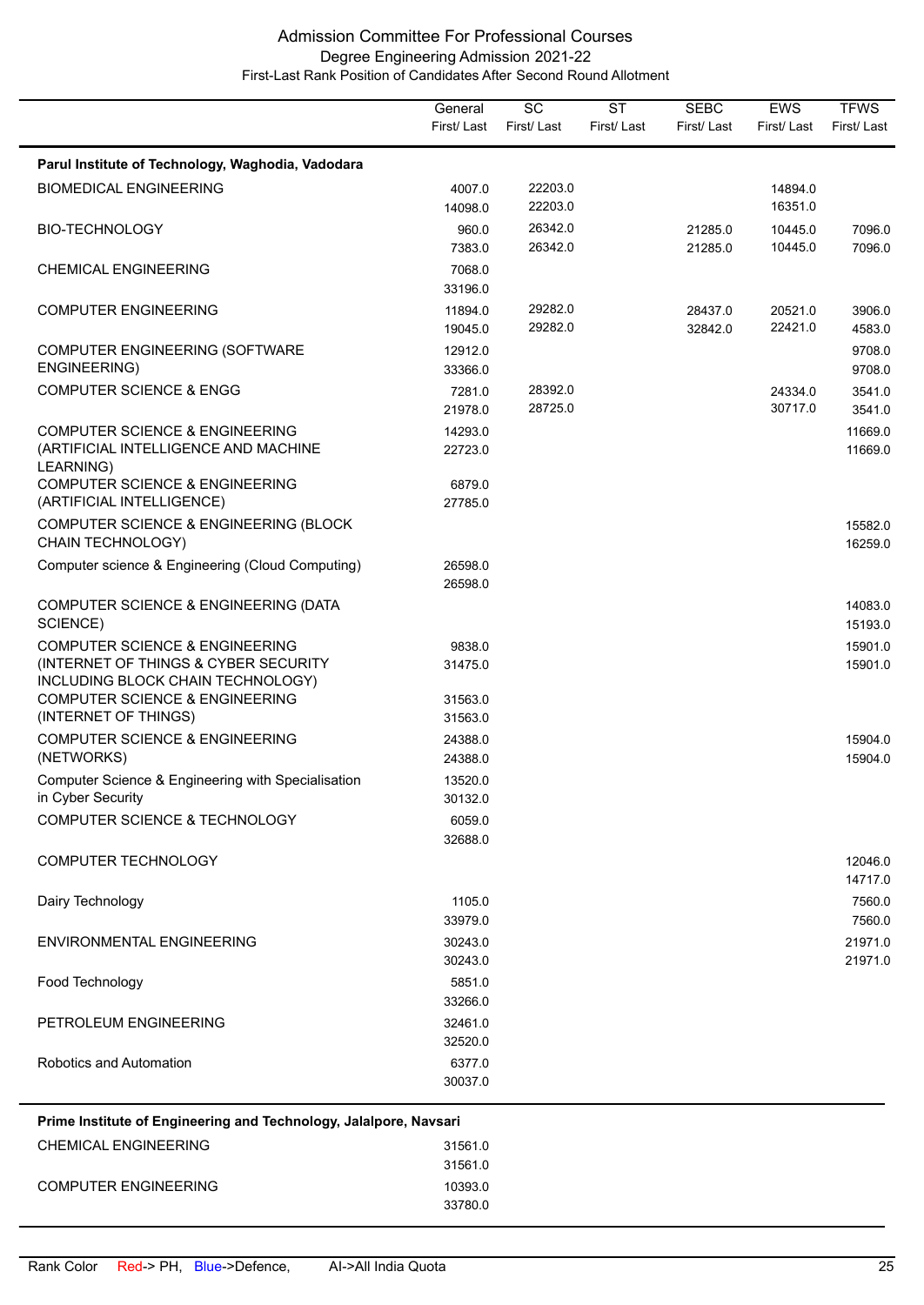|                                                                      | General<br>First/Last | $\overline{SC}$<br>First/Last | <b>ST</b><br>First/Last | <b>SEBC</b><br>First/Last | EWS<br>First/Last  | <b>TFWS</b><br>First/Last |
|----------------------------------------------------------------------|-----------------------|-------------------------------|-------------------------|---------------------------|--------------------|---------------------------|
| R.K. University - School of Engineering, Rajkot                      |                       |                               |                         |                           |                    |                           |
| <b>COMPUTER ENGINEERING</b>                                          | 6802.0                |                               |                         |                           |                    |                           |
|                                                                      | 34514.0               |                               |                         |                           |                    |                           |
| ELECTRICAL ENGINEERING                                               | 11156.0               |                               |                         |                           |                    |                           |
|                                                                      | 11156.0               |                               |                         |                           |                    |                           |
| INFORMATION TECHNOLOGY                                               | 23473.0               |                               |                         |                           |                    |                           |
|                                                                      | 33214.0               |                               |                         |                           |                    |                           |
| R.N.G. Patel Institute of Technology-RNGPIT (FETR), Bardoli          |                       |                               |                         |                           |                    |                           |
| <b>CHEMICAL ENGINEERING</b>                                          | 25143.0               |                               |                         |                           |                    |                           |
|                                                                      | 25143.0               |                               |                         |                           |                    |                           |
| <b>CIVIL ENGINEERING</b>                                             | 25766.0               |                               |                         |                           |                    |                           |
|                                                                      | 31477.0               |                               |                         |                           |                    |                           |
| <b>COMPUTER SCIENCE &amp; ENGG</b>                                   | 8783.0                |                               | 18745.0                 | 12126.0                   | 11583.0            | 4784.0                    |
|                                                                      | 11377.0               |                               | 18745.0                 | 15753.0                   | 12138.0            | 4784.0                    |
| ELECTRICAL ENGINEERING                                               | 14927.0<br>32780.0    |                               |                         |                           |                    |                           |
| MECHANICAL ENGINEERING                                               | 17792.0               |                               |                         |                           |                    |                           |
|                                                                      | 28579.0               |                               |                         |                           |                    |                           |
|                                                                      |                       |                               |                         |                           |                    |                           |
| Rai School of Engineering, Dholka, Ahmedabad                         |                       |                               |                         |                           |                    |                           |
| <b>COMPUTER SCIENCE &amp; ENGG</b>                                   | 20807.0               |                               |                         |                           |                    |                           |
|                                                                      | 33244.0               |                               |                         |                           |                    |                           |
| <b>CYBER SECURITY</b>                                                | 8461.0<br>24836.0     |                               |                         |                           |                    | 13062.0<br>15044.0        |
| INFORMATION TECHNOLOGY                                               | 18934.0               |                               |                         |                           |                    |                           |
|                                                                      | 25578.0               |                               |                         |                           |                    |                           |
|                                                                      |                       |                               |                         |                           |                    |                           |
| S.P.B. Patel Engg. College, (Saffrony), Linch, Mehsana               |                       |                               |                         |                           |                    |                           |
| <b>CIVIL ENGINEERING</b>                                             | 27552.0               |                               |                         |                           |                    |                           |
|                                                                      | 27552.0               |                               |                         |                           |                    |                           |
| <b>COMPUTER ENGINEERING</b>                                          | 2610.0                |                               |                         |                           | 29686.0<br>29686.0 | 4714.0                    |
| INFORMATION TECHNOLOGY                                               | 24835.0<br>7344.0     |                               |                         |                           |                    | 4714.0<br>4971.0          |
|                                                                      | 30071.0               |                               |                         |                           |                    | 4971.0                    |
|                                                                      |                       |                               |                         |                           |                    |                           |
| <b>S.S.AGRAWAL INSTITUTE OF ENGINEERING &amp; TECHNOLOGY NAVSARI</b> |                       |                               |                         |                           |                    |                           |
| <b>CHEMICAL ENGINEERING</b>                                          | 32561.0               |                               |                         |                           |                    |                           |
|                                                                      | 34136.0               |                               |                         |                           |                    |                           |
| <b>CIVIL ENGINEERING</b>                                             | 32969.0               |                               |                         |                           |                    |                           |
|                                                                      | 32969.0               |                               |                         |                           |                    |                           |
| <b>COMPUTER ENGINEERING</b>                                          | 12511.0<br>25418.0    |                               | 33793.0<br>33793.0      | 26186.0<br>29669.0        |                    | 9855.0<br>9855.0          |
| ELECTRICAL ENGINEERING                                               | 34044.0               |                               |                         |                           |                    |                           |
|                                                                      | 34044.0               |                               |                         |                           |                    |                           |
| MECHANICAL ENGINEERING                                               | 28348.0               |                               |                         |                           |                    |                           |
|                                                                      | 28348.0               |                               |                         |                           |                    |                           |
|                                                                      |                       |                               |                         |                           |                    |                           |
| Sal College Of Engineering, Ahmedabad                                |                       |                               |                         |                           |                    |                           |
| <b>CHEMICAL ENGINEERING</b>                                          | 12331.0<br>18951.0    |                               |                         |                           |                    |                           |
| <b>COMPUTER ENGINEERING</b>                                          | 4755.0                | 28882.0                       |                         | 22911.0                   | 20720.0            |                           |
|                                                                      | 19802.5               | 31929.0                       |                         | 33365.0                   | 23159.0            |                           |
|                                                                      |                       |                               |                         |                           |                    |                           |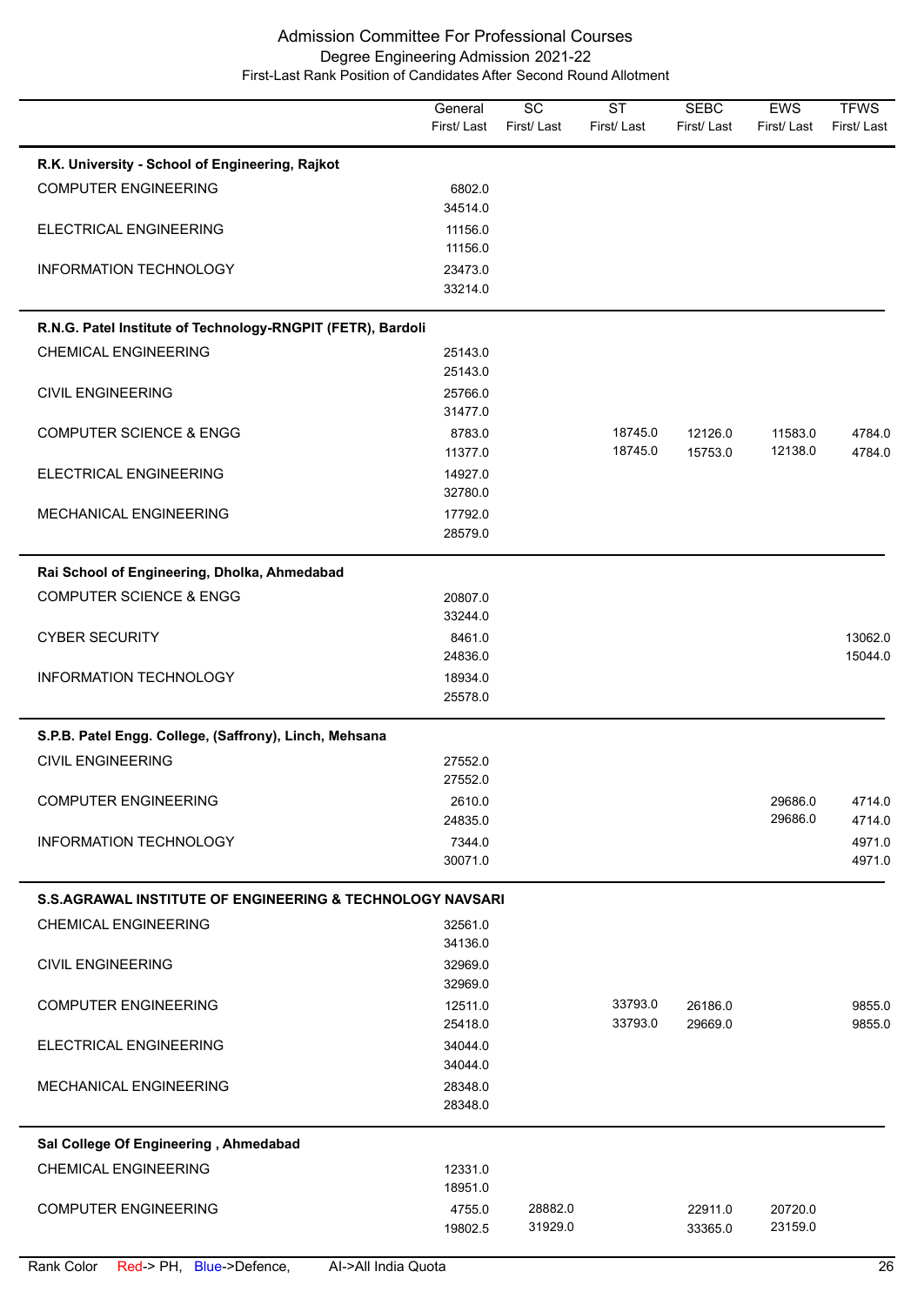|                                                        | General<br>First/Last | $\overline{SC}$<br>First/Last | $\overline{\text{ST}}$<br>First/Last | <b>SEBC</b><br>First/Last | <b>EWS</b><br>First/Last | <b>TFWS</b><br>First/Last |
|--------------------------------------------------------|-----------------------|-------------------------------|--------------------------------------|---------------------------|--------------------------|---------------------------|
| Sal College Of Engineering, Ahmedabad                  |                       |                               |                                      |                           |                          |                           |
| INFORMATION & COMMUNICATION TECHNOLOGY                 | 17614.0<br>32524.0    |                               |                                      |                           |                          |                           |
| INFORMATION TECHNOLOGY                                 | 8537.0<br>20174.0     | 23860.0<br>23860.0            |                                      | 22241.0<br>33584.0        | 20214.0<br>23303.0       |                           |
| MECHANICAL ENGINEERING                                 | 17434.0<br>26918.0    |                               |                                      |                           |                          |                           |
| <b>MECHATRONICS</b>                                    | 21567.0<br>29404.0    |                               |                                      |                           |                          |                           |
| SAL ENGINEERING & TECHNICAL INSTITUTE, SOLA, AHMEDABAD |                       |                               |                                      |                           |                          |                           |
| <b>COMPUTER ENGINEERING</b>                            | 8697.0<br>19653.0     | 31093.0<br>31786.0            |                                      | 20268.0<br>25456.0        | 19684.0<br>20893.0       | 2439.0<br>2439.0          |
| <b>COMPUTER SCIENCE &amp; ENGG</b>                     | 7162.0<br>17376.0     | 19136.0<br>33268.0            |                                      | 22543.0<br>25068.0        | 17796.0<br>18294.0       |                           |
| INFORMATION & COMMUNICATION TECHNOLOGY                 | 10488.0<br>27944.0    |                               |                                      |                           |                          |                           |
| <b>INFORMATION TECHNOLOGY</b>                          | 5410.0<br>14206.0     |                               |                                      | 16738.0<br>20027.0        | 14422.0<br>15476.0       | 5301.0<br>5301.0          |
| Sal Institute Of Tech. & Engg. Research, Ahmedabad     |                       |                               |                                      |                           |                          |                           |
| <b>AUTOMOBILE ENGINEERING</b>                          | 9643.0<br>18905.0     |                               |                                      |                           |                          |                           |
| <b>CIVIL ENGINEERING</b>                               | 23005.0<br>32965.0    |                               |                                      |                           |                          |                           |
| <b>COMPUTER ENGINEERING</b>                            | 8813.0<br>14802.0     |                               |                                      | 15831.0<br>29562.0        | 16051.0<br>17001.0       |                           |
| <b>COMPUTER SCIENCE &amp; ENGG</b>                     | 4406.0<br>14881.0     |                               |                                      | 18536.0<br>22187.0        | 15062.0<br>15062.0       |                           |
| ELECTRICAL ENGINEERING                                 | 22965.0<br>22965.0    |                               |                                      |                           |                          |                           |
| ELECTRONICS & COMMUNICATION ENGG.                      | 14961.0<br>14961.0    |                               |                                      |                           |                          |                           |
| INFORMATION & COMMUNICATION TECHNOLOGY                 | 14808.0<br>33653.0    |                               |                                      |                           |                          |                           |
| MECHANICAL ENGINEERING                                 | 10082.0<br>21403.0    |                               |                                      |                           |                          |                           |
| Sankalchand Patel College Of Engg., Visnagar           |                       |                               |                                      |                           |                          |                           |
| ARTIFICIAL INTELLIGANCE AND DATA SCIENCE               | 33027.0<br>33027.0    |                               |                                      |                           |                          |                           |
| <b>CIVIL ENGINEERING</b>                               | 22324.0<br>32153.0    |                               |                                      |                           |                          |                           |
| <b>COMPUTER ENGINEERING</b>                            | 11816.0<br>27029.0    |                               |                                      | 30412.0<br>33469.0        | 27183.0<br>31774.0       | 8837.0<br>8837.0          |
| INFORMATION & COMMUNICATION TECHNOLOGY                 | 16260.0<br>16260.0    |                               |                                      |                           |                          |                           |
| <b>INFORMATION TECHNOLOGY</b>                          | 10744.0<br>34445.0    |                               |                                      |                           |                          |                           |
| SARDAR PATEL COLLEGE OF ENGINEERING, BAKROL ANAND      |                       |                               |                                      |                           |                          |                           |
| <b>COMPUTER ENGINEERING</b>                            | 5564.0<br>17131.0     | 31734.0<br>31734.0            |                                      | 23666.0<br>34437.0        | 17505.0<br>19600.0       |                           |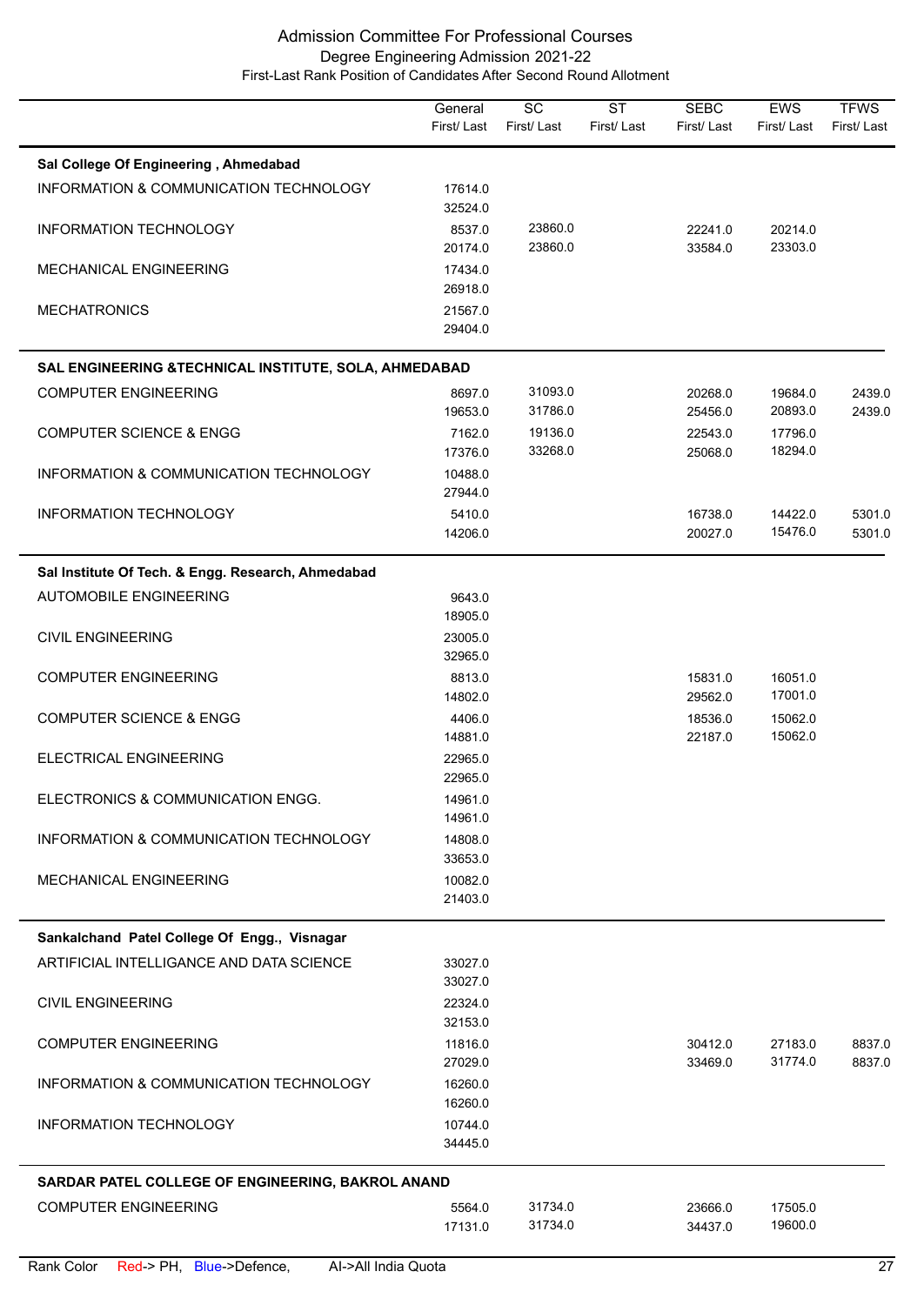|                                                                            | General<br>First/Last | $\overline{SC}$<br>First/Last | <b>ST</b><br>First/Last | <b>SEBC</b><br>First/Last | <b>EWS</b><br>First/Last | <b>TFWS</b><br>First/Last |
|----------------------------------------------------------------------------|-----------------------|-------------------------------|-------------------------|---------------------------|--------------------------|---------------------------|
| SARDAR PATEL COLLEGE OF ENGINEERING, BAKROL ANAND                          |                       |                               |                         |                           |                          |                           |
| INFORMATION TECHNOLOGY                                                     | 8657.0                |                               |                         | 29032.0                   | 29868.0                  |                           |
| MECHANICAL ENGINEERING                                                     | 25224.0<br>26258.0    |                               |                         | 34284.0                   | 31939.0                  |                           |
|                                                                            | 33059.0               |                               |                         |                           |                          |                           |
| Sardar Vallabhbhai Patel Institute Of Tech., Vasad                         |                       |                               |                         |                           |                          |                           |
| AERONAUTICAL ENGINEERING                                                   | 6716.0                |                               | 30125.0                 |                           | 29077.0                  | 5779.0                    |
|                                                                            | 25872.0               |                               | 30125.0                 |                           | 29077.0                  | 5779.0                    |
| <b>CIVIL ENGINEERING</b>                                                   | 20249.0               |                               |                         |                           |                          |                           |
| <b>COMPUTER ENGINEERING</b>                                                | 34177.0<br>1281.0     |                               | 15384.0                 | 5855.0                    | 5139.0                   | 2340.0                    |
|                                                                            | 4933.0                |                               | 15384.0                 | 9544.0                    | 5877.0                   | 2512.0                    |
| ELECTRICAL ENGINEERING                                                     | 17405.0               |                               |                         |                           |                          |                           |
|                                                                            | 34418.0               |                               |                         |                           |                          |                           |
| ELECTRONICS & COMMUNICATION ENGG.                                          | 12539.0<br>24556.0    |                               |                         |                           |                          | 14408.0<br>14408.0        |
| INFORMATION TECHNOLOGY                                                     | 2895.0                |                               |                         | 7268.0                    | 7306.0                   | 2601.0                    |
|                                                                            | 7132.0                |                               |                         | 12027.0                   | 7776.0                   | 2821.0                    |
|                                                                            | 15311.0<br>15311.0    |                               |                         |                           |                          |                           |
| INSTRUMENTATION & CONTROL ENGG.                                            | 19105.0               |                               |                         |                           |                          |                           |
|                                                                            | 19105.0               |                               |                         |                           |                          |                           |
| MECHANICAL ENGINEERING                                                     | 12981.0               |                               |                         |                           |                          | 12181.0                   |
|                                                                            | 31812.0               |                               |                         |                           |                          | 15305.0                   |
| Sarvajanik College Of Engg. & Tech., Surat                                 |                       |                               |                         |                           |                          |                           |
| ARTIFICIAL INTELLIGANCE AND DATA SCIENCE                                   | 4295.0<br>7595.0      |                               |                         | 8179.0<br>15243.0         | 7636.0<br>9000.0         | 3639.0<br>3639.0          |
| <b>CHEMICAL ENGINEERING</b>                                                | 6927.0                |                               |                         |                           |                          |                           |
|                                                                            | 33944.0               |                               |                         |                           |                          |                           |
| <b>CIVIL ENGINEERING</b>                                                   | 12490.0               |                               |                         |                           |                          |                           |
| <b>COMPUTER ENGINEERING</b>                                                | 32206.0<br>1360.0     | 4255.0                        |                         | 3140.0                    | 3202.0                   |                           |
|                                                                            | 3026.0                | 13585.0                       |                         | 6256.0                    | 3370.0                   |                           |
|                                                                            | 14214.0               |                               |                         |                           |                          |                           |
| ELECTRICAL ENGINEERING                                                     | 14214.0<br>7526.0     |                               |                         |                           |                          |                           |
|                                                                            | 34388.0               |                               |                         |                           |                          |                           |
| ELECTRONICS & COMMUNICATION ENGG.                                          | 13335.0               |                               |                         |                           |                          |                           |
| INFORMATION TECHNOLOGY                                                     | 33105.0<br>2056.0     | 13019.0                       | 30330.0                 | 7363.0                    | 3690.0                   |                           |
|                                                                            | 3688.0                | 13019.0                       | 30330.0                 | 7432.0                    | 3856.0                   |                           |
| INSTRUMENTATION & CONTROL ENGG.                                            | 6101.0                |                               |                         |                           |                          |                           |
|                                                                            | 31759.0               |                               |                         |                           |                          |                           |
| <b>MECHANICAL ENGINEERING</b>                                              | 653.0<br>31453.0      |                               |                         |                           |                          |                           |
| <b>TEXTILE TECHNOLOGY</b>                                                  | 25928.0               |                               |                         |                           |                          |                           |
|                                                                            | 25928.0               |                               |                         |                           |                          |                           |
| School of Engineering and Applied Science, Ahmedabad University, Ahmedabad |                       |                               |                         |                           |                          |                           |
|                                                                            |                       |                               |                         |                           |                          |                           |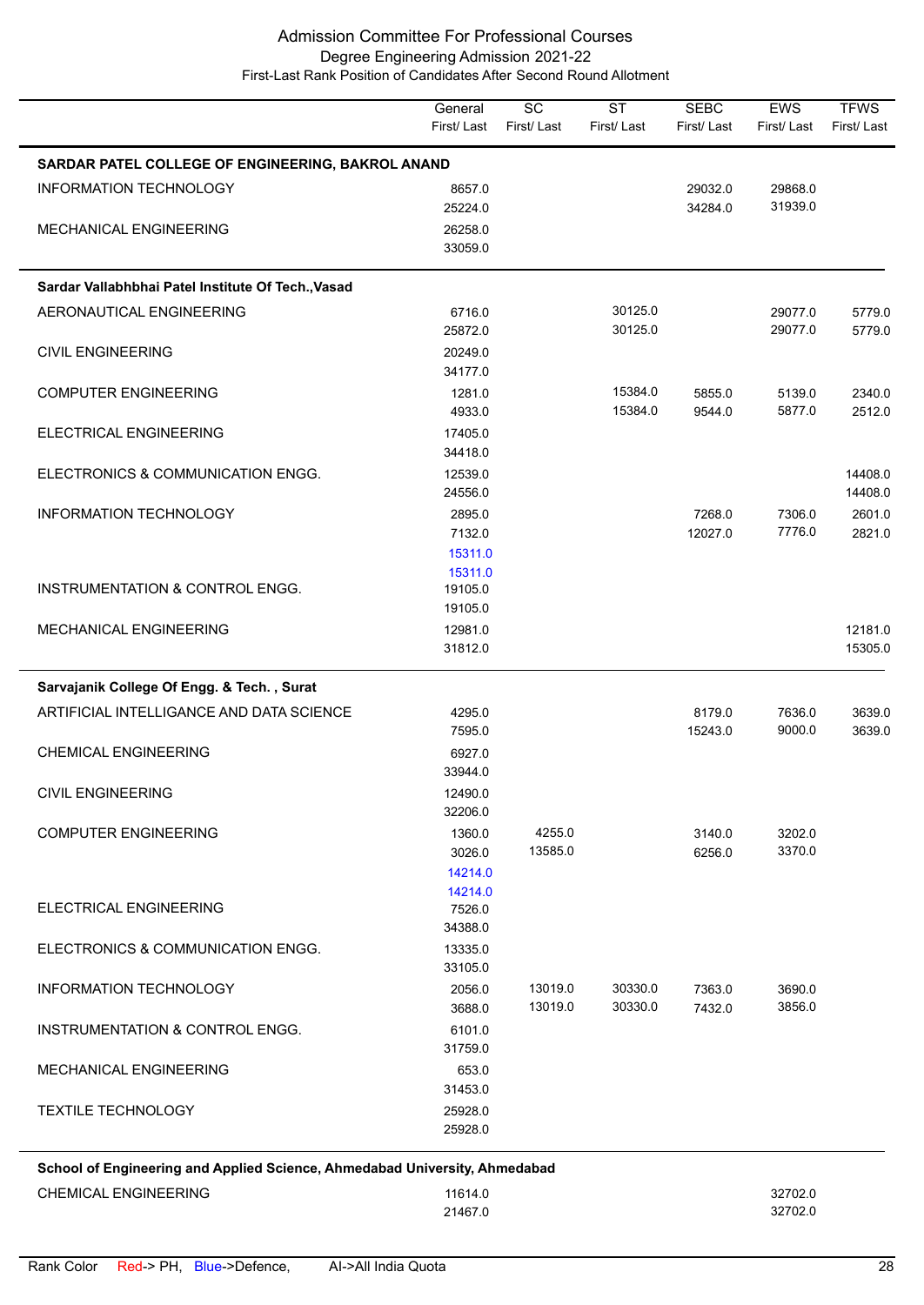|                                                                            | General<br>First/Last         | $\overline{SC}$<br>First/Last | $\overline{\text{ST}}$<br>First/Last | <b>SEBC</b><br>First/Last | EWS<br>First/Last      | <b>TFWS</b><br>First/Last |
|----------------------------------------------------------------------------|-------------------------------|-------------------------------|--------------------------------------|---------------------------|------------------------|---------------------------|
| School of Engineering and Applied Science, Ahmedabad University, Ahmedabad |                               |                               |                                      |                           |                        |                           |
| <b>COMPUTER SCIENCE &amp; ENGG</b>                                         | 814.0<br>1134.0<br>8523.0     | 5608.5<br>8545.0              |                                      | 2145.0<br>2508.0          | 1207.0<br>1260.0       | 440.0<br>699.0            |
| MECHANICAL ENGINEERING                                                     | 8523.0<br>5674.0<br>14795.0   |                               |                                      |                           |                        | 10231.0<br>10543.0        |
| School of Engineering, Indrashil University, Kadi                          |                               |                               |                                      |                           |                        |                           |
| Chemical and Bio-chemical Engineering                                      | 9393.0<br>33431.0             |                               |                                      |                           |                        |                           |
| <b>COMPUTER SCIENCE &amp; ENGG</b>                                         | 15955.0<br>32129.0            |                               |                                      |                           |                        |                           |
| SCHOOL OF SCIENCE & ENGINEERING., Navrachana University, Vadodara          |                               |                               |                                      |                           |                        |                           |
| <b>CIVIL ENGINEERING</b>                                                   | 19546.0<br>19546.0            |                               |                                      |                           |                        |                           |
| <b>COMPUTER SCIENCE &amp; ENGG</b>                                         | 4411.0<br>15448.0<br>21794.0  |                               |                                      | 30475.0<br>30475.0        | 20219.0<br>24817.0     |                           |
| MECHANICAL ENGINEERING                                                     | 21794.0<br>25301.0<br>25925.0 |                               |                                      |                           |                        |                           |
| SCHOOL OF TECHNOLOGY, GSFC UNIVERSITY, VADODARA                            |                               |                               |                                      |                           |                        |                           |
| <b>CHEMICAL ENGINEERING</b>                                                | 8893.0<br>34246.0             |                               |                                      |                           |                        | 6111.0<br>6111.0          |
| <b>COMPUTER SCIENCE &amp; ENGG</b>                                         | 5823.0<br>12509.0             | 17824.0<br>27819.0            | 33598.0<br>33598.0                   | 13638.0<br>27883.0        | 13340.0<br>19624.0     |                           |
| Fire and Safety, Health, Environment                                       | 16361.5<br>16361.5            |                               |                                      |                           |                        |                           |
| MECHANICAL ENGINEERING                                                     | 20795.0<br>20795.0            |                               |                                      |                           |                        |                           |
| Shankersinh Vaghela Bapu Institute Of Tech., Unava, Gandhinagar            |                               |                               |                                      |                           |                        |                           |
| <b>CIVIL ENGINEERING</b>                                                   | 31208.0<br>31208.0            |                               |                                      |                           |                        |                           |
| <b>COMPUTER ENGINEERING</b>                                                | 11364.0<br>33296.0            |                               |                                      |                           |                        |                           |
| ELECTRICAL ENGINEERING                                                     | 16558.0<br>30831.0            |                               |                                      |                           |                        |                           |
| <b>INFORMATION TECHNOLOGY</b>                                              | 12393.0<br>33596.0            |                               |                                      |                           |                        |                           |
| Shantilal Shah Engineering College , Bhavnagar                             |                               |                               |                                      |                           |                        |                           |
| <b>CIVIL ENGINEERING</b>                                                   | 19898.0<br>31591.0            |                               |                                      |                           |                        |                           |
| AI CIVIL ENGINEERING                                                       | 1003975.0<br>1013302.0        |                               |                                      |                           | 1015401.0<br>1015401.0 |                           |
| ELECTRICAL ENGINEERING                                                     | 17732.0<br>34552.0            |                               |                                      |                           |                        | 13023.0<br>13023.0        |
| ELECTRICAL ENGINEERING<br>AI                                               | 1002494.0<br>1008888.0        |                               | 1023268.0<br>1023268.0               |                           |                        |                           |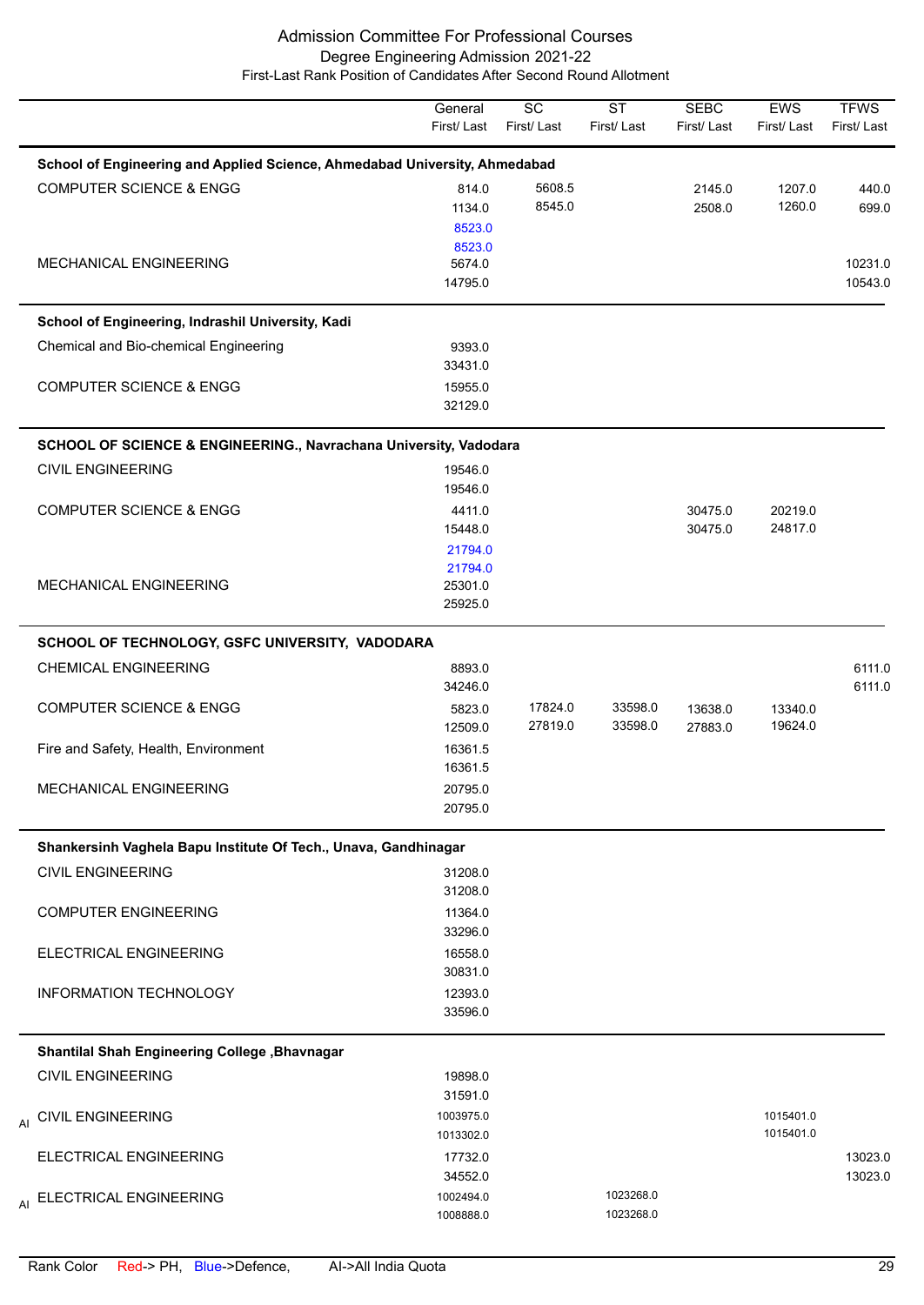|    |                                                                           | General<br>First/Last  | SC<br>First/Last       | <b>ST</b><br>First/Last | <b>SEBC</b><br>First/Last | <b>EWS</b><br>First/Last | <b>TFWS</b><br>First/Last |
|----|---------------------------------------------------------------------------|------------------------|------------------------|-------------------------|---------------------------|--------------------------|---------------------------|
|    | Shantilal Shah Engineering College, Bhavnagar                             |                        |                        |                         |                           |                          |                           |
|    | <b>INFORMATION TECHNOLOGY</b>                                             | 6306.0<br>9446.0       | 17996.0<br>28753.0     |                         | 9561.0<br>13140.0         | 9602.0<br>10854.0        | 5388.0<br>5439.0          |
| AI | INFORMATION TECHNOLOGY                                                    | 1001590.0<br>1001718.0 | 1007432.0<br>1007432.0 | 1017695.0<br>1017695.0  | 1003644.0<br>1003777.0    | 1002323.0<br>1002323.0   |                           |
|    | INSTRUMENTATION & CONTROL ENGG.                                           | 20292.0<br>27472.0     |                        |                         |                           |                          |                           |
|    | AI INSTRUMENTATION & CONTROL ENGG.                                        | 1021673.0<br>1022544.0 |                        |                         |                           |                          |                           |
|    | <b>MECHANICAL ENGINEERING</b>                                             | 11706.0<br>31844.0     |                        |                         |                           |                          |                           |
|    | AI MECHANICAL ENGINEERING                                                 | 1009798.0<br>1014214.0 |                        |                         |                           |                          |                           |
|    | SHREE DHANVANTARY COLLEGE OF ENGINEERING & TECHNOLOGY, KIM                |                        |                        |                         |                           |                          |                           |
|    | CHEMICAL ENGINEERING (GREEN TECHNOLOGY<br>AND SUSTAINABILITY ENGINEERING) | 31583.0<br>33610.0     |                        |                         |                           |                          | 22758.0<br>22758.0        |
|    | <b>COMPUTER SCIENCE &amp; ENGINEERING</b>                                 | 15456.0                |                        |                         |                           |                          | 10824.0                   |
|    | (ARTIFICIAL INTELLIGENCE AND MACHINE<br>LEARNING)                         | 34291.0                |                        |                         |                           |                          | 10824.0                   |
|    | COMPUTER SCIENCE & ENGINEERING                                            | 15741.0                |                        |                         |                           |                          |                           |
|    | (INTERNET OF THINGS & CYBER SECURITY<br>INCLUDING BLOCK CHAIN TECHNOLOGY) | 15741.0                |                        |                         |                           |                          |                           |
|    | SHREE PANDIT NATHULALJI VYAS TECHNICAL CAMPUS, SURENDRANAGAR              |                        |                        |                         |                           |                          |                           |
|    | <b>CIVIL ENGINEERING</b>                                                  |                        |                        |                         |                           |                          | 34127.0<br>34127.0        |
|    | <b>COMPUTER ENGINEERING</b>                                               | 18277.0                |                        |                         |                           |                          | 10390.0                   |
|    |                                                                           | 18277.0                |                        |                         |                           |                          | 17241.0                   |
|    | <b>INFORMATION TECHNOLOGY</b>                                             | 16545.0                |                        |                         |                           |                          | 12373.0                   |
|    |                                                                           | 30427.0                |                        |                         |                           |                          | 18702.0                   |
|    | MECHANICAL ENGINEERING                                                    | 13323.0                |                        |                         |                           |                          | 23584.0                   |
|    |                                                                           | 13323.0                |                        |                         |                           |                          | 23584.0                   |
|    | SHREE SWAMINARAYAN INSTITUTE OF TECHNOLOGY, BHAT, GANDHINAGAR             |                        |                        |                         |                           |                          |                           |
|    | <b>CIVIL ENGINEERING</b>                                                  | 31878.0                |                        |                         |                           |                          |                           |
|    |                                                                           | 31878.0                |                        |                         |                           |                          |                           |
|    | <b>COMPUTER ENGINEERING</b>                                               | 3105.0                 |                        |                         | 31730.0                   | 26422.0                  | 9286.0                    |
|    |                                                                           | 26205.0                |                        |                         | 34069.0                   | 28372.0                  | 9286.0                    |
|    | INFORMATION TECHNOLOGY                                                    | 9583.0<br>26628.0      |                        |                         |                           | 26837.0<br>28017.0       |                           |
|    | <b>MECHANICAL ENGINEERING</b>                                             | 11919.0                |                        |                         |                           |                          |                           |
|    |                                                                           | 21307.0                |                        |                         |                           |                          |                           |
|    | Shri Labhubhai Trivedi Institute Of Engineering And Technology, Rajkot    |                        |                        |                         |                           |                          |                           |
|    | <b>CIVIL ENGINEERING</b>                                                  | 34347.0                |                        |                         |                           |                          |                           |
|    |                                                                           | 34347.0                |                        |                         |                           |                          |                           |
|    | <b>COMPUTER SCIENCE &amp; ENGG</b>                                        | 15825.0                |                        |                         |                           |                          | 9681.0                    |
|    |                                                                           | 30321.0                |                        |                         |                           |                          | 9681.0                    |
|    | <b>MECHANICAL ENGINEERING</b>                                             | 34062.0                |                        |                         |                           |                          |                           |
|    |                                                                           | 34062.0                |                        |                         |                           |                          |                           |

**Shri Sadvidhya Mandal Institute Of Tech., Bharuch**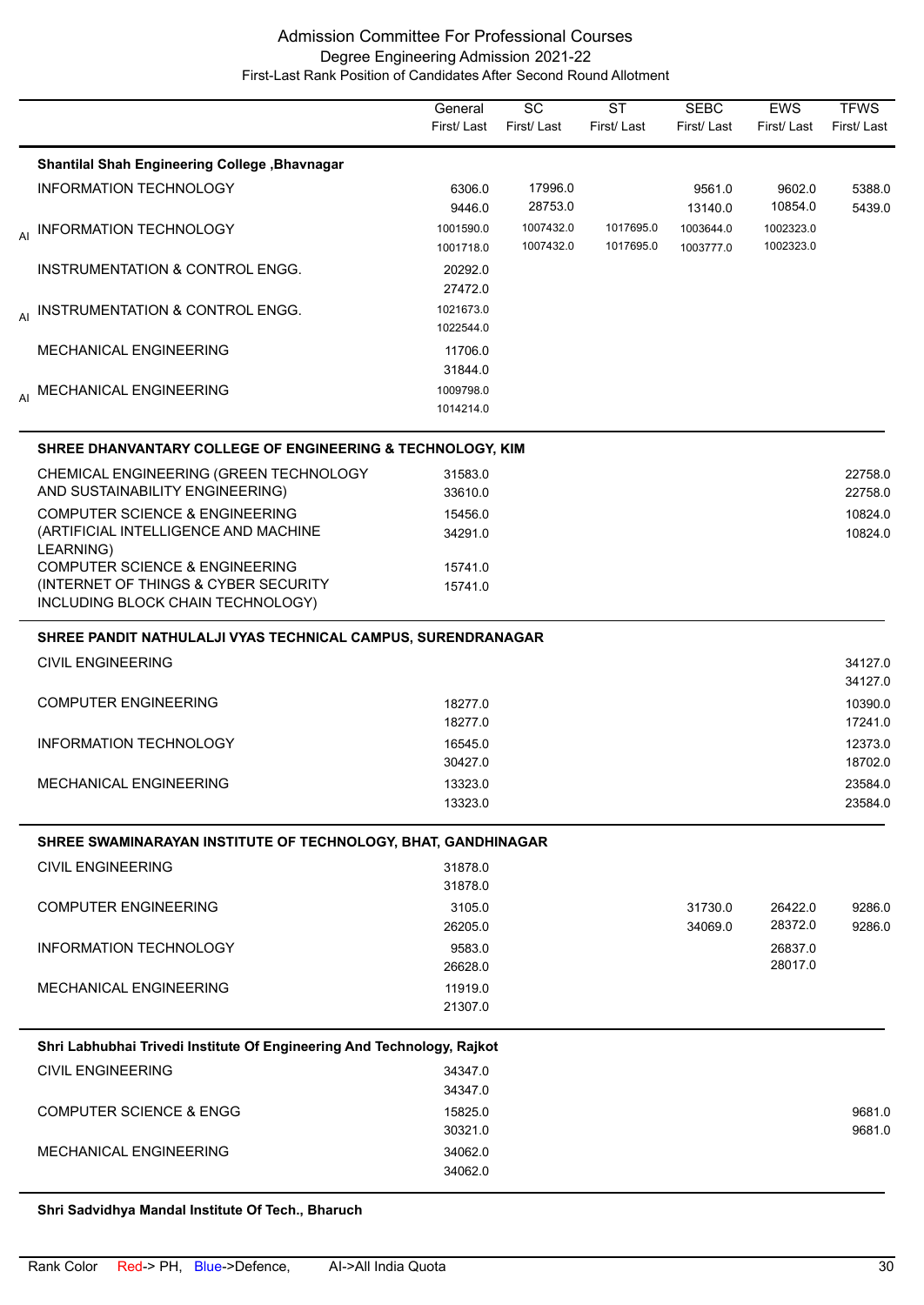|                                                                           | General<br>First/Last | $\overline{SC}$<br>First/Last | $\overline{\text{ST}}$<br>First/Last | <b>SEBC</b><br>First/Last | <b>EWS</b><br>First/Last | <b>TFWS</b><br>First/Last |
|---------------------------------------------------------------------------|-----------------------|-------------------------------|--------------------------------------|---------------------------|--------------------------|---------------------------|
| Shri Sadvidhya Mandal Institute Of Tech., Bharuch                         |                       |                               |                                      |                           |                          |                           |
| <b>CHEMICAL ENGINEERING</b>                                               | 14858.0<br>34375.0    |                               |                                      |                           |                          |                           |
| <b>COMPUTER SCIENCE &amp; ENGG</b>                                        | 3415.0<br>27495.0     |                               |                                      | 29228.0<br>30090.0        | 32506.0<br>32506.0       |                           |
| INFORMATION TECHNOLOGY                                                    | 8464.0<br>34102.0     |                               |                                      |                           |                          |                           |
| MECHANICAL ENGINEERING                                                    | 32925.0<br>32925.0    |                               |                                      |                           |                          |                           |
| Shri Satsangi Saketdham `Ram Ashram` Group Of Institutions, Vadasma       |                       |                               |                                      |                           |                          |                           |
| <b>COMPUTER SCIENCE &amp; ENGG</b>                                        | 21437.0<br>21437.0    |                               |                                      |                           |                          |                           |
| Shri Sitaram N Patel Inst. Of Tech. & Res. (Vidhyabharti Trust), Umrakh   |                       |                               |                                      |                           |                          |                           |
| <b>CHEMICAL ENGINEERING</b>                                               | 12033.0<br>32608.0    |                               |                                      |                           |                          |                           |
| <b>CIVIL ENGINEERING</b>                                                  | 17885.0<br>33255.0    |                               |                                      |                           |                          | 16702.0<br>34342.0        |
| <b>COMPUTER SCIENCE &amp; ENGG</b>                                        | 9264.0<br>19453.0     |                               | 33005.0<br>33005.0                   | 21626.0<br>32517.0        | 22286.0<br>22286.0       |                           |
| ELECTRICAL ENGINEERING                                                    | 28582.0<br>28582.0    |                               |                                      |                           |                          | 31623.0<br>31623.0        |
| MECHANICAL ENGINEERING                                                    | 16547.0<br>34330.0    |                               |                                      |                           |                          |                           |
| Shri Swami Atmanand Saraswati Institute Of Tech., Surat                   |                       |                               |                                      |                           |                          |                           |
| <b>CIVIL ENGINEERING</b>                                                  | 25933.0<br>25933.0    |                               |                                      |                           |                          |                           |
| <b>COMPUTER ENGINEERING</b>                                               | 2927.0<br>6513.0      | 21375.0<br>29046.0            |                                      | 7696.0<br>16181.0         | 6545.0<br>6545.0         | 2721.0<br>2721.0          |
| ELECTRONICS & COMMUNICATION ENGG.                                         | 16512.0<br>21342.0    |                               |                                      |                           |                          |                           |
| <b>MECHANICAL ENGINEERING</b>                                             | 15408.0<br>23045.0    |                               |                                      |                           |                          |                           |
| Shroff S.R.Rotary Inst. Of Chemical Technology, Vatatia, Bharuch          |                       |                               |                                      |                           |                          |                           |
| <b>CHEMICAL ENGINEERING</b>                                               | 12362.0<br>19781.0    |                               |                                      | 24144.0<br>25508.0        | 28465.0<br>32602.0       | 12883.0<br>12883.0        |
| <b>Chemical Technology</b>                                                | 29485.0<br>29485.0    |                               |                                      |                           |                          |                           |
| <b>COMPUTER ENGINEERING</b>                                               | 5657.0<br>34080.0     |                               |                                      |                           |                          | 11524.0<br>11524.0        |
| ELECTRICAL ENGINEERING                                                    | 28233.0<br>28233.0    |                               |                                      |                           |                          |                           |
| Sigma Institute Of Engg., Bakrol                                          |                       |                               |                                      |                           |                          |                           |
| CHEMICAL ENGINEERING (GREEN TECHNOLOGY<br>AND SUSTAINABILITY ENGINEERING) | 14017.0<br>33119.0    |                               |                                      |                           |                          |                           |
| <b>COMPUTER ENGINEERING</b>                                               | 8458.0<br>34505.0     |                               |                                      |                           |                          |                           |
| ELECTRICAL ENGINEERING                                                    | 24660.0<br>24660.0    |                               |                                      |                           |                          |                           |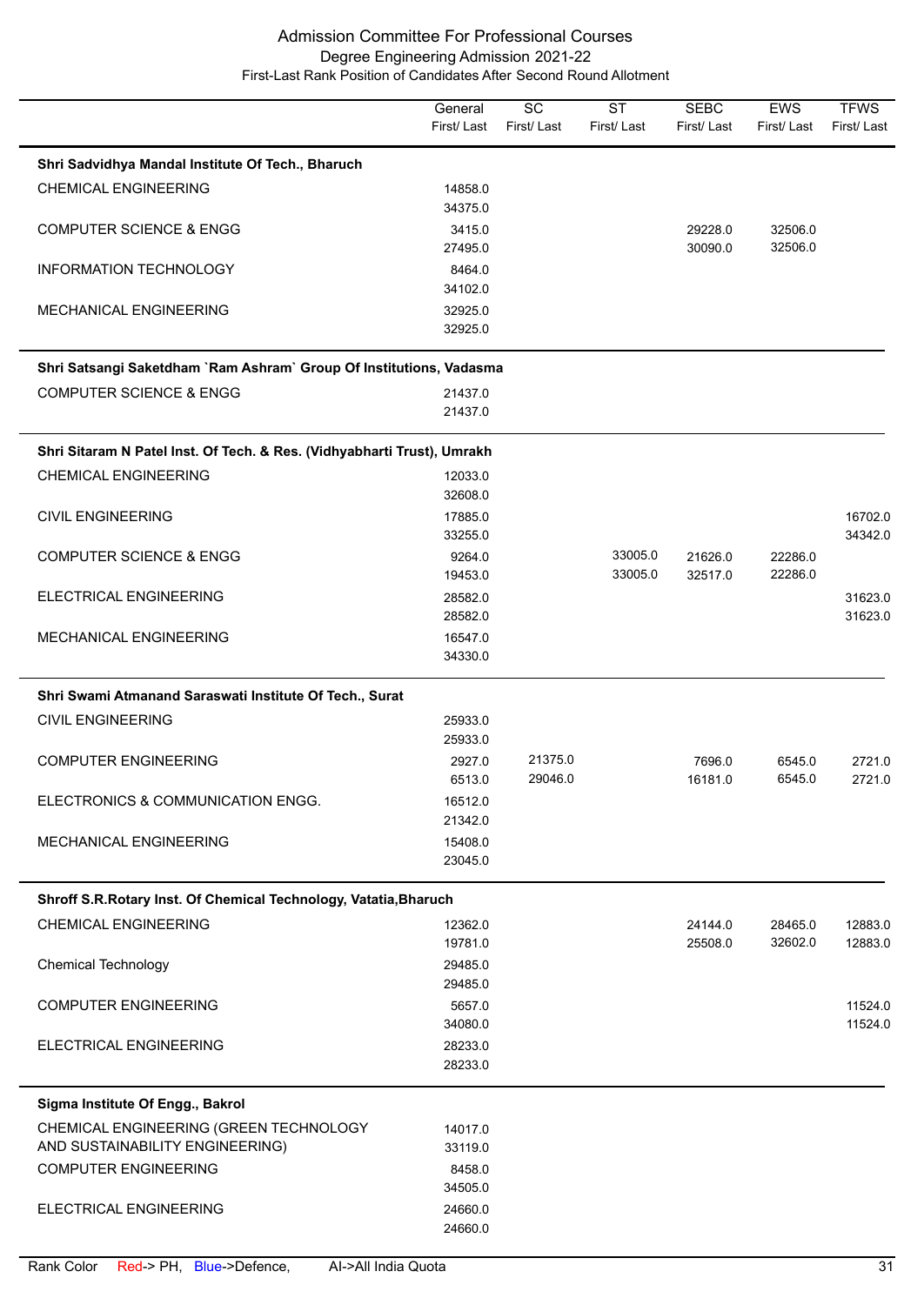|                                                                                                | General<br>First/Last | SC<br>First/Last | <b>ST</b><br>First/Last | <b>SEBC</b><br>First/Last | <b>EWS</b><br>First/Last | <b>TFWS</b><br>First/Last |
|------------------------------------------------------------------------------------------------|-----------------------|------------------|-------------------------|---------------------------|--------------------------|---------------------------|
| Sigma Institute Of Engg., Bakrol                                                               |                       |                  |                         |                           |                          |                           |
| <b>INFORMATION TECHNOLOGY</b>                                                                  | 12820.0<br>32483.0    |                  |                         |                           |                          |                           |
| Silver Oak College Of Engg., & Tech. (WITHIN AMHEDABAD MUNICIPAL CORPORATION LIMIT), Ahmedabad |                       |                  |                         |                           |                          |                           |
| AERONAUTICAL ENGINEERING                                                                       | 16009.0               |                  |                         |                           |                          |                           |
|                                                                                                | 31896.0               |                  |                         |                           |                          |                           |
| <b>CIVIL ENGINEERING</b>                                                                       | 19556.0               |                  |                         |                           |                          |                           |
|                                                                                                | 34522.0               |                  |                         |                           |                          | 4143.0                    |
| <b>COMPUTER ENGINEERING</b>                                                                    | 3321.0<br>34584.0     |                  |                         |                           |                          | 7199.0                    |
| COMPUTER ENGINEERING (ARTIFICIAL                                                               | 4539.0                |                  |                         |                           |                          |                           |
| INTELLIGENCE AND MACHINE LEARNING)                                                             | 33870.0               |                  |                         |                           |                          |                           |
| COMPUTER ENGINEERING (CLOUD COMPUTING)                                                         | 19625.0               |                  |                         |                           |                          |                           |
|                                                                                                | 26119.0               |                  |                         |                           |                          |                           |
| <b>COMPUTER SCIENCE &amp; BIOSCIENCES</b>                                                      | 782.0                 |                  |                         |                           |                          | 7040.0                    |
|                                                                                                | 33821.0               |                  |                         |                           |                          | 7040.0                    |
| Computer Science & Engineering with Specialisation                                             | 3884.0                |                  |                         |                           |                          | 8374.0                    |
| in Cyber Security                                                                              | 32849.0               |                  |                         |                           |                          | 8502.0                    |
| ELECTRONICS & COMMUNICATION ENGG.                                                              | 26166.0               |                  |                         |                           |                          |                           |
|                                                                                                | 26166.0               |                  |                         |                           |                          |                           |
| INFORMATION TECHNOLOGY                                                                         | 6840.0<br>34221.0     |                  |                         |                           |                          | 6575.0<br>6931.0          |
| MECHANICAL ENGINEERING                                                                         | 28127.0               |                  |                         |                           |                          |                           |
|                                                                                                | 32311.0               |                  |                         |                           |                          |                           |
| Smt. S.R. Patel Engg. College, Dabhi, Unjha                                                    |                       |                  |                         |                           |                          |                           |
| <b>COMPUTER ENGINEERING</b>                                                                    | 14611.0               |                  |                         |                           |                          |                           |
|                                                                                                | 32062.0               |                  |                         |                           |                          |                           |
| SMT. SHANTABEN HARIBHAI GAJERA ENGINEERING COLLEGE Amreli                                      |                       |                  |                         |                           |                          |                           |
| <b>COMPUTER ENGINEERING</b>                                                                    | 24353.0               |                  |                         |                           |                          |                           |
|                                                                                                | 24991.0               |                  |                         |                           |                          |                           |
| Swaminarayan College Of Engg. & Tech., Kalol                                                   |                       |                  |                         |                           |                          |                           |
| <b>COMPUTER ENGINEERING</b>                                                                    | 31414.0               |                  |                         |                           |                          |                           |
|                                                                                                | 32611.0               |                  |                         |                           |                          |                           |
| <b>Swarrnim Institute of Technology</b>                                                        |                       |                  |                         |                           |                          |                           |
| ARTIFICIAL INTELLIGENCE                                                                        | 15570.0               |                  |                         |                           |                          |                           |
|                                                                                                | 34270.0               |                  |                         |                           |                          |                           |
| <b>CHEMICAL ENGINEERING</b>                                                                    | 26638.0               |                  |                         |                           |                          |                           |
|                                                                                                | 27867.0               |                  |                         |                           |                          |                           |
| <b>CIVIL ENGINEERING</b>                                                                       | 17758.0               |                  |                         |                           |                          |                           |
|                                                                                                | 17758.0               |                  |                         |                           |                          |                           |
| <b>COMPUTER ENGINEERING</b>                                                                    | 10719.0               |                  |                         |                           |                          |                           |
|                                                                                                | 33910.0               |                  |                         |                           |                          |                           |
| <b>CYBER SECURITY</b>                                                                          | 8986.0<br>24695.0     |                  |                         |                           |                          | 15209.0<br>15209.0        |
| ELECTRONICS & COMMUNICATION ENGG.                                                              | 31298.0               |                  |                         |                           |                          |                           |
|                                                                                                | 31298.0               |                  |                         |                           |                          |                           |
| <b>ENVIRONMENT ENGINEERING</b>                                                                 | 31703.0               |                  |                         |                           |                          |                           |
|                                                                                                | 31810.0               |                  |                         |                           |                          |                           |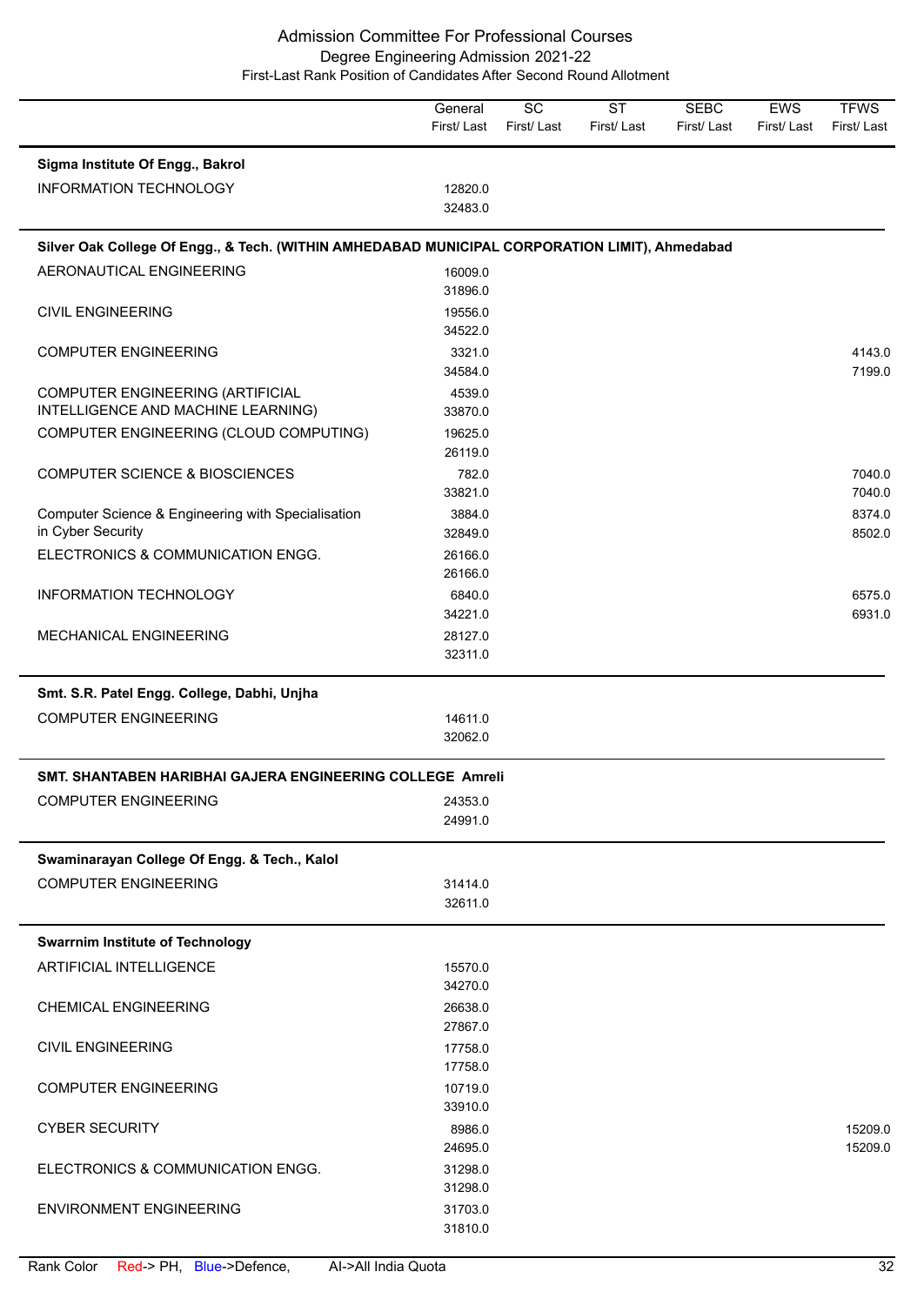|                                                                               | General<br>First/Last | $\overline{SC}$<br>First/Last | <b>ST</b><br>First/Last | <b>SEBC</b><br>First/Last | <b>EWS</b><br>First/Last | <b>TFWS</b><br>First/Last |
|-------------------------------------------------------------------------------|-----------------------|-------------------------------|-------------------------|---------------------------|--------------------------|---------------------------|
| <b>Swarrnim Institute of Technology</b>                                       |                       |                               |                         |                           |                          |                           |
| INFORMATION TECHNOLOGY                                                        | 13231.0               |                               |                         |                           |                          |                           |
|                                                                               | 21777.0               |                               |                         |                           |                          |                           |
| Tatva Institute Of Technological Studies, Modasa                              |                       |                               |                         |                           |                          |                           |
| <b>CIVIL ENGINEERING</b>                                                      | 32613.0               |                               |                         |                           |                          |                           |
|                                                                               | 32613.0               |                               |                         |                           |                          |                           |
| INFORMATION TECHNOLOGY                                                        | 12140.0               |                               |                         |                           |                          |                           |
|                                                                               | 28382.0               |                               |                         |                           |                          |                           |
| Unitedworld School of Computational Intelligence, Uvarsad, Gandhinagar        |                       |                               |                         |                           |                          |                           |
| <b>COMPUTER SCIENCE &amp; ENGG</b>                                            | 9343.0                | 25305.0                       |                         | 20319.0                   | 14754.0                  |                           |
|                                                                               | 13705.0               | 28095.0                       |                         | 31265.0                   | 18726.0                  |                           |
|                                                                               | 19203.0               |                               |                         |                           |                          |                           |
|                                                                               | 19203.0               |                               |                         |                           |                          |                           |
| <b>COMPUTER SCIENCE &amp; ENGINEERING</b>                                     | 15122.0               |                               |                         |                           | 30046.0<br>30046.0       |                           |
| (ARTIFICIAL INTELLIGENCE AND MACHINE<br>LEARNING)                             | 29704.0               |                               |                         |                           |                          |                           |
| V.V.P. Engineering College, Rajkot                                            |                       |                               |                         |                           |                          |                           |
| <b>CHEMICAL ENGINEERING</b>                                                   | 19297.0               |                               |                         |                           |                          |                           |
|                                                                               | 26198.0               |                               |                         |                           |                          |                           |
| <b>CIVIL ENGINEERING</b>                                                      | 28407.0               |                               |                         |                           |                          |                           |
|                                                                               | 28407.0               |                               |                         |                           |                          |                           |
| <b>COMPUTER ENGINEERING</b>                                                   | 918.0                 | 16729.0                       |                         | 4710.0                    | 4632.0                   | 577.0                     |
|                                                                               | 4544.0                | 17120.0                       |                         | 11147.0                   | 5404.0                   | 577.0                     |
| ELECTRICAL ENGINEERING                                                        | 18877.0               |                               |                         |                           |                          |                           |
|                                                                               | 29670.0               |                               |                         |                           |                          |                           |
| ELECTRONICS & COMMUNICATION ENGG.                                             | 13402.0<br>25823.0    |                               |                         |                           |                          |                           |
| INFORMATION TECHNOLOGY                                                        | 1671.0                | 26827.0                       |                         | 11242.0                   | 7705.0                   |                           |
|                                                                               | 7695.0                | 26827.0                       |                         | 15619.0                   | 8160.0                   |                           |
| MECHANICAL ENGINEERING                                                        | 10896.0               |                               |                         |                           |                          | 8535.0                    |
|                                                                               | 31376.0               |                               |                         |                           |                          | 8535.0                    |
| Vadodara Institute of Engineering, Kotambi, Waghodiya, Vadodara               |                       |                               |                         |                           |                          |                           |
| <b>CIVIL ENGINEERING</b>                                                      | 33711.0               |                               |                         |                           |                          |                           |
|                                                                               | 33711.0               |                               |                         |                           |                          |                           |
| <b>COMPUTER ENGINEERING</b>                                                   | 8150.0                |                               |                         |                           |                          |                           |
|                                                                               | 34494.0               |                               |                         |                           |                          |                           |
| ELECTRICAL ENGINEERING                                                        | 27639.0               |                               |                         |                           |                          |                           |
|                                                                               | 27639.0               |                               |                         |                           |                          |                           |
| INFORMATION TECHNOLOGY                                                        | 16817.0               |                               |                         |                           |                          |                           |
|                                                                               | 34416.0               |                               |                         |                           |                          |                           |
| MECHANICAL ENGINEERING                                                        | 32497.0               |                               |                         |                           |                          |                           |
|                                                                               | 32497.0               |                               |                         |                           |                          |                           |
| <b>VEERAYATAN INSTITUTE OF ENGINEERING TECHNOLOGY &amp; RESEARCH., Mandvi</b> |                       |                               |                         |                           |                          |                           |
| <b>COMPUTER ENGINEERING</b>                                                   | 28486.0               |                               |                         |                           |                          |                           |
|                                                                               | 28486.0               |                               |                         |                           |                          |                           |
| Vidhyadeep Institute of Engineering & Technology, Anita(Kim), Surat           |                       |                               |                         |                           |                          |                           |
| <b>COMPUTER ENGINEERING</b>                                                   | 20443.0               |                               |                         |                           |                          |                           |
|                                                                               | 34400.0               |                               |                         |                           |                          |                           |